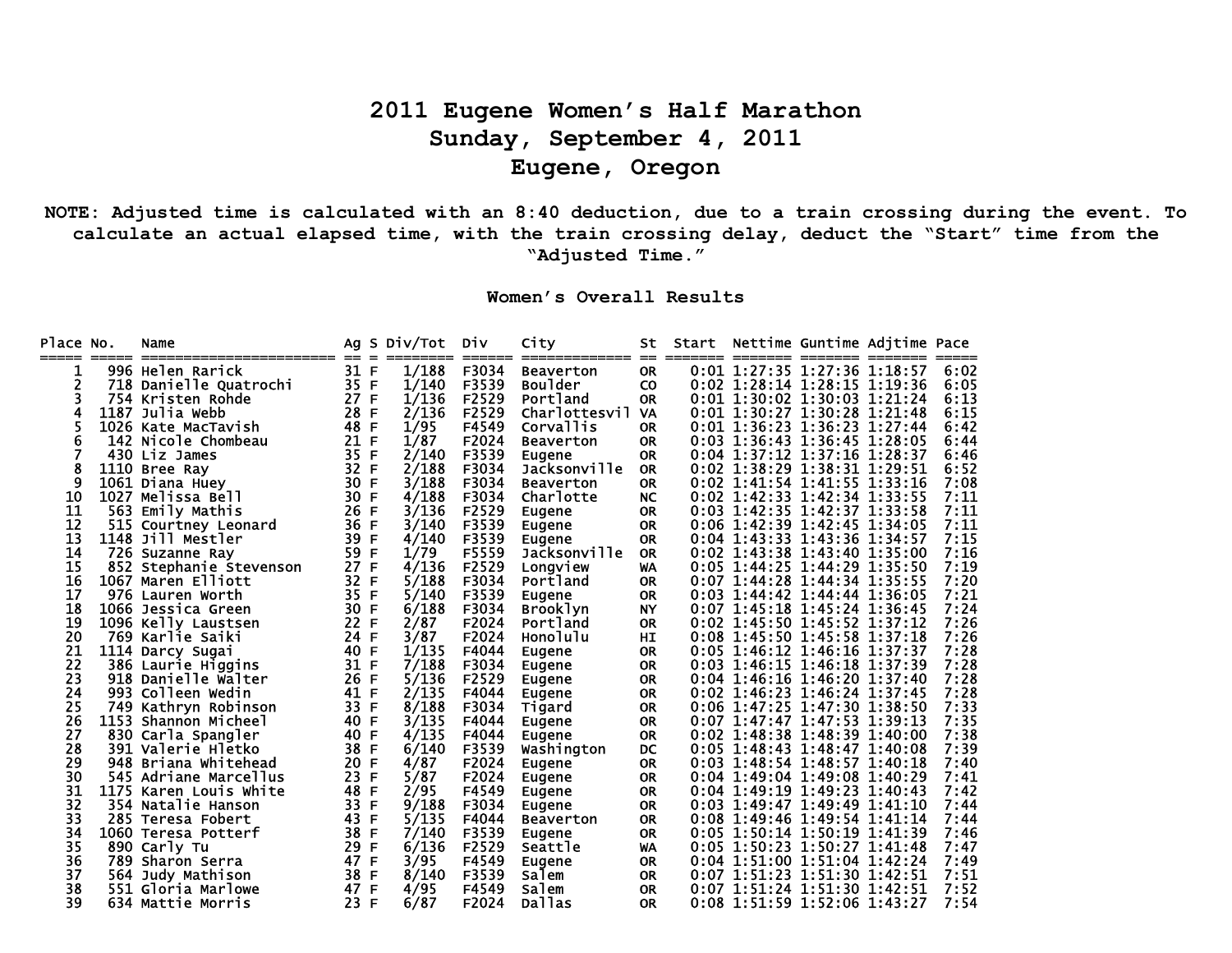| 40       | 182 Mary Cunningham                          | 26 F         | 7/136            | F2529          | San Jose              | CA                     | 0:16 1:52:15 1:52:30 1:43:51<br>7:56                                         |
|----------|----------------------------------------------|--------------|------------------|----------------|-----------------------|------------------------|------------------------------------------------------------------------------|
| 41       | 678 Jennifer Parsons                         | 27 F         | 8/136            | F2529          | <b>Beaverton</b>      | <b>OR</b>              | 0:08 1:52:28 1:52:36 1:43:56<br>7:57                                         |
| 42       | 825 Amy Smoker                               | 40 F         | 6/135            | F4044          | Corvallis             | <b>OR</b>              | 7:58<br>0:07 1:52:43 1:52:50 1:44:10                                         |
| 43       | 21 April Anson                               | 32 F         | 10/188           | F3034          | Portland              | <b>OR</b>              | 0:24 1:52:29 1:52:52 1:44:12<br>7:58                                         |
| 44       | 366 Elise Hays                               | 17 F         | 1/18             | F0119          | Gig Harbor            | WA                     | 7:58<br>0:10 1:52:43 1:52:52 1:44:13                                         |
| 45       | 1043 Autumn Benton                           | 27 F         | 9/136            | F2529          | Corvallis             | <b>OR</b>              | 0:10 1:52:43 1:52:53 1:44:13<br>7:58                                         |
| 46       | 482 Trisha Kluge                             | 51 F         | 1/74             | F5054          | <b>Eugene</b>         | <b>OR</b>              | 7:58<br>0:07 1:52:53 1:52:59 1:44:19<br>0:07 1:53:07 1:53:13 1:44:34         |
| 47       | 786 Kira Seiffert                            | 34 F<br>25 F | 11/188<br>10/136 | F3034          | Issaquah              | WA                     | 7:59<br>0:07 1:53:07 1:53:14 1:44:35                                         |
| 48<br>49 | 414 Chelsey Hughes                           | 32 F         | 12/188           | F2529<br>F3034 | Eugene<br>Corvallis   | <b>OR</b><br><b>OR</b> | 7:59<br>0:10 1:53:45 1:53:54 1:45:15<br>8:03                                 |
| 50       | 514 Tracy Lenee Bluhm<br>326 Alexia Gonzalez | 28 F         | 11/136           | F2529          | Gervais               | <b>OR</b>              | 8:03<br>0:09 1:53:52 1:54:01 1:45:21                                         |
| 51       | 849 Meghan Stenzel                           | 24 F         | 7/87             | F2024          | Eugene                | <b>OR</b>              | 0:04 1:54:04 1:54:07 1:45:28<br>8:04                                         |
| 52       | 520 Terri Libert                             | 43 F         | 7/135            | F4044          | Eugene                | <b>OR</b>              | 0:13 1:53:59 1:54:12 1:45:32<br>8:04                                         |
| 53       | 914 Kathryn Walker                           | 32 F         | 13/188           | F3034          | Albany                | <b>OR</b>              | 0:09 1:54:35 1:54:43 1:46:04<br>8:06                                         |
| 54       | 202 Julie Delamarter                         | 32 F         | 14/188           | F3034          | Washougal             | WA                     | 0:08 1:54:38 1:54:45 1:46:06<br>8:06                                         |
| 55       | 20 Kara Andrus                               | 35 F         | 9/140            | F3539          | Springfield           | <b>OR</b>              | 0:20 1:54:38 1:54:58 1:46:18<br>8:07                                         |
| 56       | 231 Christi Duhaime                          | 42 F         | 8/135            | F4044          | <b>Eugene</b>         | <b>OR</b>              | 0:05 1:54:56 1:55:00 1:46:21<br>8:08                                         |
| 57       | 711 Pattie Post                              | 56 F         | 2/79             | F5559          | Albany                | <b>OR</b>              | 0:08 1:54:54 1:55:01 1:46:22<br>8:08                                         |
| 58       | 341 Kala Grotting                            | 32 F         | 15/188           | F3034          | Sutherlin             | <b>OR</b>              | 0:06 1:55:03 1:55:08 1:46:29<br>8:08                                         |
| 59       | 1115 Laurel Mathiesen                        | 22 F         | 8/87             | F2024          | Eugene                | <b>OR</b>              | 0:11 1:55:14 1:55:25 1:46:45<br>8:09                                         |
| 60       | 253 Maggie Eliot                             | 28 F         | 12/136           | F2529          | <b>Eugene</b>         | <b>OR</b>              | 0:11 1:55:18 1:55:28 1:46:48<br>8:10                                         |
| 61       | 230 Carol Dubbels                            | 32 F         | 16/188           | F3034          | Dallas                | TX                     | 0:08 1:55:23 1:55:30 1:46:50<br>8:10                                         |
| 62       | 1002 Sarah Grant                             | 30 F         | 17/188           | F3034          | Benton City           | WA                     | 0:11 1:55:24 1:55:34 1:46:55<br>8:10                                         |
| 63<br>64 | 1001 Anita Horsley                           | 44 F         | 9/135<br>18/188  | F4044          | Eugene                | <b>OR</b>              | 0:05 1:56:06 1:56:11 1:47:31<br>8:13                                         |
| 65       | 908 Rachel Voight<br>1078 Tanja Baker        | 31 F<br>30 F | 19/188           | F3034<br>F3034 | <b>Brownsville</b>    | <b>OR</b><br><b>OR</b> | 0:27 1:55:52 1:56:19 1:47:39<br>8:14<br>0:03 1:56:38 1:56:41 1:48:02<br>8:15 |
| 66       | 820 Jennifer Smith                           | 28 F         | 13/136           | F2529          | Eugene<br>Portland    | <b>OR</b>              | 0:10 1:57:16 1:57:25 1:48:45<br>8:19                                         |
| 67       | 151 Shannon Clawson                          | 27 F         | 14/136           | F2529          | Eugene                | <b>OR</b>              | 0:10 1:57:28 1:57:37 1:48:58<br>8:20                                         |
| 68       | 950 Tracie Wickham                           | 37 F         | 10/140           | F3539          | Sherwood              | OR                     | 0:06 1:57:34 1:57:39 1:49:00<br>8:20                                         |
| 69       | 684 Kristina Payne                           | 41 F         | 10/135           | F4044          | Eugene                | <b>OR</b>              | 0:07 1:57:40 1:57:46 1:49:07<br>8:20                                         |
| 70       | 528 Vania Loredo                             | 21 F         | 9/87             | F2024          | <b>Eugene</b>         | <b>OR</b>              | 0:19 1:57:31 1:57:49 1:49:10<br>8:20                                         |
| 71       | 425 Kris Ibrao                               | 45 F         | 5/95             | F4549          | Springfield           | <b>OR</b>              | 0:12 1:57:38 1:57:49 1:49:10<br>8:20                                         |
| 72       | 712 Rebecca Potter                           | 25 F         | 15/136           | F2529          | <b>Eugene</b>         | <b>OR</b>              | 0:07 1:57:53 1:57:59 1:49:20<br>8:21                                         |
| 73       | 1124 Amy Garber                              | 35 F         | 11/140           | F3539          | <b>Eugene</b>         | <b>OR</b>              | 0:16 1:58:00 1:58:15 1:49:36<br>8:22                                         |
| 74       | 778 Shannon Schiavone                        | 45 F         | 6/95             | F4549          | Grants Pass           | <b>OR</b>              | 8:23<br>0:38 1:57:51 1:58:28 1:49:49                                         |
| 75       | 219 Melissa Doherty                          | 49 F         | 7/95             | F4549          | <b>Eugene</b>         | <b>OR</b>              | 1:21 1:57:10 1:58:30 1:49:50<br>8:24                                         |
| 76       | 1111 Marcy Glaser                            | 35 F         | 12/140           | F3539          | Portland              | <b>OR</b>              | 0:12 1:58:43 1:58:55 1:50:15<br>8:25                                         |
| 77       | 115 Becky Cacioppi                           | 42 F         | 11/135           | F4044          | Eugene                | <b>OR</b>              | 0:12 1:58:50 1:59:01 1:50:21<br>8:26                                         |
| 78       | 1082 Emilie Jones                            | 31 F         | 20/188           | F3034          | Seattle               | WA                     | 0:59 1:58:18 1:59:17 1:50:37<br>8:27                                         |
| 79<br>80 | 1018 Heather Hyland                          | 27 F<br>41 F | 16/136           | F2529          | Friday Harbor WA      |                        | 0:14 1:59:15 1:59:28 1:50:49<br>8:28                                         |
| 81       | 1040 Erika Kauppi<br>768 Rachael Sage        | 36 F         | 12/135<br>13/140 | F4044<br>F3539 | Portland<br>Montara   | 0R<br>CA               | 0:26 1:59:05 1:59:31 1:50:51<br>8:28<br>0:14 1:59:20 1:59:34 1:50:54<br>8:28 |
| 82       | 348 Lisa Hallet                              | 30 F         | 21/188           | F3034          | Dupont                | WA                     | 0:06 1:59:30 1:59:36 1:50:56<br>8:29                                         |
| 83       | 556 Kris Martes                              | 42 F         | 13/135           | F4044          | Eugene                | <b>OR</b>              | 0:15 1:59:26 1:59:40 1:59:40<br>8:29                                         |
| 84       | 401 Tanarae Hopkins                          | 17 F         | 2/18             | F0119          | Sutherlin             | OR                     | 0:09 1:59:41 1:59:49 1:51:10<br>8:30                                         |
| 85       | 576 Nanda McCormick                          | 26 F         | 17/136           | F2529          | <b>Eugene</b>         | <b>OR</b>              | 0:07 1:59:47 1:59:54 1:51:14<br>8:30                                         |
| 86       | 1190 Natalia Luera                           | 34 F         | 22/188           | F3034          | Irvine                | CA                     | 0:25 1:59:30 1:59:54 1:51:14<br>8:30                                         |
| 87       | 532 Mary Luera                               | 54 F         | 2/74             | F5054          | <b>Pasco</b>          | WA                     | 0:24 1:59:35 1:59:58 1:51:19<br>8:30                                         |
| 88       | 406 Annie Houlihan                           | 24 F         | 10/87            | F2024          | Portland              | <b>OR</b>              | 0:43 1:59:18 2:00:00 1:51:21<br>8:30                                         |
| 89       | 384 Ann Hettick                              | 44 F         | 14/135           | F4044          | Eugene                | <b>OR</b>              | 0:58 1:59:11 2:00:08 1:51:28<br>8:31                                         |
| 90       | 635 Billie Moser                             | 46 F         | 8/95             | F4549          | Springfield           | 0R                     | 0:05 2:00:37 2:00:41 1:52:02<br>8:34                                         |
| 91       | 245 Breanne Eagles                           | 31 F         | 23/188           | F3034          | Ashland               | OR                     | 0:08 2:00:36 2:00:43 1:52:04<br>8:34                                         |
| 92       | 549 Melodee Markovitz-Smit                   | 33 F         | 24/188           | F3034          | Portland              | 0R                     | 0:13 2:00:43 2:00:55 1:52:16<br>8:35                                         |
| 93       | 1138 Carrie Beck                             | 43 F         | 15/135           | F4044          | Eugene                | OR                     | 0:18 2:00:46 2:01:03 1:52:24<br>8:35                                         |
| 94       | 296 Brittany Freeman                         | 25 F         | 18/136           | F2529          | Portland              | 0R                     | 0:13 2:00:52 2:01:05 1:52:26<br>8:35                                         |
| 95       | 1142 Sarah Kresse                            | 28 F<br>55 F | 19/136           | F2529          | Salem                 | OR                     | 0:09 2:00:59 2:01:07 1:52:28<br>8:36<br>0:14 2:00:56 2:01:10 1:52:31         |
| 96<br>97 | 270 Liz Fancher<br>923 Carly Waters          | 42 F         | 3/79<br>16/135   | F5559<br>F4044 | <b>Bend</b><br>Eugene | <b>OR</b><br>OR        | 8:36<br>0:20 2:00:54 2:01:13 1:52:34<br>8:36                                 |
| 98       | 740 Nancy Richman                            | 42 F         | 17/135           | F4044          | Portland              | 0R                     | 0:13 2:01:06 2:01:18 1:52:39<br>8:36                                         |
| 99       | 649 Ericka Neighbors                         | 30 F         | 25/188           | F3034          | Salem                 | 0R                     | $0:21$ 2:00:58 2:01:18 1:52:39<br>8:36                                       |
| 100      | 1086 Ricki Cook                              | 31 F         | 26/188           | F3034          | Eugene                | <b>OR</b>              | 0:13 2:01:09 2:01:21 1:52:42<br>8:37                                         |
| 101      | 995 Rachel Barnhurst                         | 37 F         | 14/140           | F3539          | Sweet Home            | OR.                    | 0:12 2:01:09 2:01:21 1:52:42<br>8:37                                         |
| 102      | 1161 Ann Ross                                | 50 F         | 3/74             | F5054          | <b>Eugene</b>         | <b>OR</b>              | 0:09 2:01:21 2:01:30 1:52:50<br>8:37                                         |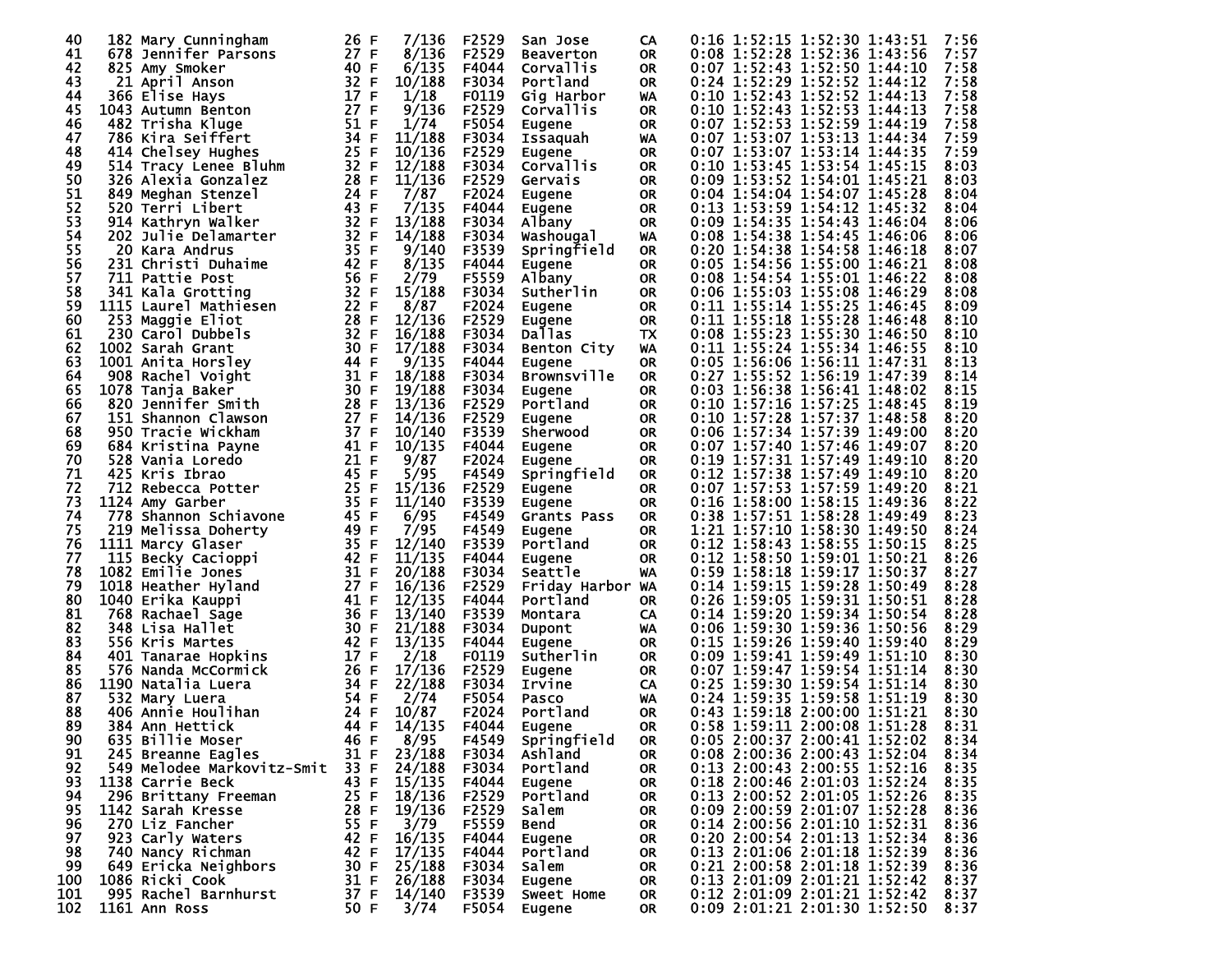| 103        | 233 Jennifer Duncan              | 42 F         | 18/135       | F4044 | Seattle          | WA        |  | 0:09 2:01:26 2:01:35 1:52:55                                 | 8:38         |
|------------|----------------------------------|--------------|--------------|-------|------------------|-----------|--|--------------------------------------------------------------|--------------|
| 104        | 790 Karin Sessions               | 26 F         | 20/136       | F2529 | Eugene           | 0R        |  | 0:05 2:01:32 2:01:36 1:52:57                                 | 8:38         |
| 105        | 853 Belit Stockfleth             | 40 F         | 19/135       | F4044 | Gresham          | 0R        |  | 0:14 2:01:30 2:01:43 1:53:03                                 | 8:38         |
| 106        | 387 Kristie Hill                 | 29 F         | 21/136       | F2529 | Portland         | 0R        |  | 0:39 2:01:12 2:01:50 1:53:11                                 | 8:39         |
| 107        | 88 Jennifer Briggs               | 35 F         | 15/140       | F3539 | Eugene           | <b>OR</b> |  | 0:08 2:02:01 2:02:08 1:53:29                                 | 8:40         |
| 108        | 1024 Alisa Kaseweter             | 29 F         | 22/136       | F2529 | Portland         | <b>OR</b> |  | 0:15 2:01:57 2:02:12 1:53:32                                 | 8:40         |
| 109        | 40 Yukie Bean                    | 36 F         | 16/140       | F3539 | Portland         | <b>OR</b> |  | 0:23 2:02:07 2:02:30 1:53:50                                 | 8:42         |
| 110        | 795 Rosie Shatkin                | 42 F         | 20/135       | F4044 | Florence         | <b>OR</b> |  | 0:24 2:02:09 2:02:32 1:53:53                                 | 8:42         |
| 111        | 259 Jenni Engdahl                | 29 F         | 23/136       | F2529 | Monmouth         | <b>OR</b> |  | 0:14 2:02:35 2:02:49 1:54:09                                 | 8:43         |
| 112        | 400 Tabitha Hooten               | 20 F         | 11/87        | F2024 | North Bend       | <b>OR</b> |  | 0:22 2:02:32 2:02:54 1:54:14                                 | 8:44         |
| 113        | 1135 Karla Bengtson              | 41 F         | 21/135       | F4044 | Cottage Grove OR |           |  | 0:36 2:02:24 2:03:00 1:54:20                                 | 8:44         |
| 114        | 692 Shannon Perry                | 43 F         | 22/135       | F4044 | Seattle          | WA        |  | 0:18 2:02:56 2:03:14 1:54:34                                 | 8:45         |
| 115        | 271 Shannan Fasold               | 42 F         | 23/135       | F4044 | Portland         | <b>OR</b> |  | 0:12 2:03:10 2:03:22 1:54:43                                 | 8:46         |
| 116        | 543 Elly Maloney                 | 28 F         | 24/136       | F2529 | Eugene           | 0R        |  | 0:23 2:03:03 2:03:26 1:54:46                                 | 8:46         |
| 117        | 1 Susanna Abrahamson             | 37 F         | 17/140       | F3539 | Bend             | <b>OR</b> |  | 0:07 2:03:25 2:03:31 1:54:51                                 | 8:47         |
| 118        | 299 Kara Freske                  | 45 F         | 9/95         | F4549 | Creswell         | <b>OR</b> |  | 0:16 2:03:24 2:03:40 1:55:00                                 | 8:47         |
| 119        | 1102 Jennifer Keller             | 34 F         | 27/188       | F3034 | Portland         | <b>OR</b> |  | 0:19 2:03:24 2:03:43 1:55:04                                 | 8:47         |
| 120        | 251 Lisa Eiler                   | 33 F         | 28/188       | F3034 | San Clemente     | CA        |  | 0:35 2:03:11 2:03:45 1:55:05                                 | 8:48         |
| 121        | 715 Cherine Province             | 42 F         | 24/135       | F4044 | Halsey           | <b>OR</b> |  | 0:28 2:03:19 2:03:46 1:55:07                                 | 8:48         |
| 122        | 105 Jennifer Bullock             | 40 F         | 25/135       | F4044 |                  | 0R        |  | 0:10 2:03:50 2:03:59 1:55:20                                 | 8:49         |
| 123        | 176 Megan Craig                  | 39 F         | 18/140       | F3539 | Eugene           | <b>OR</b> |  | 0:27 2:03:38 2:04:04 1:55:25                                 | 8:49         |
| 124        | 409 Rebecca Hoyt                 | 34 F         | 29/188       | F3034 | Bend<br>Aloha    |           |  | 0:12 2:04:01 2:04:12 1:55:32                                 | 8:50         |
| 125        | 570 Alison McBroom               |              | 26/135       |       |                  | 0R        |  |                                                              | 8:51         |
| 126        |                                  | 44 F         | 12/87        | F4044 | Bend             | <b>OR</b> |  | 0:24 2:04:12 2:04:36 1:55:56                                 |              |
| 127        | 1015 Lesley Densmore             | 24 F         |              | F2024 | Eugene           | OR.       |  | 0:38 2:04:02 2:04:40 1:56:00                                 | 8:52         |
| 128        | 633 Andrea Morris                | 30 F         | 30/188       | F3034 | <b>Eugene</b>    | <b>OR</b> |  | 0:18 2:04:24 2:04:41 1:56:02<br>0:18 2:04:31 2:04:49 1:56:09 | 8:52<br>8:52 |
|            | 1044 Kasey Stephens              | 34 F         | 31/188       | F3034 | Springfield      | <b>OR</b> |  |                                                              |              |
| 129        | 949 Kayla Whittington            | 24 F         | 13/87        | F2024 | <b>Beaverton</b> | <b>OR</b> |  | 0:28 2:04:22 2:04:49 1:56:10                                 | 8:52         |
| 130<br>131 | 1010 Gina Lucero                 | 33 F<br>25 F | 32/188       | F3034 | Eugene           | <b>OR</b> |  | 0:24 2:04:32 2:04:55 1:56:16                                 | 8:53<br>8:53 |
|            | 666 Tracie Nygaard               |              | 25/136       | F2529 | <b>Hillsboro</b> | <b>OR</b> |  | 0:43 2:04:17 2:05:00 1:56:21                                 |              |
| 132        | 791 Ashley Shaddy                | 36 F         | 19/140       | F3539 | Vancouver        | WA        |  | 0:09 2:04:56 2:05:05 1:56:25                                 | 8:54         |
| 133        | 586 Meredith McNair              | 34 F         | 33/188       | F3034 | Brush Prairie WA |           |  | 0:08 2:04:57 2:05:05 1:56:25                                 | 8:54         |
| 134        | 595 Mallory Melius               | 18 F         | 3/18         | F0119 | Oregon City      | OR        |  | 0:11 2:04:59 2:05:10 1:56:31                                 | 8:54         |
| 135        | 805 Liberty Siegle               | 17 F         | 4/18         | F0119 | Springfield      | <b>OR</b> |  | 0:15 2:04:59 2:05:14 1:56:34                                 | 8:54         |
| 136        | 847 Elly Steinbaugh              | 40 F         | 27/135       | F4044 | Eugene           | 0R        |  | 0:11 2:05:08 2:05:19 1:56:39                                 | 8:55         |
| 137        | 524 Kirsten Lilleness            | 27 F         | 26/136       | F2529 | Seattle          | WA        |  | 0:12 2:05:09 2:05:21 1:56:41                                 | 8:55         |
| 138        | 4 Kari Adams                     | 32 F         | 34/188       | F3034 | Beaverton        | <b>OR</b> |  | 0:30 2:04:58 2:05:27 1:56:48                                 | 8:55         |
| 139        | 872 Sarah Terpin                 | 25 F         | 27/136       | F2529 | Portland         | <b>OR</b> |  | 0:18 2:05:13 2:05:30 1:56:51                                 | 8:56         |
| 140        | 210 Rachel Devries               | 36 F         | 20/140       | F3539 | Eugene           | <b>OR</b> |  | 0:21 2:05:10 2:05:31 1:56:51                                 | 8:56         |
| 141        | 165 Carrie Copeland              | 38 F         | 21/140       | F3539 | Eugene           | <b>OR</b> |  | 0:21 2:05:11 2:05:31 1:56:52                                 | 8:56         |
| 142        | 274 Kate Feddersen               | 22 F         | 14/87        | F2024 | Troutdale        | <b>OR</b> |  | 0:50 2:04:49 2:05:39 1:56:59                                 | 8:56         |
| 143        | 1169 Megan Reed                  | 35 F         | 22/140       | F3539 | Lake Oswego      | <b>OR</b> |  | 0:10 2:05:37 2:05:46 1:57:07                                 | 8:57         |
| 144        | 1093 Kathryn Holst               | 42 F         | 28/135       | F4044 | Creswell         | <b>OR</b> |  | 0:16 2:05:35 2:05:51 1:57:12                                 | 8:57         |
| 145        | 735 Michelle Reichert            | 32 F         | 35/188       | F3034 | Lacey            | WA        |  | 0:06 2:05:47 2:05:53 1:57:14                                 | 8:57         |
| 146        | 720 Roxanne Ramseyer             | 56 F         | 4/79         | F5559 | La Pine          | 0R        |  | 0:20 2:05:34 2:05:54 1:57:15                                 | 8:57         |
| 147        | 1149 M Gruneisen                 | 24 F         | 15/87        | F2024 | Roseburg         | OR        |  | 0:21 2:05:36 2:05:57 1:57:18                                 | 8:58         |
| 148        | 114 Nicole Byzinker              | 31 F         | 36/188       | F3034 | Kent             | WA        |  | 0:08 2:06:00 2:06:07 1:57:28                                 | 8:58         |
| 149        | 885 Karen Tonsfeldt              | 25 F         | 28/136       | F2529 | Portland         | OR        |  | 0:17 2:05:55 2:06:11 1:57:31                                 | 8:59         |
| 150        | 349 Kelly Hallett                | 32 F         | 37/188       | F3034 | Olympia          | WA        |  | 0:07 2:06:09 2:06:15 1:57:36                                 | 8:59         |
| 151        | 904 Maryalicia Verdecchia        | 38 F         | 23/140       | F3539 | Vancouver        | WA        |  | 0:09 2:06:09 2:06:17 1:57:38                                 | 8:59         |
| 152        | 495 Teri Kroon                   | 32 F         | 38/188       | F3034 | Eugene           | <b>OR</b> |  | 0:15 2:06:11 2:06:26 1:57:46                                 | 9:00         |
| 153        | 340 Jennifer Gross               | 37 F         | 24/140 F3539 |       | Redmond          | 0R        |  | 0:15 2:06:16 2:06:30 1:57:51                                 | 9:00         |
| 154        | 773 Robyn Sattler                | 46 F         | 10/95        | F4549 | Springfield      | 0R.       |  | 0:17 2:06:21 2:06:38 1:57:59                                 | 9:01         |
| 155        | 972 Beth Wood                    | 40 F         | 29/135       | F4044 | Eugene           | 0R.       |  | 0:19 2:06:24 2:06:42 1:58:02                                 | 9:01         |
| 156        | 377 Robyn Hensel                 | 36 F         | 25/140       | F3539 | Eugene           | 0R.       |  | 0:11 2:06:33 2:06:44 1:58:05                                 | 9:01         |
| 157        | 319 Dana Giles                   | 39 F         | 26/140       | F3539 | Eugene           | 0R        |  | 0:15 2:06:30 2:06:45 1:58:05                                 | 9:01         |
| 158        | 127 Lauren Casey                 | 13 F         | 5/18         | F0119 | Roseburg         | 0R.       |  | 0:08 2:06:41 2:06:49 1:58:10                                 | 9:02         |
| 159        | 1074 Pat Ketcham                 | 53 F         | 4/74         | F5054 | Corvallis        | 0R        |  | 0:20 2:06:35 2:06:54 1:58:15                                 | 9:02         |
| 160        | 921 Stacy Ward                   | 27 F         | 29/136       | F2529 | Eugene           | OR.       |  | 0:10 2:06:58 2:07:08 1:58:28                                 | 9:03         |
| 161        | 1173 Doris Tai                   | 52 F         | 5/74         | F5054 | Eugene           | OR.       |  | 0:11 2:07:00 2:07:10 1:58:30                                 | 9:03         |
| 162        | 1100 Tiese Morgan                | 42 F         | 30/135       | F4044 | Eugene           | 0R.       |  | 0:11 2:07:04 2:07:14 1:58:35                                 | 9:04         |
| 163        | 226 Rosemarie Downey-Mccart 33 F |              | 39/188       | F3034 | Springfield      | OR.       |  | 0:16 2:07:10 2:07:26 1:58:46                                 | 9:04         |
| 164        | 1131 Angela Banks                | 17 F         | 6/18         | F0119 | Pleasant Hill OR |           |  | 0:35 2:06:51 2:07:26 1:58:46                                 | 9:04         |
| 165        | 266 Michelle Euzent              | 31 F         | 40/188 F3034 |       | Tualatin         | OR.       |  | 0:19 2:07:17 2:07:35 1:58:56                                 | 9:05         |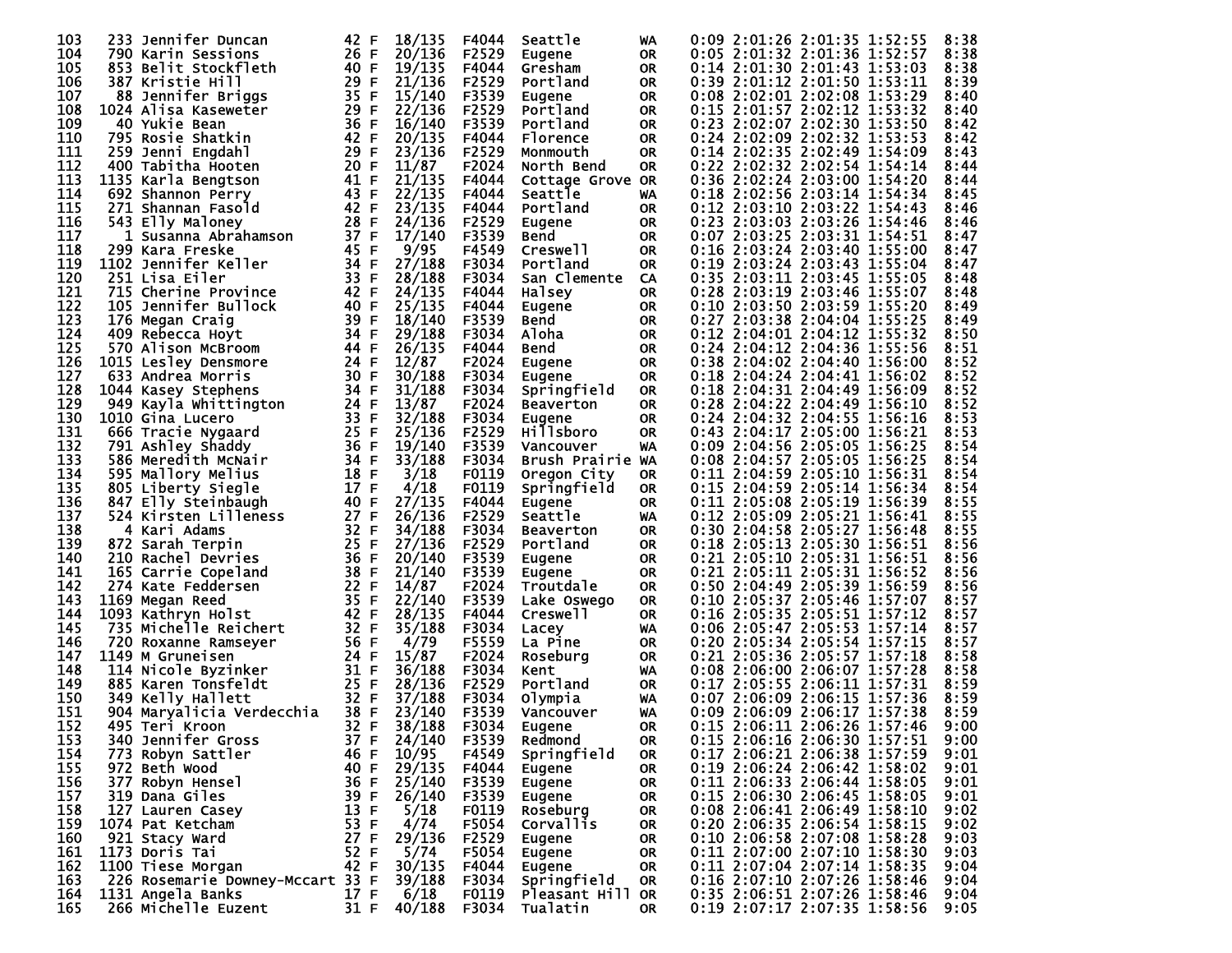| 166 | 883 Jacque Tofflemire-Deg | 46 F | 11/95  | F4549 | <b>Eugene</b>      | 0R        | 0:28 2:07:23 2:07:51 1:59:11<br>9:06         |
|-----|---------------------------|------|--------|-------|--------------------|-----------|----------------------------------------------|
| 167 | 435 Kellie Jensen         | 33 F | 41/188 | F3034 | Corvallis          | OR.       | 0:16 2:07:39 2:07:54 1:59:15<br>9:07         |
| 168 | 321 Tracy Giltner         | 42 F | 31/135 | F4044 | Corvallis          | 0R        | 0:29 2:07:28 2:07:56 1:59:17<br>9:07         |
| 169 | 642 Thishya Narayanan     | 33 F | 42/188 | F3034 |                    | OR.       | 0:27 2:07:30 2:07:57 1:59:18<br>9:07         |
| 170 |                           | 47 F | 12/95  | F4549 | Eugene<br>Tualatin | <b>OR</b> | 0:27 2:07:39 2:08:05 1:59:26<br>9:07         |
|     | 485 Lillian Knauss        |      |        |       |                    |           |                                              |
| 171 | 638 Alicia Mullerleile    | 31 F | 43/188 | F3034 | Eugene             | 0R        | 0:16 2:08:01 2:08:16 1:59:37<br>9:08         |
| 172 | 833 Teresa Spires         | 24 F | 16/87  | F2024 | Eugene             | <b>OR</b> | 0:27 2:07:51 2:08:17 1:59:38<br>9:08         |
| 173 | 1095 Amy Duncan           | 37 F | 27/140 | F3539 | Eugene             | OR.       | 0:23 2:07:59 2:08:21 1:59:42<br>9:09         |
| 174 | 240 Jennifer Duringer     | 35 F | 28/140 | F3539 | <b>Brownsville</b> | 0R        | 0:14 2:08:17 2:08:30 1:59:51<br>9:09         |
| 175 | 580 Katie McGowan         | 32 F | 44/188 | F3034 | Albany             | <b>OR</b> | 0:13 2:08:18 2:08:30 1:59:51<br>9:09         |
| 176 | 919 Kirstin Ward          | 37 F | 29/140 | F3539 | Kirkland           | WA        | 2:08:33 1:59:53<br>9:10                      |
| 177 | 827 Ericka Sohlberg       | 22 F | 17/87  | F2024 | Eugene             | <b>OR</b> | 0:37 2:07:57 2:08:33 1:59:54<br>9:10         |
| 178 | 286 Carolyn Foley         | 22 F | 18/87  | F2024 | Eugene             | <b>OR</b> | 0:37 2:07:57 2:08:34 1:59:54<br>9:10         |
| 179 | 1004 Stephanie Rogers     | 25 F | 30/136 | F2529 | Corvallis          | <b>OR</b> | 0:47 2:07:49 2:08:35 1:59:56<br>9:10         |
| 180 | 643 Christie Narkiewicz   | 39 F | 30/140 | F3539 | <b>Beaverton</b>   | <b>OR</b> | 9:11<br>$0:08$ 2:08:41 2:08:49 2:00:10       |
| 181 | 41 Marcia Beard           | 43 F | 32/135 | F4044 | <b>Eugene</b>      | 0R        | 9:11<br>0:11 2:08:43 2:08:53 2:00:14         |
| 182 | 676 Kati Orr              | 36 F | 31/140 | F3539 | Keizer             | <b>OR</b> | 9:11<br>0:30 2:08:27 2:08:56 2:00:17         |
| 183 | 103 Joleen Buckley        | 30 F | 45/188 | F3034 | Seattle            | WA        | 9:12<br>1:00 2:08:06 2:09:05 2:00:26         |
| 184 |                           | 32 F | 46/188 |       |                    |           | 9:12                                         |
|     | 442 Kim Johnson           |      |        | F3034 | Bend               | <b>OR</b> | 0:31 2:08:34 2:09:05 2:00:26                 |
| 185 | 464 Angie Kemp            | 36 F | 32/140 | F3539 | Coos Bay           | OR        | 9:14<br>0:33 2:08:53 2:09:25 2:00:46         |
| 186 | 184 Renee Currier         | 35 F | 33/140 | F3539 | Eugene             | <b>OR</b> | 0:20 2:09:07 2:09:26 2:00:47<br>9:14         |
| 187 | 1174 Wendy Laing          | 45 F | 13/95  | F4549 | Eugene             | 0R        | 0:16 2:09:12 2:09:28 2:00:48<br>9:14         |
| 188 | 1130 Donna Ellickson      | 44 F | 33/135 | F4044 | Lowe I I           | <b>OR</b> | 9:14<br>0:29 2:09:04 2:09:33 2:00:53         |
| 189 | 1160 Rachel Lanning       | 28 F | 31/136 | F2529 | Springfield        | 0R        | 0:35 2:09:09 2:09:44 2:01:04<br>9:15         |
| 190 | 1088 Sarah Roy            | 28 F | 32/136 | F2529 | Roseburg           | <b>OR</b> | 0:22 2:09:36 2:09:57 2:01:18<br>9:16         |
| 191 | 984 Cheryl Younger        | 49 F | 14/95  | F4549 | Bend               | <b>OR</b> | 0:35 2:09:24 2:09:58 2:01:19<br>9:16         |
| 192 | 1000 Rita Feldmanis-Clev  | 40 F | 34/135 | F4044 | Eugene             | <b>OR</b> | 9:17<br>0:09 2:09:56 2:10:05 2:01:25         |
| 193 | 346 April Haberman        | 42 F | 35/135 | F4044 | Edmonds            | WA        | 9:18<br>0:44 2:09:34 2:10:18 2:01:38         |
| 194 | 44 Molly Bell             | 40 F | 36/135 | F4044 | West Linn          | <b>OR</b> | 0:31 2:10:05 2:10:36 2:01:56<br>9:19         |
| 195 | 1021 Amy Wilmoth          | 27 F | 33/136 | F2529 | Eugene             | <b>OR</b> | 9:19<br>0:14 2:10:22 2:10:36 2:01:57         |
| 196 | 1016 Polly Kohl           | 48 F | 15/95  | F4549 | Springfield        | <b>OR</b> | 9:19<br>0:32 2:10:07 2:10:38 2:01:59         |
|     |                           | 46 F | 16/95  |       |                    |           | 0:21 2:10:18 2:10:38 2:01:59                 |
| 197 | 339 Krista Grinstead      |      |        | F4549 | Washougal          | WA        | 9:19                                         |
| 198 | 554 Christina Marshall    | 37 F | 34/140 | F3539 | Portland           | <b>OR</b> | 9:20<br>0:13 2:10:33 2:10:46 2:02:06         |
| 199 | 404 Jennifer Horton       | 28 F | 34/136 | F2529 | Springfield        | <b>OR</b> | 9:20<br>0:14 2:10:42 2:10:55 2:02:16         |
| 200 | 971 Winnifred Wong        | 30 F | 47/188 | F3034 | Seattle            | <b>WA</b> | 9:21<br>0:36 2:10:27 2:11:02 2:02:22         |
| 201 | 399 Amanda Hooper         | 20 F | 19/87  | F2024 | Eugene             | OR.       | 0:39 2:10:32 2:11:11 2:02:32<br>9:22         |
| 202 | 496 Brooke Krouse         | 26 F | 35/136 | F2529 | Klamath Falls OR   |           | 9:22<br>0:31 2:10:42 2:11:12 2:02:33         |
| 203 | 731 Kim Reed              | 41 F | 37/135 | F4044 | Albany             | 0R        | 0:24 2:11:01 2:11:25 2:02:45<br>9:23         |
| 204 | 690 Nicole Perkins        | 21 F | 20/87  | F2024 | <b>Eugene</b>      | <b>OR</b> | 9:23<br>0:41 2:10:52 2:11:33 2:02:53         |
| 205 | 796 Shirley Shaw          | 61 F | 1/26   | F6064 | Corvallis          | <b>OR</b> | 0:17 2:11:19 2:11:36 2:02:56<br>9:24         |
| 206 | 64 Denise Boehle          | 58 F | 5/79   | F5559 | Redding            | CA        | 9:24<br>0:17 2:11:19 2:11:36 2:02:57         |
| 207 | 734 Megan Reeves          | 23 F | 21/87  | F2024 | Coos Bay           | <b>OR</b> | 9:24<br>0:22 2:11:20 2:11:42 2:03:03         |
| 208 | 876 Gwen Thomas           | 48 F | 17/95  | F4549 | Florence           | <b>OR</b> | 9:24<br>0:25 2:11:17 2:11:42 2:03:03         |
| 209 | 1189 Maria Zilka          | 51 F | 6/74   | F5054 | Beaverton          | <b>OR</b> | 0:26 2:11:19 2:11:44 2:03:05<br>9:24         |
| 210 | 1170 Laurel Johnson       | 30 F | 48/188 | F3034 | Hillsboro          | <b>OR</b> | 9:24<br>0:45 2:11:02 2:11:46 2:03:07         |
| 211 | 843 Misty Staup           | 33 F | 49/188 | F3034 | Chi co             | CA        | 0:13 2:11:37 2:11:49 2:03:10<br>9:25         |
| 212 |                           | 22 F |        |       |                    |           | 9:25                                         |
|     | 1003 Jessica Tucker       |      | 22/87  | F2024 | Corvallis          | <b>OR</b> | 0:15 2:11:44 2:11:59 2:03:20                 |
| 213 | 423 Amanda Hvass          | 27 F | 36/136 | F2529 | Eugene             | 0R        | 0:15 2:11:47 2:12:01 2:03:22<br>9:25         |
| 214 | 1083 Cheryl Flavin        | 63 F | 2/26   | F6064 | Eugene             | <b>OR</b> | 9:26<br>0:28 2:11:37 2:12:05 2:03:25         |
| 215 | 378 Anne Hernandez        | 42 F | 38/135 | F4044 | Grandview          | WA        | $0:17$ $2:11:55$ $2:12:12$ $2:03:32$<br>9:26 |
| 216 | 1070 Tricia Duncan        | 41 F | 39/135 | F4044 | Eugene             | 0R        | 0:13 2:12:01 2:12:13 2:03:34<br>9:26         |
| 217 | 1037 Carol Lampert        | 42 F | 40/135 | F4044 | Fort Jones         | CA        | 0:12 2:12:06 2:12:18 2:03:38<br>9:27         |
| 218 | 1005 Kim Martin           | 30 F | 50/188 | F3034 | Eugene             | <b>OR</b> | 0:29 2:11:52 2:12:20 2:03:41<br>9:27         |
| 219 | 359 Jennifer Harris       | 23 F | 23/87  | F2024 | Monmouth           | 0R.       | 0:29 2:11:56 2:12:24 2:03:45<br>9:27         |
| 220 | 385 Jessica Hicks         | 24 F | 24/87  | F2024 | Monmouth           | 0R        | 0:29 2:11:56 2:12:25 2:03:45<br>9:27         |
| 221 | 109 Anne Burlison         | 30 F | 51/188 | F3034 | Salem              | 0R.       | 1:03 2:11:24 2:12:26 2:03:47<br>9:27         |
| 222 | 328 Andrea Gramzow        | 34 F | 52/188 | F3034 | Eugene             | 0R        | 0:15 2:12:18 2:12:32 2:03:53<br>9:28         |
| 223 | 818 Anna Smith            | 25 F | 37/136 | F2529 | Eugene             | 0R.       | 0:19 2:12:15 2:12:34 2:03:55<br>9:28         |
| 224 | 438 Greta Jibbensmith     | 30 F | 53/188 | F3034 | Seattle            | WA        | 0:20 2:12:15 2:12:34 2:03:55<br>9:28         |
| 225 |                           |      |        |       |                    |           |                                              |
|     | 594 Laurie Melendy        | 40 F | 41/135 | F4044 | Springfield        | 0R.       | 0:45 2:12:06 2:12:50 2:04:11<br>9:29         |
| 226 | 1011 Amy Vandenburgh      | 24 F | 25/87  | F2024 | Tualatin           | <b>OR</b> | 0:39 2:12:12 2:12:50 2:04:11<br>9:29         |
| 227 | 755 Heather Romito        | 37 F | 35/140 | F3539 | Eugene             | OR.       | 0:14 2:12:39 2:12:52 2:04:13<br>9:29         |
| 228 | 278 Sarah Fields          | 37 F | 36/140 | F3539 | Eugene             | OR.       | 1:16 2:11:39 2:12:55 2:04:15<br>9:30         |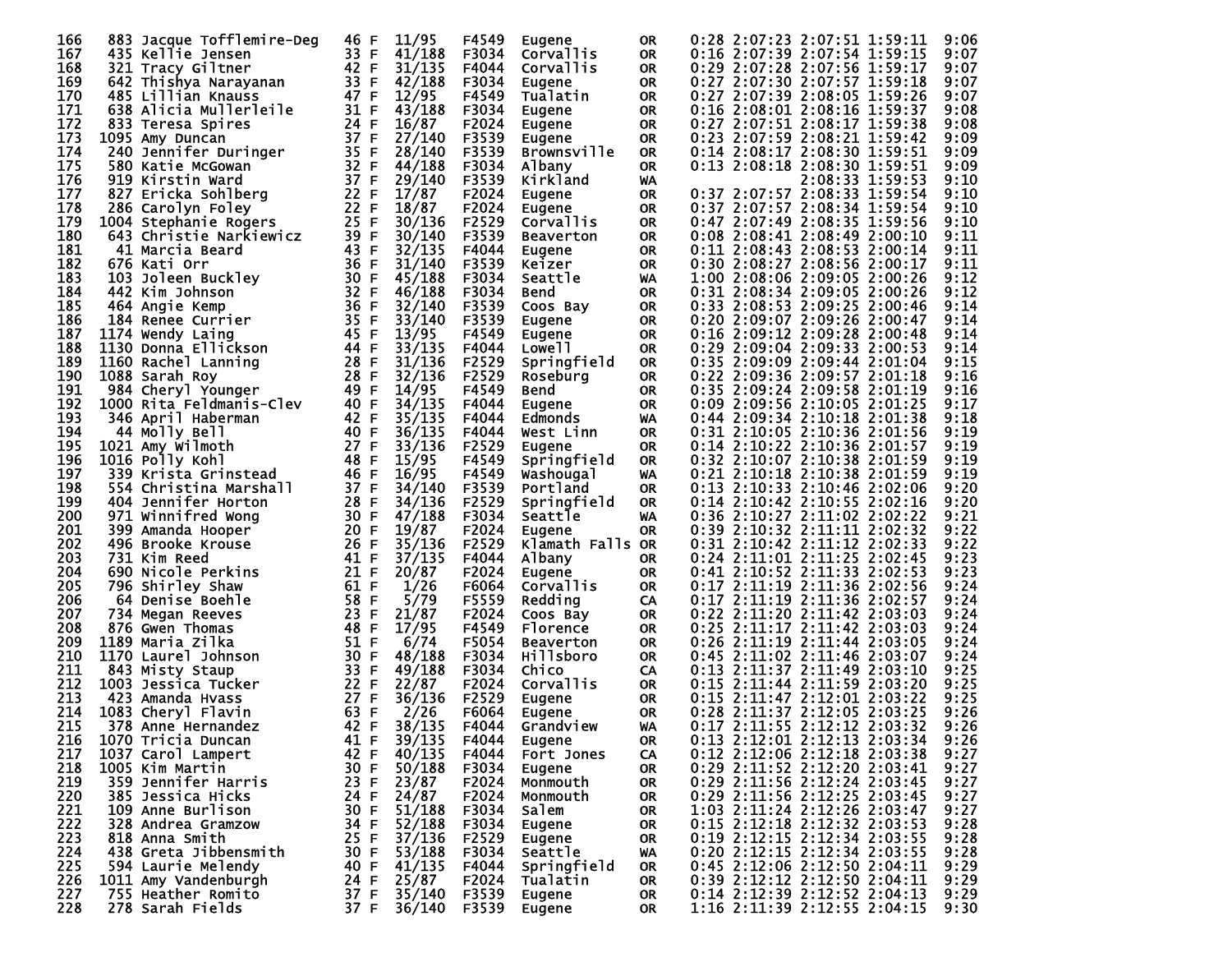| 229        |     | 804 Lisa Sickler       | 44 F         | 42/135          | F4044 | Portland           | <b>OR</b> |  | 0:12 2:12:50 2:13:01 2:04:22 | 9:30         |
|------------|-----|------------------------|--------------|-----------------|-------|--------------------|-----------|--|------------------------------|--------------|
| 230        |     | 858 McKenzie Stott     | 29 F         | 38/136          | F2529 | <b>Bend</b>        | <b>OR</b> |  | 0:24 2:12:43 2:13:06 2:04:27 | 9:30         |
| 231        |     | 983 Crystal Young      | 32 F         | 54/188          | F3034 | Eugene             | <b>OR</b> |  | 0:25 2:12:48 2:13:12 2:04:33 | 9:31         |
| 232        |     | 1185 Sienna Grandy     | 25 F         | 39/136          | F2529 | <b>Oretech</b>     | <b>OR</b> |  | 0:31 2:12:44 2:13:14 2:04:35 | 9:31         |
| 233        |     | 928 Debi Webb          | 52 F         | 7/74            | F5054 | Klamath Falls OR   |           |  | 0:31 2:12:43 2:13:14 2:04:35 | 9:31         |
| 234        |     | 466 Danielle Kephart   | 30 F         | 55/188          | F3034 | <b>Beaverton</b>   | <b>OR</b> |  | 0:55 2:12:20 2:13:15 2:04:35 | 9:31         |
| 235        |     | 300 Carley Frey        | 31 F         | 56/188          | F3034 | Lebanon            | <b>OR</b> |  | 0:28 2:12:51 2:13:18 2:04:39 | 9:31         |
| 236        |     | 358 Erika Harris       | 32 F         | 57/188          | F3034 | <b>Brownsville</b> | <b>OR</b> |  | 0:29 2:12:50 2:13:18 2:04:39 | 9:31         |
| 237        |     | 776 Wendy Saxton       | 36 F         | 37/140          | F3539 | <b>Hillsboro</b>   | <b>OR</b> |  | 0:37 2:12:52 2:13:28 2:04:49 | 9:32         |
| 238        |     | 412 Jolleen Hudson     | 28 F         | 40/136          | F2529 | Monmouth           | <b>OR</b> |  | 0:31 2:13:04 2:13:35 2:04:56 | 9:33         |
| 239        |     | 255 Darcie Elliott     | 33 F         | 58/188          | F3034 | Vancouver          | WA        |  | 0:31 2:13:05 2:13:35 2:04:56 | 9:33         |
| 240        |     | 608 Audrey Miller      | 30 F         | 59/188          | F3034 | Battle Ground WA   |           |  | 0:38 2:12:59 2:13:37 2:04:57 | 9:33         |
| 241        |     | 604 Ohara Mihara       | 34 F         | 60/188          | F3034 | Portland           | 0R        |  | 1:01 2:12:51 2:13:52 2:05:12 | 9:34         |
| 242        |     | 1053 Liz Boyer         | 30 F         | 61/188          | F3034 | Redmond            | <b>OR</b> |  | 0:15 2:13:40 2:13:54 2:05:15 | 9:34         |
| 243        |     | 1167 Lauren Shelp      | 22 F         | 26/87           | F2024 | Newberg            | <b>OR</b> |  | 0:42 2:13:15 2:13:56 2:05:17 | 9:34         |
| 244        |     | 810 Stacy Skrip        | 40 F         | 43/135          | F4044 | Roseburg           | <b>OR</b> |  | 0:17 2:13:40 2:13:57 2:05:17 | 9:34         |
| 245        |     | 787 Robin Seiler       | 40 F         | 44/135          | F4044 | Carnation          | WA        |  | 0:23 2:13:37 2:14:00 2:05:20 | 9:35         |
| 246        |     | 832 Jenn Spelhaug      | 36 F         | 38/140          | F3539 | Woodinvile         | WA        |  | 0:23 2:13:37 2:14:00 2:05:20 | 9:35         |
| 247        |     | 572 Lauren McClain     | 24 F         | 27/87           | F2024 | <b>Eugene</b>      | <b>OR</b> |  | 0:44 2:13:24 2:14:08 2:05:28 | 9:35         |
| 248        |     | 758 Tonya Rosling      | 32 F         | 62/188          | F3034 | Corvallis          | <b>OR</b> |  | 0:28 2:13:40 2:14:08 2:05:28 | 9:35         |
| 249        |     | 492 Leigha Krick       | 20 F         | 28/87           | F2024 | Eugene             | <b>OR</b> |  | 0:25 2:13:48 2:14:12 2:05:33 | 9:35         |
| 250        |     | 704 Ellie Picologlou   | 35 F         | 39/140          | F3539 | <b>Beaverton</b>   | <b>OR</b> |  | 0:30 2:13:43 2:14:12 2:05:33 | 9:35         |
| 251        |     | 13 Mary Ames           | 24 F         | 29/87           | F2024 | <b>Holden</b>      | MA        |  | 0:15 2:14:00 2:14:14 2:05:35 | 9:36         |
| 252        |     | 1113 Carly Schmidt     | 26 F         | 41/136          | F2529 | Eugene             | <b>OR</b> |  | 0:37 2:13:49 2:14:26 2:05:46 | 9:36         |
| 253        |     | 1171 Kari Westlund     | 49 F         | 18/95           | F4549 |                    | <b>OR</b> |  | 0:05 2:14:23 2:14:28 2:05:48 | 9:37         |
|            |     | 420 Jodi Husband       |              |                 |       | Veneta             |           |  | 0:43 2:13:52 2:14:34 2:05:55 | 9:37         |
| 254<br>255 |     |                        | 40 F<br>37 F | 45/135          | F4044 | Redmond            | <b>OR</b> |  |                              |              |
|            |     | 393 Nancy Hoffman      |              | 40/140          | F3539 | Redmond            | <b>OR</b> |  | 0:43 2:13:52 2:14:34 2:05:55 | 9:37         |
| 256<br>257 |     | 856 Janna Storm        | 43 F<br>22 F | 46/135          | F4044 | Corvallis          | <b>OR</b> |  | 0:29 2:14:09 2:14:37 2:05:58 | 9:37<br>9:37 |
|            |     | 662 Kate Nordquist     |              | 30/87<br>47/135 | F2024 | Sisters            | <b>OR</b> |  | 0:54 2:13:45 2:14:39 2:05:59 | 9:37         |
| 258<br>259 |     | 90 Heather Brizendine  | 41 F<br>23 F |                 | F4044 | Hillsboro          | <b>OR</b> |  | 0:30 2:14:09 2:14:39 2:05:59 | 9:38         |
|            |     | 279 Dempsi Filipek     |              | 31/87           | F2024 | Eugene             | <b>OR</b> |  | 0:50 2:13:53 2:14:42 2:06:02 |              |
| 260        |     | 932 Jeanette Welker    | 55 F         | 6/79            | F5559 | Cottage Grove OR   |           |  | 0:15 2:14:31 2:14:45 2:06:05 | 9:38         |
| 261        |     | 511 Chandra Legue      | 33 F         | 63/188          | F3034 | Eugene             | OR        |  | 0:33 2:14:14 2:14:46 2:06:06 | 9:38         |
| 262        |     | 190 Noelle Dass        | 37 F<br>53 F | 41/140          | F3539 | <b>Eugene</b>      | <b>OR</b> |  | 0:26 2:14:26 2:14:52 2:06:12 | 9:38         |
| 263        |     | 56 Tammy Bersin        |              | 8/74            | F5054 | Keizer             | <b>OR</b> |  | 0:24 2:14:29 2:14:52 2:06:13 | 9:39         |
| 264        |     | 415 Amber Hull         | 20 F<br>33 F | 32/87           | F2024 | Eugene             | <b>OR</b> |  | 0:25 2:14:36 2:15:00 2:06:20 | 9:39         |
| 265        |     | 462 Benedicte Kehr     |              | 64/188          | F3034 | La Grande          | <b>OR</b> |  | 0:22 2:14:45 2:15:07 2:06:27 | 9:40         |
| 266        |     | 282 Sherri Fisher      | 49 F         | 19/95           | F4549 | Sherwood           | <b>OR</b> |  | 0:31 2:14:55 2:15:25 2:06:46 | 9:41         |
| 267        | 717 | Abby Quarterman        | 24 F         | 33/87           | F2024 | Bellingham         | WA        |  | 0:29 2:14:59 2:15:28 2:06:48 | 9:41         |
| 268        |     | 343 Rebecca Guiao      | 25 F         | 42/136          | F2529 | Portland           | <b>OR</b> |  | 0:29 2:14:59 2:15:28 2:06:49 | 9:41         |
| 269        |     | 1008 Jamie Gaskill     | 28 F         | 43/136          | F2529 | Eugene             | <b>OR</b> |  | 0:28 2:15:01 2:15:29 2:06:49 | 9:41         |
| 270        |     | 523 Nicole Lillegard   | 34 F         | 65/188          | F3034 | Eugene             | <b>OR</b> |  | 0:27 2:15:11 2:15:38 2:06:59 | 9:42         |
| 271        |     | 471 Cara Kikrpatrick   | 46 F         | 20/95           | F4549 | Eugene             | <b>OR</b> |  | 1:15 2:14:29 2:15:44 2:07:04 | 9:42         |
| 272        |     | 188 Kim Darcy          | 45 F         | 21/95           | F4549 | Salem              | 0R        |  | 1:13 2:14:36 2:15:48 2:07:08 | 9:43         |
| 273        |     | 941 Kathy Westervelt   | 47 F         | 22/95           | F4549 | Eugene             | <b>OR</b> |  | 1:07 2:14:52 2:15:59 2:07:19 | 9:44         |
| 274        |     | 330 Melissa Gray       | 30 F         | 66/188          | F3034 | Portland           | <b>OR</b> |  | 0:41 2:15:23 2:16:04 2:07:24 | 9:44         |
| 275        |     | 1147 Stephanie Ward    | 27 F         | 44/136          | F2529 | Eugene             | <b>OR</b> |  | 1:09 2:15:01 2:16:09 2:07:30 | 9:44         |
| 276        |     | 938 Lisa West          | 40 F         | 48/135          | F4044 | Eugene             | <b>OR</b> |  | 0:28 2:15:51 2:16:18 2:07:39 | 9:45         |
| 277        |     | 709 Jessica Porter     | 25 F         | 45/136          | F2529 | Portland           | <b>OR</b> |  | 0:48 2:15:37 2:16:25 2:07:46 | 9:46         |
| 278        |     | 893 Kim Turner         | 38 F         | 42/140          | F3539 | Portland           | OR.       |  | 0:23 2:16:04 2:16:27 2:07:48 | 9:46         |
| 279        |     | 437 Ella Jewell        | 23 F         | 34/87           | F2024 | Eugene             | <b>OR</b> |  | 0:15 2:16:14 2:16:29 2:07:50 | 9:46         |
| 280        |     | 922 Holly Warnick      | 45 F         | 23/95           | F4549 | Redmond            | WA        |  | 0:10 2:16:22 2:16:31 2:07:52 | 9:46         |
| 281        |     | 153 Yara Coblentz      | 37<br>F      | 43/140          | F3539 | Stayton            | OR.       |  | 0:26 2:16:13 2:16:39 2:07:59 | 9:47         |
| 282        |     | 306 Josephine Gaffrig  | 29 F         | 46/136          | F2529 | Olympia            | WA        |  | 0:08 2:16:39 2:16:47 2:08:08 | 9:47         |
| 283        |     | 1133 Elspeth Allen     | 29<br>F      | 47/136          | F2529 | Eugene             | 0R        |  | 1:07 2:15:48 2:16:54 2:08:15 | 9:48         |
| 284        |     | 647 Wendy Nau          | 45 F         | 24/95           | F4549 | Springfield        | 0R        |  | 0:35 2:16:25 2:16:59 2:08:20 | 9:48         |
| 285        |     | 664 Marcia Norgard     | 45<br>F      | 25/95           | F4549 | <b>Beaverton</b>   | <b>OR</b> |  | 0:09 2:16:56 2:17:04 2:08:24 | 9:49         |
| 286        |     | 653 Lindsay Nelson     | 32 F         | 67/188          | F3034 | Eugene             | 0R        |  | 0:41 2:16:27 2:17:08 2:08:29 | 9:49         |
| 287        |     | 61 Carey Blem          | 39<br>F      | 44/140          | F3539 | Lake Oswego        | <b>OR</b> |  | 0:13 2:16:56 2:17:08 2:08:29 | 9:49         |
| 288        |     | 860 Susan Streckenbach | 33 F         | 68/188          | F3034 | Kirkland           | WA        |  | 0:11 2:17:00 2:17:10 2:08:30 | 9:49         |
| 289        |     | 37 Edith Baumgart      | 38 F         | 45/140          | F3539 | Eugene             | 0R        |  | 0:24 2:16:56 2:17:19 2:08:40 | 9:50         |
| 290        |     | 166 Jean Cordova       | 52 F         | 9/74            | F5054 | Cottage Grove OR   |           |  | 0:19 2:17:05 2:17:23 2:08:44 | 9:50         |
| 291        |     | 1039 Stephanie Wile    | 30 F         | 69/188          | F3034 | Salem              | OR.       |  | 0:19 2:17:06 2:17:24 2:08:45 | 9:50         |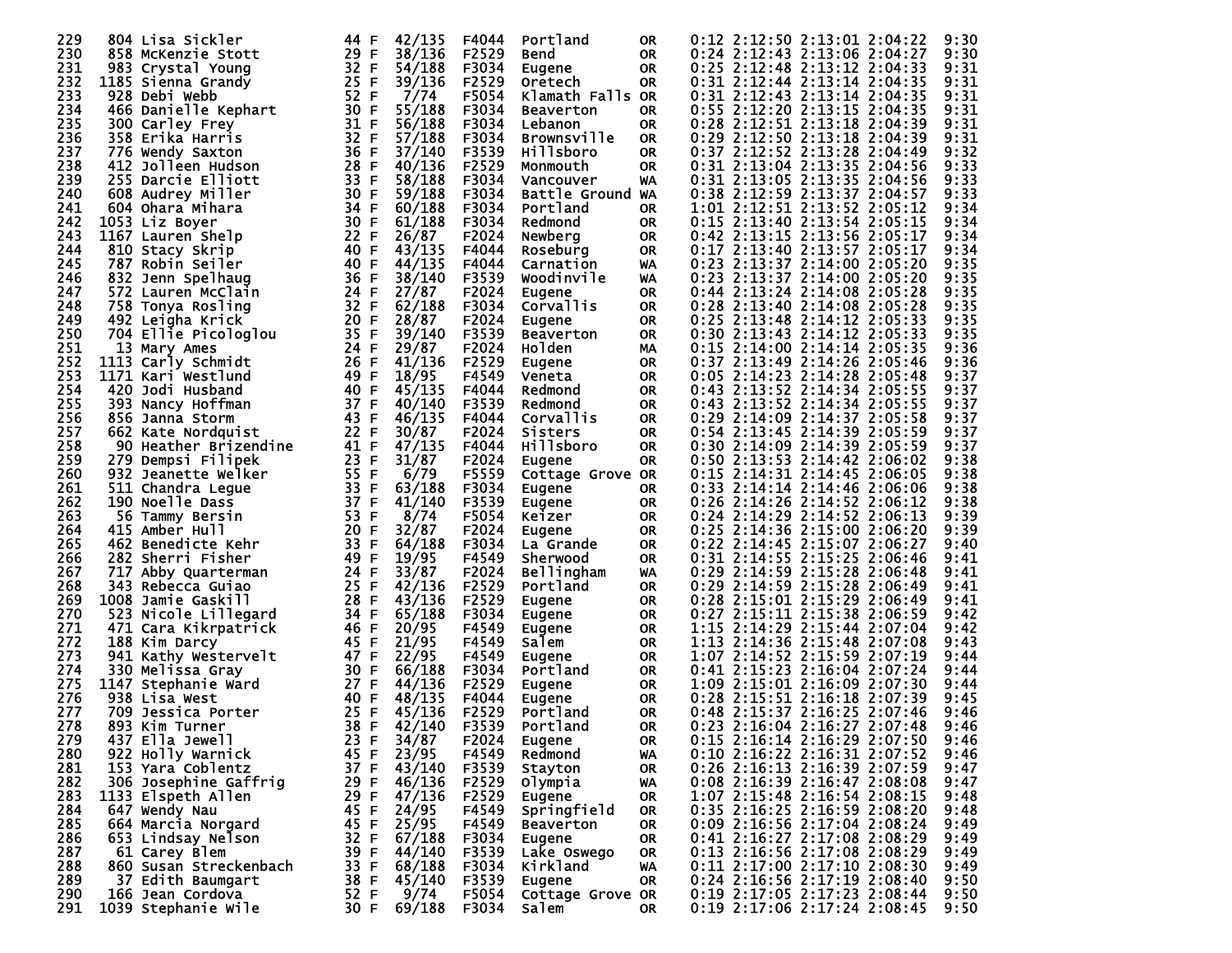| 292        | 1122 Lacey Garber                         | 25 F         | 48/136            | F2529          | Eugene                            | 0R              | 0:51 2:16:49 2:17:40 2:09:00<br>9:51                                     |
|------------|-------------------------------------------|--------------|-------------------|----------------|-----------------------------------|-----------------|--------------------------------------------------------------------------|
| 293        | 990 Madyson Zetterberg                    | 20 F         | 35/87             | F2024          | Eugene                            | OR              | 0:33 2:17:11 2:17:44 2:09:05<br>9:52                                     |
| 294        | 842 Jennifer Starr                        | 22 F         | 36/87             | F2024          | Eugene                            | 0R              | 0:41 2:17:08 2:17:49 2:09:09<br>9:52                                     |
| 295        | 680 McKinley Patrick                      | 15 F         | 7/18              | F0119          | <b>Eugene</b>                     | <b>OR</b>       | 9:52<br>0:33 2:17:20 2:17:53 2:09:13                                     |
| 296        | 196 Jaymie Davis                          | 27 F         | 49/136            | F2529          | <b>Beaverton</b>                  | 0R              | 0:44 2:17:13 2:17:56 2:09:17<br>9:53                                     |
| 297        | 873 Angela Terpin Daniels                 | 29 F         | 50/136            | F2529          | Salem                             | OR.             | 0:18 2:17:40 2:17:58 2:09:18<br>9:53                                     |
| 298        | 591 Mallory Melcher                       | 23 F         | 37/87             | F2024          | Portland                          | <b>OR</b>       | 9:54<br>1:02 2:17:08 2:18:09 2:09:30                                     |
| 299        | 1105 Jamie Decker                         | 34 F         | 70/188            | F3034          | Cottage Grove OR                  |                 | 1:06 2:17:10 2:18:15 2:09:36<br>9:54                                     |
| 300        | 281 Elise Fischbach                       | 29 F         | 51/136            | F2529          | Eugene                            | 0R              | 1:27 2:16:58 2:18:24 2:09:45<br>9:55                                     |
| 301        | 292 Kayla Franklin                        | 25 F         | 52/136            | F2529          | Elmira                            | 0R              | 0:31 2:18:02 2:18:32 2:09:53<br>9:55                                     |
| 302        | 73 Teresa Bowen                           | 48 F         | 26/95             | F4549          |                                   | 0R              | 1:58 2:16:36 2:18:34 2:09:54<br>9:55                                     |
| 303        | 1159 Giovanna Coto                        | 27 F         | 53/136            | F2529          | <b>Eugene</b><br><b>Corvallis</b> | 0R              | 0:46 2:17:48 2:18:34 2:09:55<br>9:55                                     |
| 304        | 781 Sarah Schnitzius                      | 33 F         | 71/188            | F3034          |                                   | <b>OR</b>       | 0:14 2:18:24 2:18:37 2:09:57<br>9:56                                     |
| 305        | 454 Amabelle Kamaru                       | 38 F         | 46/140            |                | <b>Eugene</b>                     |                 | 0:33 2:18:10 2:18:42 2:10:03<br>9:56                                     |
| 306        |                                           | 43 F         | 49/135            | F3539<br>F4044 | Eugene                            | 0R<br><b>OR</b> | 0:39 2:18:12 2:18:51 2:10:11<br>9:57                                     |
| 307        | 1099 Ros Lee<br>1186 Wendy Funkhouser     | 55 F         | 7/79              | F5559          | Eugene                            |                 | 9:57<br>0:34 2:18:24 2:18:57 2:10:17                                     |
| 308        |                                           | 29 F         | 54/136            |                | Springfield                       | OR.             | 9:57                                                                     |
|            | 725 Wendy Rauch                           | 39 F         |                   | F2529          | Medford                           | <b>OR</b>       | 0:18 2:18:40 2:18:57 2:10:17                                             |
| 309<br>310 | 481 Pamela Klopfer                        | 32 F         | 47/140            | F3539          | Lake Stevens                      | WA              | 0:22 2:18:43 2:19:05 2:10:26<br>9:58                                     |
|            | 12 Molly Amano                            |              | 72/188<br>55/136  | F3034          | Hillsboro                         | <b>OR</b>       | 0:22 2:18:44 2:19:05 2:10:26<br>9:58                                     |
| 311        | 943 Lindsay Whitcomb                      | 29 F         |                   | F2529          | Adair Village OR                  |                 | 0:51 2:18:29 2:19:19 2:10:40<br>9:59                                     |
| 312        | 727 Putsata Reang                         | 37 F         | 48/140            | F3539          | Portland                          | 0R              | 0:36 2:18:54 2:19:30 2:10:51 10:00                                       |
| 313        | 77 Lynn Bowles                            | 27 F         | 56/136            | F2529          | <b>Beaverton</b>                  | OR              | 0:15 2:19:22 2:19:36 2:10:57 10:00                                       |
| 314        | 289 Angie Forrester                       | 31 F         | 73/188            | F3034          | Brush Prairie WA                  |                 | 0:37 2:19:04 2:19:40 2:11:01 10:01                                       |
| 315        | 407 Jody House                            | 40 F         | 50/135            | F4044          | <b>Hillsboro</b>                  | 0R              | 0:41 2:19:04 2:19:44 2:11:05 10:01                                       |
| 316        | 569 Claire McAlpin                        | 34 F         | 74/188            | F3034          | Olympia                           | WA              | 2:19:52 2:11:13 10:01                                                    |
| 317        | 616 Cierra Mills                          | 21 F         | 38/87             | F2024          | Eugene                            | 0R              | 0:24 2:19:34 2:19:57 2:11:17 10:02                                       |
| 318        | 706 Melody Plews                          | 34 F         | 75/188            | F3034          | Albany                            | <b>OR</b>       | 0:30 2:19:38 2:20:08 2:11:28 10:03                                       |
| 319        | 1092 Carrie Kehrein                       | 33 F         | 76/188            | F3034          | Eugene                            | 0R              | 0:28 2:19:45 2:20:13 2:11:34 10:03                                       |
| 320        | 655 Tami Nelson                           | 30 F         | 77/188            | F3034          | Redmond                           | <b>OR</b>       | 0:30 2:19:54 2:20:24 2:11:44 10:04                                       |
| 321        | 648 Amber Nealy                           | 36 F         | 49/140            | F3539          | Albany                            | 0R              | 1:13 2:19:12 2:20:24 2:11:45 10:04                                       |
| 322        | 703 Renee Pickering                       | 38 F         | 50/140            | F3539          | Eugene                            | <b>OR</b>       | 0:25 2:20:05 2:20:30 2:11:51 10:04                                       |
| 323        | 54 Kristine Berglund                      | 41 F         | 51/135            | F4044          | Portland                          | 0R              | 0:58 2:19:37 2:20:34 2:11:55 10:05                                       |
| 324        | 338 Heather Griffin                       | 27 F         | 57/136            | F2529          | Medford                           | <b>OR</b>       | 0:21 2:20:17 2:20:38 2:11:58 10:05                                       |
| 325        | 1182 Kara Becerra                         | 30 F         | 78/188            | F3034          | Corvallis                         | 0R              | 0:28 2:20:13 2:20:40 2:12:00 10:05                                       |
| 326        | 301 Heather Friedman                      | 38 F         | 51/140            | F3539          | <b>Beaverton</b>                  | <b>OR</b>       | 0:28 2:20:17 2:20:45 2:12:06 10:05                                       |
| 327        | 119 Helen Cannon                          | 27 F         | 58/136            | F2529          | Eugene                            | 0R              | 0:08 2:20:39 2:20:46 2:12:07 10:06                                       |
| 328        | 221 Laura Donnelley                       | 55 F         | 8/79              | F5559          | Portland                          | <b>OR</b>       | 0:25 2:20:22 2:20:47 2:12:07 10:06                                       |
| 329        | 672 Hannah Oliver                         | 24 F         | 39/87             | F2024          | Eugene                            | 0R              | 0:39 2:20:09 2:20:47 2:12:08 10:06                                       |
| 330        | 713 Lindsay Powell                        | 18 F         | 8/18              | F0119          | Oregon City                       | <b>OR</b>       | 0:12 2:20:39 2:20:50 2:12:10 10:06                                       |
| 331        | 792 Marejka Shaevitz                      | 35 F         | 52/140            | F3539          | <b>Eugene</b>                     | 0R              | 0:32 2:20:20 2:20:51 2:12:12 10:06                                       |
| 332        | 347 Joann Hall                            | 69 F         | 1/8               | F6569          | Redding                           | CA              | 0:32 2:20:30 2:21:01 2:12:22 10:07                                       |
| 333        | 135 Courtney Chapman                      | 19 F         | 9/18              | F0119          | Eugene                            | <b>OR</b>       | 0:25 2:20:38 2:21:02 2:12:23 10:07                                       |
| 334        | 526 Kasandra Lopez                        | 28 F         | 59/136            | F2529          | Corvallis                         | <b>OR</b>       | 0:30 2:20:35 2:21:05 2:12:26 10:07                                       |
| 335<br>336 | 239 Serin Duplantis                       | 27 F<br>32 F | 60/136            | F2529          | Portland                          | <b>OR</b>       | 0:29 2:20:40 2:21:08 2:12:29 10:07                                       |
|            | 606 Angie Miller                          | 60 F         | 79/188            | F3034          | La Grande                         | <b>OR</b>       | 1:11 2:20:01 2:21:11 2:12:31 10:07<br>0:46 2:20:27 2:21:12 2:12:32 10:08 |
| 337        | 315 Kathy Gibbs                           |              | 3/26              | F6064          | <b>Eugene</b>                     | 0R              |                                                                          |
| 338<br>339 | 217 Allison Dodge                         | 31 F         | 80/188            | F3034          | Shedd                             | <b>OR</b>       | 2:21:13 2:12:34<br>10:08<br>0:23 2:20:57 2:21:19 2:12:39 10:08           |
| 340        | 671 Antoinette Olivas                     | 33 F<br>39 F | 81/188            | F3034          | Oregon City                       | 0R              | 0:23 2:20:57 2:21:19 2:12:40 10:08                                       |
| 341        | 517 Hoa Lesselroth                        |              | 53/140<br>10/74   | F3539          | Portland                          | <b>OR</b>       | 0:25 2:21:01 2:21:26 2:12:46 10:09                                       |
|            | 510 Annie Leger                           | 51 F         |                   | F5054          | Eugene                            | <b>OR</b>       | 0:48 2:20:40 2:21:27 2:12:47 10:09                                       |
| 342        | 249 Marianne Egan                         |              | 31 F 82/188 F3034 |                | Corvallis                         | 0R              | 0:24 2:21:07 2:21:31 2:12:51 10:09                                       |
| 343<br>344 | 307 Sarah Gage-Hunt<br>325 Sarah Gomez    | 52 F<br>22 F | 11/74<br>40/87    | F5054<br>F2024 | Florence                          | OR.             | 0:38 2:21:02 2:21:39 2:13:00 10:10                                       |
| 345        |                                           |              | 41/87             | F2024          | Eugene                            | 0R              | 0:37 2:21:03 2:21:40 2:13:00 10:10                                       |
|            | 342 Allison Grundy                        | 21 F         | 52/135            |                | Eugene                            | 0R.             | 0:23 2:21:29 2:21:52 2:13:12 10:11                                       |
| 346        | 1033 Kat Stone                            | 44 F         | 12/74             | F4044          | Tigard                            | OR.             | $0:17$ 2:21:36 2:21:52 2:13:13 10:11                                     |
| 347<br>348 | 1162 Moni Butler                          | 50 F         |                   | F5054          | Kingwood                          | TX              | 0:27 2:21:34 2:22:00 2:13:20 10:11                                       |
|            | 940 Sharon Westergard                     | 54 F         | 13/74             | F5054          | Rogue River                       | OR.             | 1:31 2:20:29 2:22:00 2:13:21 10:11                                       |
| 349        | 1117 Heidi Bowerman                       | 23 F         | 42/87             | F2024          | Eugene                            | OR.             |                                                                          |
| 350        | 168 Jessica Cortez<br>610 Jennifer Miller | 24 F         | 43/87<br>83/188   | F2024          | Dallas                            | 0R              | 0:45 2:21:17 2:22:01 2:13:21 10:11                                       |
| 351<br>352 | 788 Ann Seltzer                           | 30 F         |                   | F3034          | Eugene                            | 0R              | 1:22 2:20:40 2:22:01 2:13:22 10:11                                       |
| 353        |                                           | 53 F         | 14/74             | F5054          | Ashland                           | 0R              | 3:21:43 2:13:31 10:12<br>1:44 2:20:35 2:22:18 2:13:39 10:13              |
| 354        | 244 Leita Dzubay                          | 41 F         | 53/135            | F4044          | Eugene                            | OR.             | 1:44 2:20:35 2:22:18 2:13:39 10:13                                       |
|            | 688 Leslie Pelinka                        | 41 F         | 54/135            | F4044          | Eugene                            | OR.             |                                                                          |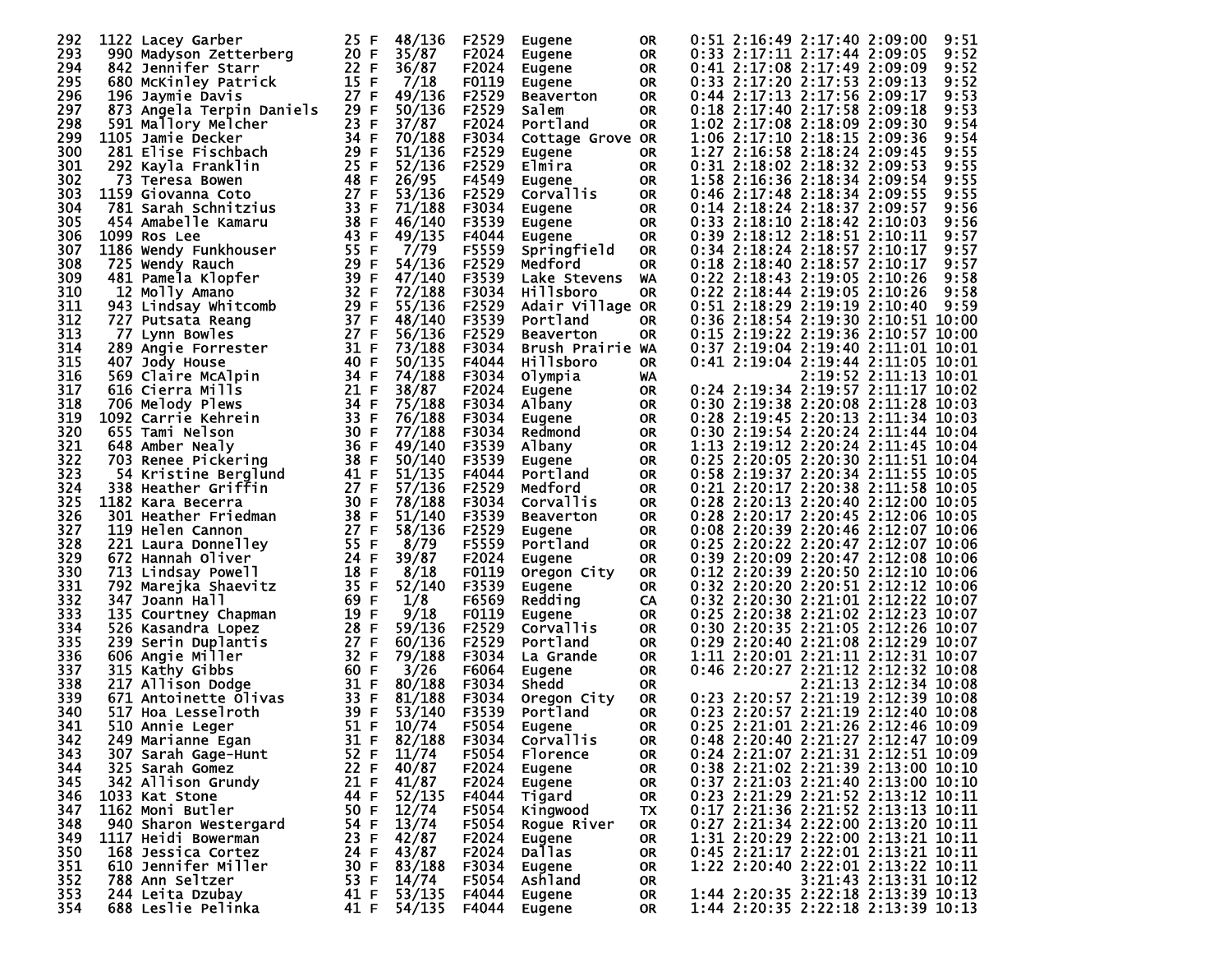| 355 | 91 Elizabeth Broadhead   | 40 F         | 55/135       | F4044 | Eugene              | 0R        | 1:44 2:20:35 2:22:19 2:13:39 10:13 |
|-----|--------------------------|--------------|--------------|-------|---------------------|-----------|------------------------------------|
| 356 | 807 Kimberly Silbernagel | 25 F         | 61/136       | F2529 | Creswell            | OR.       | 0:40 2:21:42 2:22:21 2:13:42 10:13 |
| 357 | 681 Gina Patterson       | 37 F         | 54/140       | F3539 | <b>Bend</b>         | 0R        | 1:00 2:21:36 2:22:36 2:13:57 10:14 |
| 358 | 87 Christina Bridge      | 35 F         | 55/140       | F3539 | Sublimity           | 0R        | 0:26 2:22:13 2:22:39 2:13:59 10:14 |
| 359 | 5 Sara Adams             | 30 F         | 84/188       | F3034 | Medford             | <b>OR</b> | 0:35 2:22:05 2:22:39 2:14:00 10:14 |
| 360 | 211 Rebekah Dewitz       | 34 F         | 85/188       | F3034 | Eugene              | <b>OR</b> | 0:32 2:22:20 2:22:52 2:14:13 10:15 |
| 361 | 878 Laura Thompson       | 21 F         | 44/87        | F2024 | Eugene              | <b>OR</b> | 0:24 2:22:30 2:22:53 2:14:14 10:15 |
|     |                          |              |              |       |                     |           | 0:39 2:22:16 2:22:55 2:14:15 10:15 |
| 362 | 123 Nikki Carpenter      | 34 F         | 86/188       | F3034 | Philomath           | 0R        |                                    |
| 363 | 743 Camille Rimmer       | 62 F         | 4/26         | F6064 | Yakima              | WA        | 0:24 2:22:38 2:23:02 2:14:22 10:16 |
| 364 | 1006 Miki Goodall        | 32 F         | 87/188       | F3034 | Eugene              | 0R        | 0:29 2:22:39 2:23:07 2:14:28 10:16 |
| 365 | 122 Diana Carlton        | 50 F         | 15/74        | F5054 | Eugene              | <b>OR</b> | 0:31 2:22:43 2:23:14 2:14:34 10:17 |
| 366 | 794 Melanie Sharpe       | 30 F         | 88/188       | F3034 | <b>Hillsboro</b>    | 0R        | 0:43 2:22:32 2:23:15 2:14:35 10:17 |
| 367 | 966 Erin Wingfield       | 31 F         | 89/188       | F3034 | Vancouver           | WA        | 0:14 2:23:06 2:23:19 2:14:40 10:17 |
| 368 | 225 Emily Down           | 23 F         | 45/87        | F2024 | Portland            | 0R        | 1:21 2:22:02 2:23:23 2:14:44 10:18 |
| 369 | 503 Kenzie Larson        | 24 F         | 46/87        | F2024 | Portland            | <b>OR</b> | 1:21 2:22:02 2:23:23 2:14:44 10:18 |
| 370 | 126 Gina Casassa         | 29 F         | 62/136       | F2529 | Eugene              | 0R        | 0:22 2:23:07 2:23:28 2:14:49 10:18 |
| 371 | 513 Kathy Lein           | 47 F         | 27/95        | F4549 | Bend                | 0R        | 0:44 2:22:48 2:23:32 2:14:52 10:18 |
| 372 | 472 Lauren King          | 25 F         | 63/136       | F2529 | Eugene              | 0R        | 0:39 2:23:03 2:23:41 2:15:02 10:19 |
| 373 | 1041 Andree Bouillot     | 26 F         | 64/136       | F2529 | Somerville          | MA        | 0:34 2:23:09 2:23:43 2:15:04 10:19 |
| 374 | 763 Deborah Rubel        | 47 F         | 28/95        | F4549 | Corvallis           | <b>OR</b> | 0:50 2:22:58 2:23:48 2:15:09 10:19 |
| 375 | 502 Angie Larson         | 38 F         | 56/140       | F3539 | <b>Eugene</b>       | <b>OR</b> | 1:31 2:22:27 2:23:58 2:15:18 10:20 |
| 376 | 834 Cathy Spoor          | 52 F         | 16/74        | F5054 | Eugene              | 0R        | 0:24 2:23:35 2:23:59 2:15:20 10:20 |
| 377 | 26 Claudia Arguero       | 50 F         | 17/74        | F5054 | <b>Seattle</b>      | WA        | 0:37 2:23:23 2:23:59 2:15:20 10:20 |
| 378 | 392 Melinda Hoffman      | 26 F         | 65/136       | F2529 | Eugene              | 0R        | 0:31 2:23:33 2:24:03 2:15:24 10:21 |
| 379 | 970 Jacki Wolf           | 54 F         | 18/74        | F5054 | Keizer              | 0R        | 0:32 2:23:37 2:24:09 2:15:29 10:21 |
| 380 | 1055 Kailee Dombrowski   | 13 F         | 10/18        | F0119 | Roseburg            | 0R        | 0:17 2:23:52 2:24:09 2:15:29 10:21 |
| 381 | 53 Katherine Berg        | 28 F         | 66/136       | F2529 | <b>Corvallis</b>    | <b>OR</b> | 1:03 2:23:07 2:24:09 2:15:30 10:21 |
| 382 | 1091 Georgeta Gruescu    | 38 F         | 57/140       | F3539 | Bothe <sub>11</sub> | WA        | 0:16 2:23:59 2:24:14 2:15:35 10:21 |
| 383 |                          | 30 F         | 90/188       | F3034 |                     | <b>OR</b> | 0:14 2:24:03 2:24:17 2:15:37 10:22 |
|     | 193 Autumn Davidson      |              | 67/136       |       | Albany              |           | 0:20 2:23:59 2:24:19 2:15:40 10:22 |
| 384 | 446 Cleopatra Jones      | 29 F<br>35 F |              | F2529 | Eugene              | 0R        |                                    |
| 385 | 99 Marin Brustuen        |              | 58/140       | F3539 | Shoreline           | WA        | 0:32 2:23:50 2:24:22 2:15:42 10:22 |
| 386 | 728 Chanira Reang Sperry | 38 F         | 59/140       | F3539 | Mountlake Ter WA    |           | 0:36 2:23:56 2:24:31 2:15:52 10:23 |
| 387 | 683 Randi Paull          | 29 F         | 68/136       | F2529 | Sublimity           | <b>OR</b> | 0:27 2:24:18 2:24:45 2:16:05 10:24 |
| 388 | 663 Lora Nordquist       | 55 F         | 9/79         | F5559 | Sisters             | 0R        | 0:53 2:23:53 2:24:45 2:16:06 10:24 |
| 389 | 753 Shanna Rogness       | 24 F         | 47/87        | F2024 | Salem               | <b>OR</b> | 0:53 2:24:03 2:24:55 2:16:16 10:25 |
| 390 | 1137 Leah Burkhart       | 29 F         | 69/136       | F2529 | Portland            | <b>OR</b> | 0:47 2:24:10 2:24:56 2:16:16 10:25 |
| 391 | 494 Malisa Kroeger       | 45 F         | 29/95        | F4549 | <b>Eugene</b>       | <b>OR</b> | 1:49 2:23:07 2:24:56 2:16:17 10:25 |
| 392 | 931 Kristina Weischadle  | 37 F         | 60/140       | F3539 | Lake Oswego         | 0R        | 1:23 2:23:36 2:24:59 2:16:20 10:25 |
| 393 | 1106 Tina Hertz          | 40 F         | 56/135       | F4044 | <b>Eugene</b>       | <b>OR</b> | 0:50 2:24:10 2:24:59 2:16:20 10:25 |
| 394 | 516 Amanda Leong         | 25 F         | 70/136       | F2529 | Springfield         | 0R        | 0:08 2:25:00 2:25:07 2:16:28 10:25 |
| 395 | 518 Debbie Levy          | 38 F         | 61/140       | F3539 | Portland            | <b>OR</b> | 0:29 2:24:51 2:25:19 2:16:39 10:26 |
| 396 | 746 Maureen Robeson      | 62 F         | 5/26         | F6064 | Eugene              | 0R        | 0:37 2:24:43 2:25:19 2:16:40 10:26 |
| 397 | 228 Valerie Dreher       | 47 F         | 30/95        | F4549 | Sacramento          | CA        | 0:41 2:24:40 2:25:21 2:16:42 10:27 |
| 398 | 547 Dana Maria           | 48 F         | 31/95        | F4549 | Bainbridge Is WA    |           | 0:42 2:24:40 2:25:21 2:16:42 10:27 |
| 399 | 1103 Kara Holmes         | 37 F         | 62/140       | F3539 | Eugene              | <b>OR</b> | 0:29 2:25:00 2:25:29 2:16:50 10:27 |
| 400 | 1107 Brandy McKibben     | 36 F         | 63/140       | F3539 | Coburg              | 0R        | 0:29 2:25:00 2:25:29 2:16:50 10:27 |
| 401 | 1121 Gayle Larsen        | 42 F         | 57/135       | F4044 | <b>Eugene</b>       | 0R        | 0:31 2:24:58 2:25:29 2:16:50 10:27 |
| 402 | 568 Brittney McAlmond    | 31 F         | 91/188       | F3034 | Beaverton           | 0R        | 0:38 2:24:58 2:25:35 2:16:56 10:28 |
| 403 | 180 Sara Crosswhite      | 34 F         | 92/188       | F3034 | Redmond             | <b>OR</b> | 0:27 2:25:11 2:25:37 2:16:58 10:28 |
| 404 | 835 Debbie Spresser      | 58 F         | 10/79        | F5559 | Eugene              | <b>OR</b> | 0:53 2:24:54 2:25:47 2:17:07 10:28 |
| 405 | 964 Julie Winfried       | 24 F         | 48/87        | F2024 | <b>COTVALLIS</b>    | 0R        | 0:53 2:24:54 2:25:47 2:17:07 10:28 |
| 406 | 617 Sheena Miltenberger  | 27 F         | 71/136       | F2529 | Bend                | OR.       | 2:25:53 2:17:13 10:29              |
| 407 | 191 Betsy David          | 51 F         | 19/74        | F5054 | Florence            | OR        | 0:29 2:25:26 2:25:54 2:17:15 10:29 |
| 408 | 687 Chantae Pederson     | 27 F         | 72/136       | F2529 | Gresham             | 0R.       | 0:47 2:25:08 2:25:55 2:17:15 10:29 |
| 409 | 929 Stephanie Webster    | 33 F         | 93/188       | F3034 | <b>Boring</b>       | 0R        | 1:11 2:24:45 2:25:55 2:17:15 10:29 |
| 410 | 463 Erin Kellstrom       | 33 F         | 94/188       | F3034 | <b>Beaverton</b>    | 0R.       | 1:12 2:24:44 2:25:55 2:17:16 10:29 |
| 411 | 521 Intaba Liff-Anderson | 55 F         | 11/79        | F5559 | Philomath           |           | 0:46 2:25:11 2:25:56 2:17:17 10:29 |
| 412 | 875 Marcella Theeman     |              | 12/79        |       |                     | 0R        | 0:37 2:25:30 2:26:06 2:17:26 10:30 |
|     |                          | 59 F         |              | F5559 | Ashland             | 0R.       |                                    |
| 413 | 927 Sammie Weaver        | 30 F         | 95/188       | F3034 | <b>Hillsboro</b>    | OR        | 2:26:32 2:17:52 10:32              |
| 414 | 619 Niloofar Mirani      | 26 F         | 73/136       | F2529 | Eugene              | 0R        | 1:22 2:25:11 2:26:33 2:17:53 10:32 |
| 415 | 154 Sarah Coleman        | 37 F         | 64/140       | F3539 | Eugene              | <b>OR</b> | 0:32 2:26:18 2:26:50 2:18:10 10:33 |
| 416 | 1141 Evelyn Swank        | 57 F         | 13/79        | F5559 | Springfield         | 0R.       | 0:06 2:26:46 2:26:52 2:18:12 10:33 |
| 417 | 597 Rebecca Mellott      | 36 F         | 65/140 F3539 |       | Eugene              | OR.       | 1:07 2:25:56 2:27:03 2:18:23 10:34 |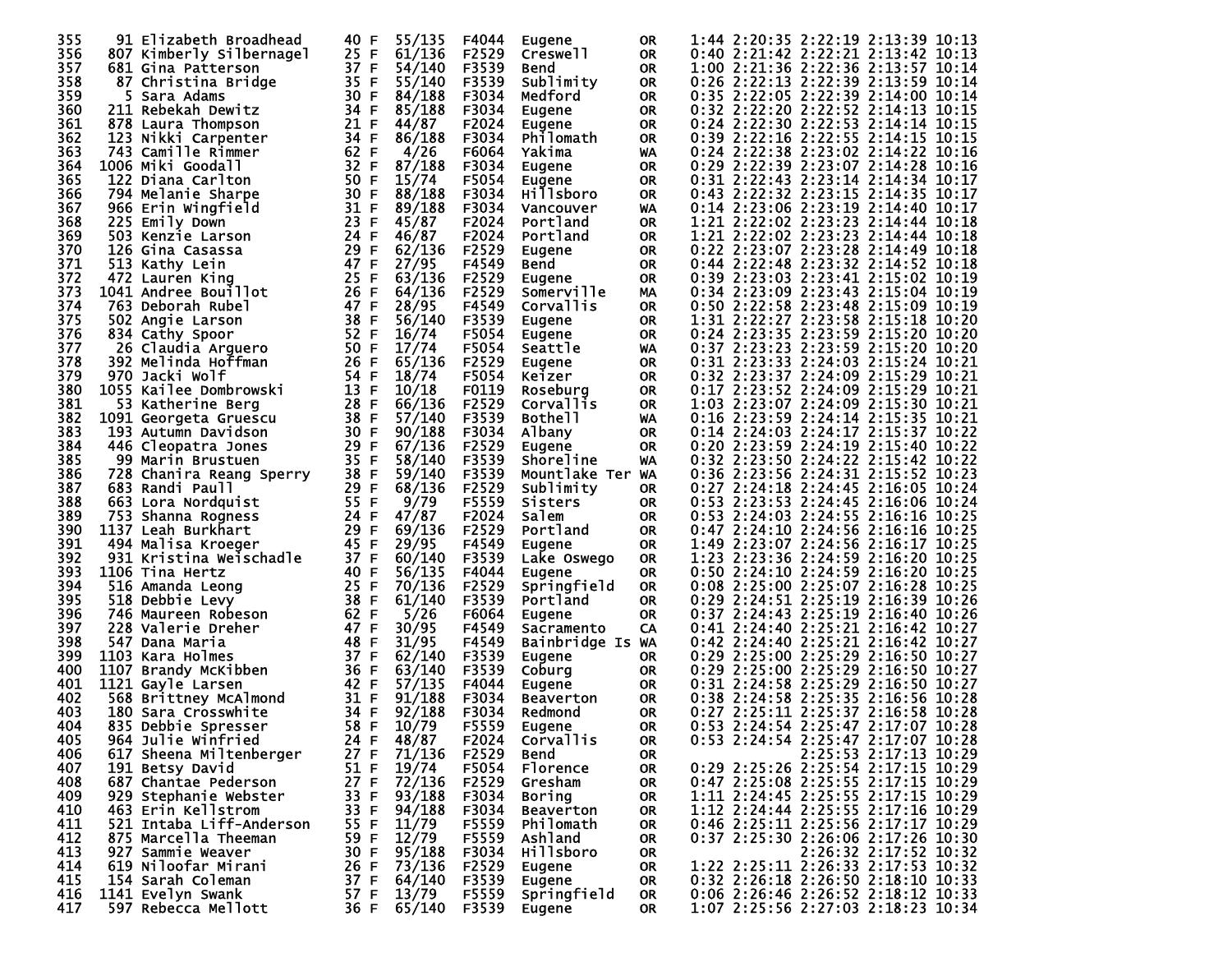| 418 | 261 Sara Erickson                          | 38 F<br>66/140                 | F3539 | Redmond                    | <b>OR</b> | 1:07 2:25:56 2:27:03 2:18:23 10:34                                            |
|-----|--------------------------------------------|--------------------------------|-------|----------------------------|-----------|-------------------------------------------------------------------------------|
| 419 | 742 Linda Rifkin                           | 56 F<br>14/79                  | F5559 | Eugene                     | <b>OR</b> | 0:55 2:26:09 2:27:04 2:18:24 10:34                                            |
| 420 | 1065 Ri Pearson                            | 55 F<br>15/79                  | F5559 | Florence                   | <b>OR</b> | 0:13 2:27:04 2:27:17 2:18:37 10:35                                            |
| 421 | 267 Jennifer Ewert                         | 42 F<br>58/135                 | F4044 | Eugene                     | <b>OR</b> | 0:38 2:26:42 2:27:20 2:18:40 10:36                                            |
| 422 | 1116 Melissa Miller                        | 49 F<br>32/95                  | F4549 | Eugene                     | <b>OR</b> | 0:38 2:26:42 2:27:20 2:18:40 10:36                                            |
| 423 | 897 Carly Valentine                        | 22 F<br>49/87                  | F2024 | Vancouver                  | WA        | 0:26 2:26:55 2:27:20 2:18:41 10:36                                            |
| 424 | 802 Cheryl Shockey                         | 49<br>F<br>33/95               | F4549 | Amity                      | <b>OR</b> | 0:59 2:26:51 2:27:49 2:19:10 10:38                                            |
| 425 | 440 Corrinne Johnson                       | 25 F<br>74/136                 | F2529 | Redmond                    | WA        | 1:19 2:26:31 2:27:49 2:19:10 10:38                                            |
| 426 | 691 Sandy Perlmutter                       | 53<br>F<br>20/74               | F5054 | Kirkland                   | WA        | 1:19 2:26:31 2:27:49 2:19:10<br>10:38                                         |
| 427 | 215 Karissa Dixon                          | 25 F<br>75/136                 | F2529 | Seattle                    | WA        | 1:18 2:26:31 2:27:49 2:19:10 10:38                                            |
| 428 | 590 Laura Mejia                            | 27 F<br>76/136                 | F2529 | <b>Eugene</b>              | <b>OR</b> | 0:24 2:27:33 2:27:56 2:19:16<br>10:38                                         |
| 429 | 682 Amy Paul                               | 32 F<br>96/188                 | F3034 | <b>Sweet Home</b>          | <b>OR</b> | 0:55 2:27:03 2:27:58 2:19:18 10:38                                            |
| 430 | 719 Janis Quiros                           | 54 F<br>21/74                  | F5054 | <b>Bend</b>                | <b>OR</b> | 1:00 2:27:06 2:28:06 2:19:26<br>10:39                                         |
| 431 | 831 Tonya Spangler                         | 40 F<br>59/135                 | F4044 | Veneta                     | <b>OR</b> | 0:21 2:27:45 2:28:06 2:19:27 10:39                                            |
| 432 | 766 Angie Ruzicka                          | 49 F<br>34/95                  | F4549 | Eugene                     | <b>OR</b> | 0:22 2:27:45 2:28:06 2:19:27 10:39                                            |
| 433 | 1144 Janelle Poe                           | 40 F<br>60/135                 | F4044 | Salem                      | 0R        | 1:42 2:26:30 2:28:12 2:19:32 10:40                                            |
| 434 | 499 Adrienne Kume                          | 31 F<br>97/188                 | F3034 | Albany                     | 0R        | 0:33 2:27:43 2:28:16 2:19:37<br>10:40                                         |
| 435 | 383 Sarah Heth                             | 33 F<br>98/188                 | F3034 | Eugene                     | 0R        | 0:40 2:27:58 2:28:37 2:19:58 10:42                                            |
| 436 | 1036 Stephanie Edsall                      | 59 F<br>16/79                  | F5559 | Eugene                     | <b>OR</b> | 1:03 2:27:39 2:28:41 2:20:02 10:42                                            |
| 437 | 212 Yancey Deyoung                         | 36 F<br>67/140                 | F3539 | Eugene                     | <b>OR</b> | 0:39 2:28:05 2:28:44 2:20:05 10:42                                            |
| 438 | 65 Samantha Boehm                          | 23 F<br>50/87                  | F2024 | Wilsonville                | <b>OR</b> | 0:26 2:28:20 2:28:45 2:20:06 10:42                                            |
| 439 | 148 Kathryn Ciechanowski                   | 38 F<br>68/140                 | F3539 | Corvallis                  | <b>OR</b> | 0:51 2:27:59 2:28:49 2:20:10 10:42                                            |
| 440 | 975 Michele Wood                           | 34 F<br>99/188                 | F3034 | Keizer                     | <b>OR</b> | 0:21 2:28:29 2:28:50 2:20:10 10:42                                            |
| 441 | 585 Fiona McNair                           | 39 F<br>69/140                 | F3539 | <b>Bellingham</b>          | WA        | 0:34 2:28:19 2:28:52 2:20:13 10:43                                            |
| 442 | 155 Kay Collins                            | 43<br>F<br>61/135              | F4044 | North Bend                 | <b>OR</b> | 0:34 2:28:19 2:28:53 2:20:13 10:43                                            |
| 443 | 751 Nechelle Robinson                      | 27 F<br>77/136                 | F2529 | Klamath Falls OR           |           | 1:03 2:28:06 2:29:08 2:20:29 10:44                                            |
| 444 | 1020 Alicia Weeks                          | 26 F<br>78/136                 | F2529 | Kirkland                   | WA        | 0:35 2:28:50 2:29:25 2:20:45 10:45                                            |
| 445 | 1191 Karletta Peterson                     | 37 F<br>70/140                 | F3539 | Tacoma                     | WA        | 0:10 2:29:17 2:29:26 2:20:47 10:45                                            |
| 446 | 365 Lesley Hayden                          | 46 F<br>35/95                  | F4549 | Klamath Falls OR           |           | 0:32 2:28:58 2:29:29 2:20:50 10:45                                            |
| 447 | 331 Gail Greaney                           | 45 F<br>36/95                  | F4549 | Sisters                    | <b>OR</b> | 1:00 2:28:56 2:29:56 2:21:16 10:48                                            |
| 448 | 1042 Stacey Miller                         | 33<br>F<br>100/188             | F3034 | <b>Bellevue</b>            | WA        | 0:37 2:29:25 2:30:02 2:21:22 10:48                                            |
| 449 | 582 Heather McLaughlin                     | 41 F<br>62/135                 | F4044 | Seattle                    | WA        | 0:43 2:29:22 2:30:04 2:21:25 10:48                                            |
| 450 | 800 Jennifer Shih                          | 33<br>F<br>101/188             | F3034 | Corvallis                  | <b>OR</b> | 1:55 2:28:24 2:30:19 2:21:39 10:49                                            |
| 451 | 447 Brynna Joplin                          | 28 F<br>79/136                 | F2529 | Olympia                    | WA        | 1:26 2:29:01 2:30:26 2:21:47 10:50                                            |
| 452 | 355 Pati Hanson                            | 52 F<br>22/74                  | F5054 | Olympi                     | WA        | 1:25 2:29:02 2:30:26 2:21:47 10:50                                            |
| 453 | 1071 Joann Vollstedt                       | 44 F<br>63/135                 | F4044 | Eugene                     | <b>OR</b> | 1:09 2:29:19 2:30:28 2:21:48 10:50                                            |
| 454 | 460 Dena Keeler                            | 38 F<br>71/140                 | F3539 | Springfield                | <b>OR</b> | 0:53 2:29:36 2:30:28 2:21:49 10:50                                            |
| 455 | 799 Dana Sherman                           | 38 F<br>72/140                 | F3539 | Eugene                     | <b>OR</b> | 0:54 2:29:36 2:30:30 2:21:50 10:50                                            |
| 456 | 137<br>Jamie Chartier                      | 33<br>102/188<br>F             | F3034 | Roseburg                   | <b>OR</b> | 0:48 2:29:59 2:30:47 2:22:07 10:51                                            |
| 457 | 434 Amanda Jensen                          | 31 F<br>103/188                | F3034 | Seattle                    | WA        | 1:02 2:29:50 2:30:51 2:22:12 10:52                                            |
| 458 | 1038 Sarah Piper                           | 36 F<br>73/140                 | F3539 | Colbert                    | WA        | 1:49 2:29:04 2:30:53 2:22:14 10:52                                            |
| 459 | 730 Amanda Reed                            | 26 F<br>80/136                 | F2529 | Springfield                | 0R        | 0:22 2:30:35 2:30:56 2:22:16 10:52                                            |
| 460 | 317 Kristi Gilbert                         | 35<br>74/140<br>F              | F3539 | Sutherlin                  | <b>OR</b> | 0:48 2:30:10 2:30:58 2:22:18<br>10:52                                         |
| 461 | 651 Dana Nelson                            | 31 F<br>104/188                | F3034 | <b>Hillsboro</b>           | <b>OR</b> | 0:21 2:30:47 2:31:08 2:22:28 10:53                                            |
| 462 | 658<br>Jennifer Nichols                    | 31 F<br>105/188                | F3034 | <b>Beaverton</b>           | <b>OR</b> | 0:20 2:30:48 2:31:08 2:22:28<br>10:53                                         |
| 463 | 650 Betsy Nelson                           | 57 F<br>17/79                  | F5559 | <b>Beaverton</b>           | <b>OR</b> | 0:21 2:30:47 2:31:08 2:22:28 10:53                                            |
| 464 | 465 Angela Kendrick                        | 55 F<br>18/79                  | F5559 | <b>Beaverton</b>           | <b>OR</b> | 0:21 2:30:47 2:31:08 2:22:29<br>10:53                                         |
| 465 | 55 Savannah Bergquist                      | 22 F<br>51/87                  | F2024 | <b>Beaverton</b>           | <b>OR</b> | 0:22 2:30:47 2:31:08 2:22:29<br>10:53                                         |
| 466 | 363 Jasmine Hatch                          | 22 F<br>52/87                  | F2024 | Eugene                     | <b>OR</b> | 0:54 2:30:15 2:31:09 2:22:29<br>10:53<br>$0:54$ 2:30:15 2:31:09 2:22:29 10:53 |
| 467 | 364 Mistv Hatch                            | 44 F<br>64/135                 | F4044 | North Bend                 | WA        |                                                                               |
| 468 | 531 Christina Luera                        | 33 F 106/188                   | F3034 | Seattle                    | WA        | 0:25 2:31:06 2:31:30 2:22:51 10:55                                            |
| 469 | 14 Julie Anderson                          | 45 F<br>37/95                  | F4549 | Eugene                     | OR.       | 0:33 2:30:59 2:31:31 2:22:51 10:55                                            |
| 470 | 962 Linda Wilson                           | 19/79<br>55 F                  | F5559 | Marcola                    | 0R        | 0:18 2:31:17 2:31:34 2:22:55 10:55                                            |
| 471 | 78 Robin Bowman                            | 6/26<br>60 F                   | F6064 | <b>Bend</b>                | 0R        | 0:12 2:31:25 2:31:37 2:22:57 10:55                                            |
| 472 | 297 Erica Freitas                          | 27 F<br>81/136                 | F2529 | Veneta                     | 0R        | 0:44 2:30:56 2:31:39 2:23:00 10:55                                            |
| 473 | 859 Janet Strand                           | 107/188<br>33 F                | F3034 | Eugene                     | 0R        | 0:59 2:30:42 2:31:41 2:23:01 10:56                                            |
| 474 | 128 Joel Castle                            | 52 F<br>23/74                  | F5054 | <b>Boise</b>               | ID        | 0:36 2:31:05 2:31:41 2:23:01 10:56                                            |
| 475 | 185 Stacey Currier                         | 45 F<br>38/95                  | F4549 | Salem                      | 0R        | 0:12 2:31:35 2:31:46 2:23:07 10:56                                            |
| 476 | 133 Ruth Chabreck                          | 39/95<br>46 F                  | F4549 | Tigard                     | 0R        | 1:04 2:30:50 2:31:54 2:23:14 10:56<br>0:39 2:31:26 2:32:04 2:23:25 10:57      |
| 477 | 344 Kristin Gulick<br>721 Katrina Randleas | 29 F<br>82/136<br>31 F 108/188 | F2529 | West Linn                  | 0R        |                                                                               |
| 478 |                                            |                                | F3034 | Vancouver                  | WA        | 1:42 2:30:26 2:32:07 2:23:28 10:58<br>2:32:08 2:23:28 10:58                   |
| 479 | 888 Kori Travis                            | 34 F 109/188                   | F3034 | Eugene<br><b>Corvallis</b> | OR        | 1:20 2:31:03 2:32:23 2:23:43 10:59                                            |
| 480 | 1029 Kathy Eckert-Mason                    | 53 F 24/74                     | F5054 |                            | OR        |                                                                               |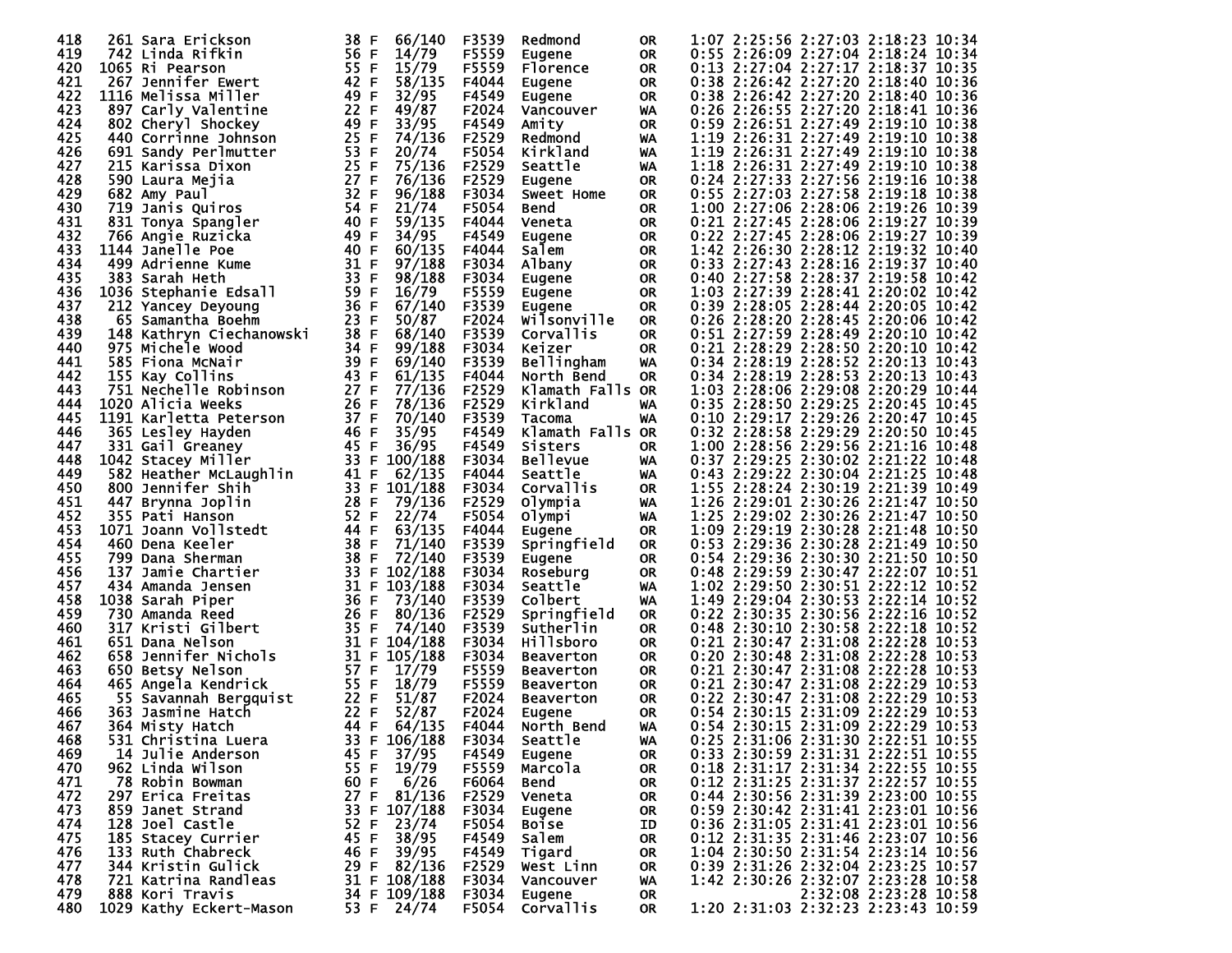| 481 | 324 Lindsay Goff        | 11/18<br>19 F        | F0119 | Oregon City      | PA        | 0:11 2:32:15 2:32:25 2:23:46 10:59 |
|-----|-------------------------|----------------------|-------|------------------|-----------|------------------------------------|
| 482 |                         | 48 F<br>40/95        | F4549 | Centralia        | WA        | 0:17 2:32:09 2:32:26 2:23:46 10:59 |
| 483 | 738 Renee Rey           | 29 F<br>83/136       | F2529 |                  |           | 0:56 2:31:32 2:32:27 2:23:48 10:59 |
|     | 189 Lauren Darnell      |                      |       | <b>Beaverton</b> | <b>OR</b> |                                    |
| 484 | 892 Jennifer Tufariello | 43 F<br>65/135       | F4044 | Eugene           | 0R.       | 0:28 2:32:03 2:32:30 2:23:51 10:59 |
| 485 | 1108 Michelle Bremer    | 37 F<br>75/140       | F3539 | Eugene           | <b>OR</b> | 0:09 2:32:23 2:32:32 2:23:52 10:59 |
| 486 | 320 Sarah Gillem        | 45 F<br>41/95        | F4549 | Eugene           | <b>OR</b> | 0:09 2:32:23 2:32:32 2:23:53 10:59 |
| 487 | 351 Joan Hannadarrell   | 58 F<br>20/79        | F5559 | Kalamazoo        | MΙ        | 0:31 2:32:16 2:32:46 2:24:06 11:00 |
| 488 | 169 Leslie Cortez       | 44 F<br>66/135       | F4044 | Dallas           | OR.       | 0:45 2:32:02 2:32:46 2:24:07 11:01 |
| 489 | 152 Samantha Coblentz   | 17 F<br>12/18        | F0119 | Stayton          | 0R        | 0:27 2:32:28 2:32:55 2:24:15 11:01 |
| 490 | 896 Jan Updegraff       | 56 F<br>21/79        | F5559 | Salem            | 0R        | 0:35 2:32:21 2:32:56 2:24:17 11:01 |
| 491 |                         | 31 F<br>110/188      |       |                  |           |                                    |
|     | 1028 Karissa Grace      |                      | F3034 | <b>Eugene</b>    | 0R        | 2:33:07 2:24:27 11:02              |
| 492 | 177 Letha Crawford      | 50 F<br>25/74        | F5054 | Bend             | <b>OR</b> | 2:33:13 2:24:33 11:03              |
| 493 | 1112 Stacy Bone         | 27 F<br>84/136       | F2529 | Fairview         | 0R        | 0:19 2:33:01 2:33:20 2:24:40 11:03 |
| 494 | 32 Jacalyn Baillargeon  | 54 F<br>26/74        | F5054 | Springfield      | 0R        | 1:07 2:32:26 2:33:33 2:24:54 11:04 |
| 495 | 433 Danele Jeffries     | 32 F<br>111/188      | F3034 | Scappoose        | 0R        | 0:29 2:33:06 2:33:34 2:24:54 11:04 |
| 496 | 809 Megan Skipper       | 27 F<br>85/136       | F2529 | Springfield      | 0R        | 1:08 2:32:26 2:33:34 2:24:54 11:04 |
| 497 | 269 Tanya Faley         | 41 F<br>67/135       | F4044 | Shoreline        | WA        | 0:45 2:32:52 2:33:37 2:24:57 11:04 |
| 498 | 1019 Amber Newman       | 24 F<br>53/87        | F2024 | Vancouver        | WA        | 1:21 2:32:26 2:33:46 2:25:06 11:05 |
| 499 | 1072 Georgia Porter     | 23 F<br>54/87        | F2024 | Vancouver        | WA        | 1:20 2:32:27 2:33:47 2:25:07 11:05 |
| 500 | 145 Janelle Christensen |                      |       |                  |           | 1:18 2:32:29 2:33:47 2:25:07 11:05 |
|     |                         | 32 F<br>112/188      | F3034 | Springfield      | <b>OR</b> |                                    |
| 501 | 1030 Joanna Durrant     | 29<br>F<br>86/136    | F2529 | Springfield      | 0R        | 1:18 2:32:30 2:33:47 2:25:08 11:05 |
| 502 | 752 Marisela Rodriguez  | 23 F<br>55/87        | F2024 | Portland         | 0R        | 0:16 2:33:38 2:33:53 2:25:14 11:06 |
| 503 | 693 Amanda Persall      | 23 F<br>56/87        | F2024 | <b>Bremerton</b> | WA        | 0:35 2:33:29 2:34:04 2:25:24 11:06 |
| 504 | 977 Marissa Wrataric    | 25 F<br>87/136       | F2529 | <b>Bremerton</b> | WA        | 0:36 2:33:29 2:34:04 2:25:25 11:06 |
| 505 | 234 Davina Dungy        | 31 F<br>113/188      | F3034 | <b>Bend</b>      | OR.       | 1:08 2:32:58 2:34:06 2:25:26 11:07 |
| 506 | 894 Lindsay Turner      | 33 F<br>114/188      | F3034 | San Francisco CA |           | 0:23 2:33:44 2:34:07 2:25:27 11:07 |
| 507 | 1047 Stacie Moquin      | 38 F<br>76/140       | F3539 | Salem            | 0R        | 1:14 2:32:55 2:34:09 2:25:30 11:07 |
| 508 | 1158 Mishelle Becker    | 38 F<br>77/140       | F3539 | Springfield      | 0R        | 2:34:25 2:25:45 11:08              |
| 509 |                         | 42 F                 |       |                  |           | 1:24 2:33:35 2:34:58 2:26:19 11:11 |
|     | 429 Jennifer James      | 68/135               | F4044 | Jacksonville     | <b>OR</b> |                                    |
| 510 | 1188 Peggy Mc Quaid     | 49 F<br>42/95        | F4549 | Eugene           | <b>OR</b> | 0:43 2:34:21 2:35:04 2:26:24 11:11 |
| 511 | 506 Whitney Lawrence    | 22 F<br>57/87        | F2024 | Corvallis        | <b>OR</b> | 0:21 2:34:49 2:35:09 2:26:30 11:11 |
| 512 | 898 Sarah Van De Kop    | 25 F<br>88/136       | F2529 | Salem            | OR.       | 0:26 2:34:47 2:35:13 2:26:34 11:12 |
| 513 | 1034 Lee Ann Deroos     | 36 F<br>78/140       | F3539 | Brush Prairie WA |           | 0:38 2:34:37 2:35:15 2:26:35 11:12 |
| 514 | 1164 Laura Ruddy        | 20 F<br>58/87        | F2024 | Eugene           | 0R        | 0:40 2:34:44 2:35:23 2:26:44 11:13 |
| 515 | 436 Sandy Jeremiah      | 62 F<br>7/26         | F6064 | <b>Eugene</b>    | 0R        | 1:22 2:34:10 2:35:31 2:26:52 11:13 |
| 516 | 500 Kathryn Landau      | 24 F<br>59/87        | F2024 | Keizer           | OR.       | 0:42 2:34:53 2:35:35 2:26:56 11:13 |
| 517 | 1068 Maradee Girt       | 63 F<br>8/26         | F6064 | Eugene           | 0R        | 1:08 2:34:34 2:35:41 2:27:02 11:14 |
| 518 | 1129 Ashley Henry       | 25 F<br>89/136       | F2529 | Burbank          | WA        | 2:35:49 2:27:10 11:14              |
|     |                         |                      |       |                  |           | 1:06 2:34:44 2:35:49 2:27:10 11:14 |
| 519 | 982 Mary Yoo            | 39<br>F<br>79/140    | F3539 | Salem            | 0R        |                                    |
| 520 | 238 Kendall Dunning     | 115/188<br>30 F      | F3034 | Salem            | 0R        | 1:06 2:34:44 2:35:49 2:27:10 11:15 |
| 521 | 129 Mandi Castle        | 28 F<br>90/136       | F2529 | <b>Eugene</b>    | 0R        | 0:36 2:35:26 2:36:01 2:27:22 11:15 |
| 522 | 884 Courtney Tolmie     | 30 F<br>116/188      | F3034 | Tacoma           | WA        | 1:05 2:34:58 2:36:03 2:27:24 11:16 |
| 523 | 669 Andraya Offutt      | 35 F<br>80/140       | F3539 | <b>Bend</b>      | 0R        | 1:07 2:34:57 2:36:04 2:27:24 11:16 |
| 524 | 8 Wendy Alexander       | 36 F<br>81/140       | F3539 | Eugene           | 0R        | 0:50 2:35:22 2:36:12 2:27:33 11:16 |
| 525 | 750 Michelle Robinson   | 45 F<br>43/95        | F4549 | <b>Beaverton</b> | 0R        | 1:01 2:35:12 2:36:13 2:27:34 11:16 |
| 526 | 737 Ashley Remiro       | 22 F<br>60/87        | F2024 | <b>Eugene</b>    | 0R        | 0:22 2:35:55 2:36:17 2:27:37 11:17 |
| 527 | 345 Reyna Gutierrez     | 21 F<br>61/87        | F2024 | <b>Eugene</b>    | <b>OR</b> | 0:33 2:35:44 2:36:17 2:27:37 11:17 |
| 528 | 303 Jillian Furman      | 25 F<br>91/136       | F2529 | <b>Beloit</b>    | WI        | 1:48 2:34:37 2:36:24 2:27:45 11:17 |
|     |                         |                      |       |                  |           |                                    |
| 529 | 605<br>Deborah Milholm  | 55 F<br>22/79        | F5559 | Nanaimo          | BС        | 0:36 2:35:53 2:36:29 2:27:50 11:18 |
| 530 | 1152 Cindy Young        | 47 F<br>44/95        | F4549 | Klamath Falls OR |           | 1:13 2:35:23 2:36:36 2:27:57 11:18 |
| 531 | 1017 Stacey Hollis      | 92/136 F2529<br>27 F |       | Eugene           | <b>OR</b> | 1:37 2:35:16 2:36:52 2:28:13 11:19 |
| 532 | 1014 Melissa Haskin     | 23 F<br>62/87        | F2024 | Eugene           | 0R        | 1:37 2:35:16 2:36:53 2:28:13 11:19 |
| 533 | 371 Christina Heinrich  | 37 F<br>82/140       | F3539 | Eugene           | 0R        | 1:10 2:35:54 2:37:03 2:28:24 11:20 |
| 534 | 659 Rachel Nicholson    | 35 F 83/140          | F3539 | Lacey            | WA        | 0:11 2:36:57 2:37:07 2:28:27 11:20 |
| 535 | 874 Tara Terry          | 33 F 117/188         | F3034 | Jefferson        | OR.       | 2:37:10 2:28:31 11:21              |
| 536 | 955 Wendy Williams      | 46 F 45/95           | F4549 | Grants Pass      | OR.       | 0:38 2:36:36 2:37:14 2:28:34 11:21 |
| 537 | 757 Shannon Rose        | 33 F 118/188         | F3034 | <b>Eugene</b>    | <b>OR</b> | 1:05 2:36:16 2:37:20 2:28:40 11:21 |
| 538 |                         | 93/136               |       |                  |           | 0:33 2:36:51 2:37:23 2:28:43 11:22 |
|     | 33 Shannon Balmer       | 27 F                 | F2529 | Eugene           | OR.       |                                    |
| 539 | 130 Lisa Castlebury     | 50 F<br>27/74        | F5054 | Eugene           | 0R        | 0:33 2:36:50 2:37:23 2:28:43 11:22 |
| 540 | 793 Nicole Shappart     | 84/140<br>35 F       | F3539 | Everett          | WA        | 1:10 2:36:23 2:37:32 2:28:52 11:22 |
| 541 | 302 Allyson Fry         | 94/136<br>27 F       | F2529 | Corvallis        | 0R        | 1:05 2:36:35 2:37:39 2:28:59 11:23 |
| 542 | 845 Christina Steffy    | 69/135<br>42 F       | F4044 | Eugene           | OR.       | 1:09 2:36:41 2:37:50 2:29:11 11:24 |
| 543 | 1183 Kelly Narrison     | 43 F 70/135 F4044    |       | Roseburg         | OR        | 1:02 2:36:51 2:37:52 2:29:13 11:24 |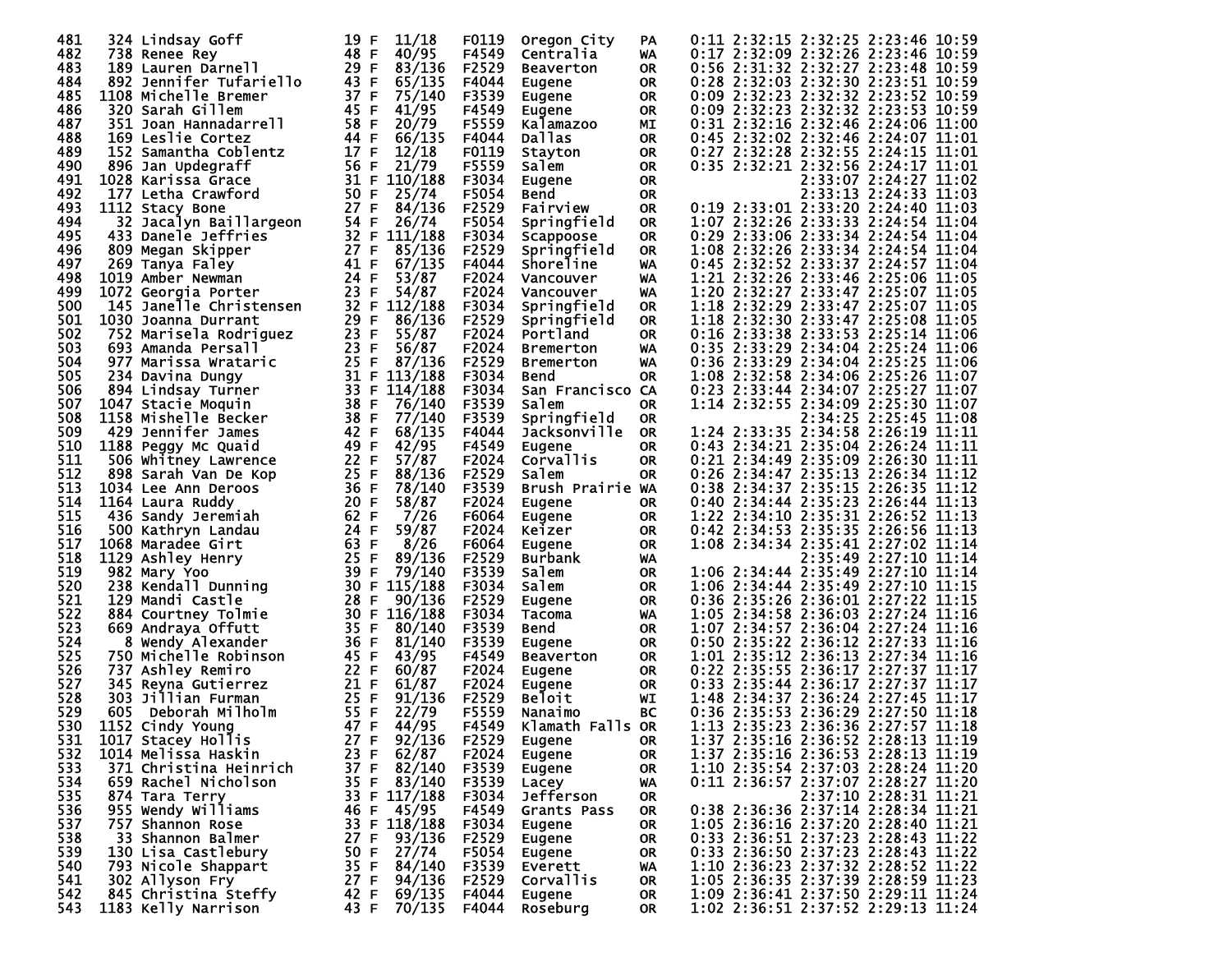| 544 | 561 Eve Mason              | 71/135<br>42 F  | F4044 | Salem               | 0R        | 1:12 2:36:47 2:37:59 2:29:19 11:24                                       |
|-----|----------------------------|-----------------|-------|---------------------|-----------|--------------------------------------------------------------------------|
| 545 | 316 Arianna Gilbert        | 16 F<br>13/18   | F0119 | Silverton           | OR.       | 0:48 2:37:17 2:38:05 2:29:25 11:25                                       |
| 546 | 309 Trina Galli            | 21 F<br>63/87   | F2024 | Springfield         | 0R        | 1:31 2:36:39 2:38:09 2:29:29 11:25                                       |
| 547 | 1145 Darla Phillips        | 29 F<br>95/136  | F2529 | Portland            | OR.       | 1:05 2:37:04 2:38:09 2:29:29 11:25                                       |
| 548 | 1154 Krista Dana Stanfield | 34 F<br>119/188 | F3034 | Albany              | <b>OR</b> | 1:05 2:37:05 2:38:09 2:29:30 11:25                                       |
| 549 | 497 Jenna Kulluson         | 64/87<br>24 F   | F2024 | Roseburg            | <b>OR</b> | 0:58 2:37:12 2:38:10 2:29:30 11:25                                       |
| 550 | 589 April Meissner         | 40 F<br>72/135  | F4044 | Aberdeen            | WA        | 0:06 2:38:23 2:38:28 2:29:49 11:27                                       |
| 551 |                            | 37 F<br>85/140  |       |                     |           | 0:12 2:39:08 2:39:19 2:30:40 11:30                                       |
|     | 192 Erika David            |                 | F3539 | Albany              | <b>OR</b> |                                                                          |
| 552 | 694 Beth Peters            | 23 F<br>65/87   | F2024 | Keizer              | <b>OR</b> | 1:20 2:38:00 2:39:19 2:30:40 11:31                                       |
| 553 | 209 Rebecca Devall         | 37 F<br>86/140  | F3539 | Ashland             | <b>OR</b> | 0:49 2:38:32 2:39:21 2:30:41 11:31                                       |
| 554 | 67 Kendra Bolstad          | 34 F<br>120/188 | F3034 | Phoenix             | <b>OR</b> | 1:23 2:38:00 2:39:23 2:30:43 11:31                                       |
| 555 | 310 Rachel Ganzon          | 45 F<br>46/95   | F4549 | Portland            | <b>OR</b> | 1:01 2:38:22 2:39:23 2:30:43 11:31                                       |
| 556 | 1120 Valerie Hooks         | 38 F<br>87/140  | F3539 | Vancouver           | WA        | 1:20 2:38:03 2:39:23 2:30:43 11:31                                       |
| 557 | 89 Barbara Briody          | 56 F<br>23/79   | F5559 | Durham              | 0R        | 1:02 2:38:22 2:39:23 2:30:44 11:31                                       |
| 558 | 419 Amy Hurt               | 47 F<br>47/95   | F4549 | Vancouver           | WA        | 0:41 2:38:43 2:39:24 2:30:44 11:31                                       |
| 559 | 765 Joey Running           | 73/135<br>42 F  | F4044 | <b>Brownsville</b>  | 0R        | 0:28 2:39:15 2:39:42 2:31:03 11:32                                       |
| 560 | 862 Marci Sullens          | 30 F<br>121/188 | F3034 | Sweet Home          | <b>OR</b> | 0:55 2:38:48 2:39:43 2:31:04 11:32                                       |
| 561 | 702 Julie Phleps           | 35 F<br>88/140  | F3539 | Eugene              | 0R        | 0:30 2:39:38 2:40:07 2:31:27 11:34                                       |
| 562 | 357 Cara Harrington        | 24 F<br>66/87   | F2024 | Eugene              | <b>OR</b> | 1:23 2:38:59 2:40:21 2:31:42 11:35                                       |
| 563 | 473 Susan Kirby            | 62 F<br>9/26    | F6064 | Bonanza             | 0R        | 0:49 2:39:35 2:40:23 2:31:44 11:35                                       |
| 564 | 947 Ladelle White          | 39 F<br>89/140  | F3539 | Creswell            | 0R        | 1:16 2:39:16 2:40:32 2:31:53 11:36                                       |
| 565 | 871 Stacy Taylor           | 27 F<br>96/136  | F2529 | <b>Independence</b> | OR.       | 0:45 2:39:49 2:40:33 2:31:54 11:36                                       |
| 566 | 1076 Shalene Caldwell      | 25 F<br>97/136  | F2529 | Tigard              | <b>OR</b> | 0:31 2:40:05 2:40:35 2:31:56 11:36                                       |
| 567 | 603 Tani Michaud           | 43 F<br>74/135  | F4044 | Eugene              | 0R        | 1:46 2:39:00 2:40:45 2:32:05 11:37                                       |
| 568 | 183 Ellen Currier          | 29 F<br>98/136  | F2529 | Eugene              | <b>OR</b> | 0:55 2:39:57 2:40:52 2:32:12 11:38                                       |
| 569 | 227 Cary Doyle             | 50 F<br>28/74   | F5054 | Corvallis           | 0R        | 1:20 2:39:39 2:40:58 2:32:19 11:38                                       |
| 570 | 243 Stacy Dutton           | 29 F<br>99/136  | F2529 | Portland            | <b>OR</b> | 1:04 2:39:57 2:41:01 2:32:21 11:38                                       |
| 571 | 66 Annie Boggs             | 39 F<br>90/140  | F3539 | Elmira              | <b>OR</b> | 0:44 2:40:22 2:41:05 2:32:26 11:39                                       |
| 572 | 291 Holly Foster           | 49 F<br>48/95   | F4549 | Eugene              | <b>OR</b> | 0:56 2:40:12 2:41:07 2:32:27 11:39                                       |
| 573 | 134 Sarah Chambers         | 122/188<br>32 F | F3034 |                     | 0R        | 1:36 2:40:01 2:41:37 2:32:57 11:41                                       |
| 574 | 675 Carol Olson-King       | 41 F<br>75/135  | F4044 | Eugene              |           | 0:57 2:40:48 2:41:45 2:33:05 11:42                                       |
|     |                            |                 |       | Roseburg            | 0R        | 0:57 2:40:51 2:41:48 2:33:08 11:42                                       |
| 575 | 630 Annie Morgan           | 34 F 123/188    | F3034 | Eugene              | 0R        |                                                                          |
| 576 | 967 Ronda Winkel           | 29 F<br>100/136 | F2529 | Eugene              | <b>OR</b> | 0:57 2:40:53 2:41:50 2:33:10 11:42                                       |
| 577 | 272 Alison Faulkner        | 52 F<br>29/74   | F5054 | Silverdale          | WA        | 0:17 2:41:53 2:42:09 2:33:29 11:43                                       |
| 578 | 439 Kerstin Johnsen        | 69 F<br>2/8     | F6569 | Florence            | <b>OR</b> | 0:31 2:41:48 2:42:18 2:33:39 11:44                                       |
| 579 | 627 Brie Moore             | 28 F 101/136    | F2529 | Portland            | <b>OR</b> | 0:48 2:41:32 2:42:19 2:33:40 11:44                                       |
| 580 | 445 Tanya Johnson          | 30 F<br>124/188 | F3034 | San Jose            | CA        | 1:33 2:40:46 2:42:19 2:33:40 11:44                                       |
| 581 | 761 Carly Rowan            | 22 F<br>67/87   | F2024 | <b>Eugene</b>       | 0R        | 1:00 2:41:47 2:42:46 2:34:07 11:46                                       |
| 582 | 762 Tama Rowan             | 51 F<br>30/74   | F5054 | Eugene              | OR        | 0:59 2:41:49 2:42:48 2:34:08 11:46                                       |
| 583 | 607 Ashley Miller          | 28 F 102/136    | F2529 | <b>Eugene</b>       | 0R        | 0:36 2:42:13 2:42:48 2:34:09 11:46                                       |
| 584 | 382 Chandra Hess           | 29 F<br>103/136 | F2529 | Bend                | OR        | 0:34 2:42:15 2:42:49 2:34:09 11:46                                       |
| 585 | 567 Ocea Mazenko           | 33 F 125/188    | F3034 | Durango             | CO.       | 0:46 2:42:08 2:42:53 2:34:14 11:47                                       |
| 586 | 403 Molly Horning Nelson   | 36 F<br>91/140  | F3539 | Eugene              | <b>OR</b> | 0:41 2:42:14 2:42:55 2:34:15 11:47                                       |
| 587 | 453 Lark Kalstad           | 44 F<br>76/135  | F4044 | Eugene              | 0R        | 0:43 2:42:14 2:42:57 2:34:18 11:47                                       |
| 588 | 911 Kathie Wagar           | 56 F<br>24/79   | F5559 | Prince George BC    |           | 0:53 2:42:18 2:43:10 2:34:30 11:48                                       |
| 589 | 956 Liz Williamson         | 42 F<br>77/135  | F4044 | Telkwa              | BC        | 0:53 2:42:17 2:43:10 2:34:30 11:48                                       |
| 590 | 254 Carol Ellebracht       | 54 F<br>31/74   | F5054 | Snoqualmie Pa WA    |           | 1:37 2:41:38 2:43:14 2:34:35 11:48                                       |
| 591 | 641 Dawn Myrick            | 33 F 126/188    | F3034 | Roseburg            | 0R        | 0:40 2:42:49 2:43:29 2:34:50 11:50                                       |
| 592 | 565 Lori Matthews-Kumm     | 50 F<br>32/74   | F5054 | Walterville         | <b>OR</b> | 1:21 2:42:19 2:43:40 2:35:01 11:50                                       |
| 593 | 262 Leanne Ervin           | 53 F 33/74      | F5054 | <b>Brownsville</b>  | <b>OR</b> | 0:51 2:42:52 2:43:43 2:35:03 11:51                                       |
| 594 | 816 Michelle Smiley        | 26 F 104/136    | F2529 | McMinnville         | 0R        | 0:18 2:43:28 2:43:45 2:35:05 11:51                                       |
| 595 | 814 Jillian Smiley         | 30 F 127/188    | F3034 | Portland            | 0R.       | 0:18 2:43:28 2:43:46 2:35:07 11:51                                       |
| 596 | 621 Erika Mittge           | 33 F 128/188    | F3034 | Eugene              | <b>OR</b> | 0:49 2:43:15 2:44:04 2:35:25 11:52                                       |
| 597 | 906 Valerie Vinyard        | 92/140<br>38 F  | F3539 | Grants Pass         | 0R.       | 0:34 2:43:31 2:44:05 2:35:26 11:52                                       |
| 598 | 283 Missy Fitzsimmons      | 38 F<br>93/140  | F3539 | Grants Pass         | <b>OR</b> | 0:35 2:43:32 2:44:06 2:35:26 11:52                                       |
| 599 | 97 Terri Brown             | 34/74<br>51 F   | F5054 | Sisters             | 0R.       | 0:39 2:43:30 2:44:09 2:35:30 11:53                                       |
| 600 | 574 Ellie McConville       | 14/18<br>18 F   | F0119 | Eugene              | 0R        | 1:38 2:42:38 2:44:16 2:35:36 11:53                                       |
| 601 | 544 Jennifer Maloney       | 49/95<br>46 F   | F4549 |                     | 0R.       | 1:38 2:42:38 2:44:16 2:35:37 11:53                                       |
| 602 | 410 Laura Hubbard          | 78/135<br>42 F  | F4044 | Eugene<br>Eugene    | 0R        | 1:25 2:42:57 2:44:22 2:35:42 11:54                                       |
| 603 | 665 Karen Norman           | 28 F 105/136    | F2529 | <b>Hillsboro</b>    |           | 0:03 2:44:21 2:44:23 2:35:44 11:54                                       |
|     | 260 Debbie Erickson        |                 |       |                     | 0R.       |                                                                          |
| 604 |                            | 44 F<br>79/135  | F4044 | Tigard              | 0R        | 0:50 2:43:36 2:44:25 2:35:45 11:54<br>0:03 2:44:39 2:44:41 2:36:02 11:55 |
| 605 | 578 Anna McGinnis          | 94/140<br>35 F  | F3539 | Spokane             | WA        |                                                                          |
| 606 | 1084 Wendy Yess            | 56 F<br>25/79   | F5559 | Eugene              | OR.       | 1:28 2:43:14 2:44:42 2:36:02 11:55                                       |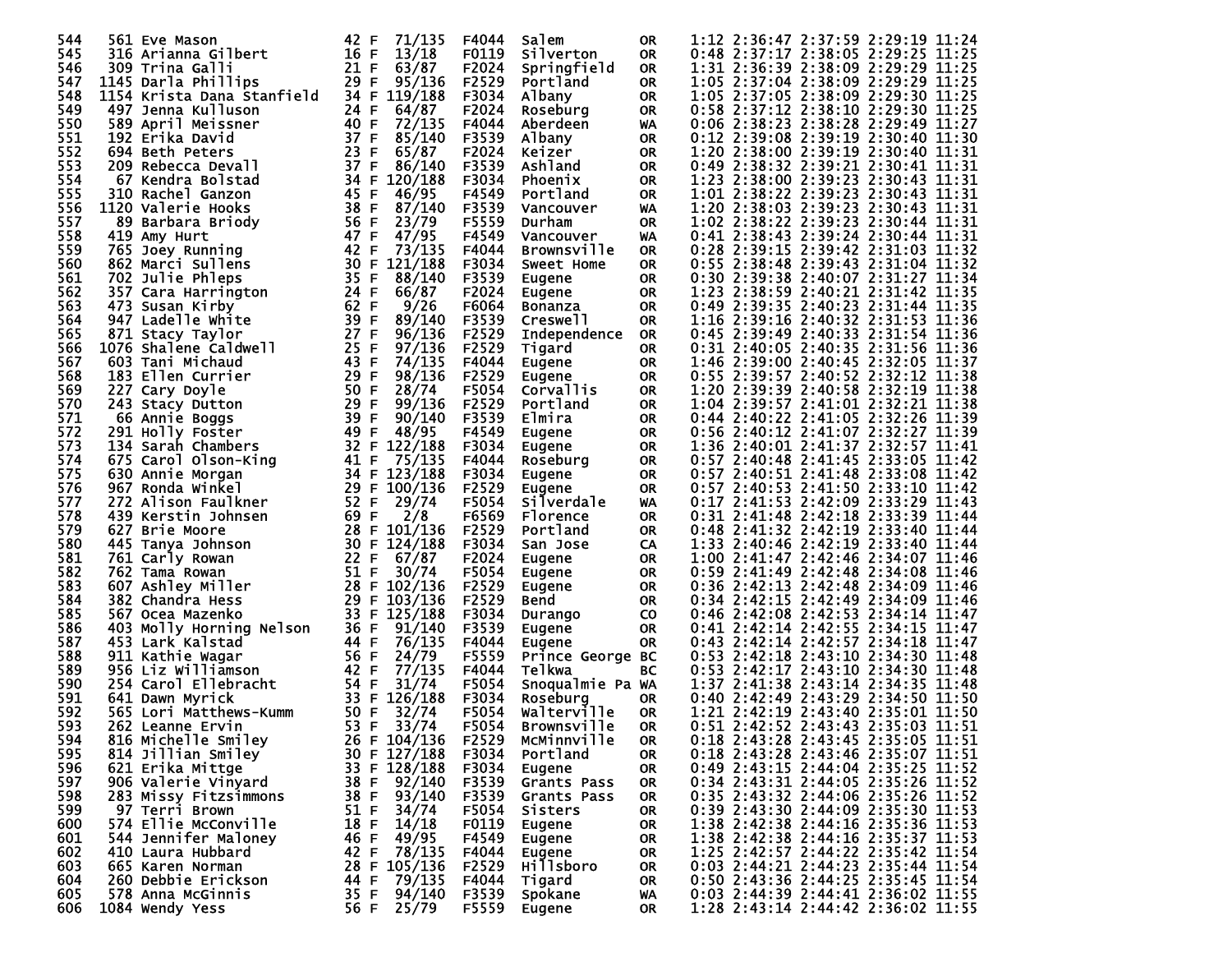| 607 | 1085 Lyndse Yess            | 24 F    | 68/87         | F2024 | Eugene              | 0R        | 1:28 2:43:14 2:44:42 2:36:02 11:55 |  |       |
|-----|-----------------------------|---------|---------------|-------|---------------------|-----------|------------------------------------|--|-------|
| 608 | 1146 Rebecca Kuehn          | 32 F    | 129/188       | F3034 | Duluth              |           | 1:16 2:43:28 2:44:44 2:36:05 11:55 |  |       |
|     |                             | 56 F    |               |       |                     | ΜN        |                                    |  |       |
| 609 | 361 Jan Hart                |         | 26/79         | F5559 | Newberg             | 0R        | 0:52 2:43:58 2:44:49 2:36:10 11:56 |  |       |
| 610 | 1075 Carolee McAfee         | 36 F    | 95/140        | F3539 | Tigard              | 0R.       | 0:56 2:44:11 2:45:07 2:36:28 11:57 |  |       |
| 611 | 571 Robyn McCarty           | 47 F    | 50/95         | F4549 | Austin              | TX        | 0:47 2:44:25 2:45:11 2:36:32 11:57 |  |       |
| 612 | 396 Cheryl Hollatz          | 48 F    | 51/95         | F4549 | Portland            | <b>OR</b> | 0:47 2:44:25 2:45:11 2:36:32 11:57 |  |       |
| 613 | 821 Kathleen Smith          | 53 F    | 35/74         | F5054 | Lacey               | WA        | 0:10 2:45:11 2:45:21 2:36:42 11:58 |  |       |
| 614 | 739 Tracy Richardson        | 38 F    | 96/140        | F3539 | Springfield         | <b>OR</b> | 0:43 2:44:58 2:45:40 2:37:01 12:00 |  |       |
| 615 | 418 Jessica Hurst           | 35 F    | 97/140        | F3539 | San Bernardin CA    |           | 1:03 2:44:40 2:45:43 2:37:03 12:00 |  |       |
| 616 | 1073 Becky Wing             | 33 F    | 130/188       | F3034 | <b>Eugene</b>       | <b>OR</b> | 0:18 2:45:32 2:45:49 2:37:09 12:00 |  |       |
| 617 | 965 Laurie Wing             | 28 F    | 106/136       | F2529 | Wheat Ridge         | <b>CO</b> | 0:18 2:45:31 2:45:49 2:37:09 12:00 |  |       |
| 618 |                             | 46 F    |               |       |                     |           | 0:55 2:44:57 2:45:52 2:37:12 12:00 |  |       |
|     | 1025 Corinna Christoffersen |         | 52/95         | F4549 | <b>Eugene</b>       | <b>OR</b> |                                    |  |       |
| 619 | 959 Bonnie Wilson           |         | 32 F 131/188  | F3034 | Portland            | <b>OR</b> | 1:05 2:44:54 2:45:58 2:37:19 12:01 |  |       |
| 620 | 59 Audrey Blankenship       |         | 30 F 132/188  | F3034 | Eugene              | <b>OR</b> | 0:44 2:45:14 2:45:58 2:37:19 12:01 |  |       |
| 621 | 362 Jessica Harvey          | 31 F    | 133/188       | F3034 | Sherwood            | <b>OR</b> | 0:33 2:45:32 2:46:05 2:37:25 12:01 |  |       |
| 622 | 813 Jill Sly                | 29 F    | 107/136       | F2529 | Eugene              | <b>OR</b> | 1:15 2:44:56 2:46:10 2:37:31 12:02 |  |       |
| 623 | 224 Abigail Dowd            | 31 F    | 134/188       | F3034 | Walterville         | <b>OR</b> | 1:15 2:44:56 2:46:10 2:37:31 12:02 |  |       |
| 624 | 327 Carissa Gordon          | 36 F    | 98/140        | F3539 | <b>Eugene</b>       | <b>OR</b> | 1:15 2:44:56 2:46:10 2:37:31 12:02 |  |       |
| 625 | 536 Erin Lynch              | 31<br>E | 135/188       | F3034 | Eugene              | <b>OR</b> | 1:51 2:44:21 2:46:11 2:37:32 12:02 |  |       |
| 626 | 149 Melonee Clark           | 57 F    | 27/79         | F5559 | Marcola             | <b>OR</b> | 1:28 2:44:45 2:46:12 2:37:33 12:02 |  |       |
| 627 | 428 Paula Jacobson          | 43<br>F | 80/135        | F4044 | Gresham             | <b>OR</b> | 0:18 2:46:02 2:46:20 2:37:41 12:03 |  |       |
|     |                             |         |               |       |                     |           |                                    |  |       |
| 628 | 974 Janine Wood             | 43 F    | 81/135        | F4044 | Gresham             | <b>OR</b> | 0:18 2:46:02 2:46:20 2:37:41 12:03 |  |       |
| 629 | 519 Kristin Liabraaten      | 33 F    | 136/188       | F3034 | <b>Bend</b>         | <b>OR</b> | 1:00 2:45:52 2:46:51 2:38:12 12:05 |  |       |
| 630 | 1136 Clare Bennett          | 28 F    | 108/136       | F2529 | Eugene              | <b>OR</b> | 1:45 2:45:12 2:46:57 2:38:17 12:05 |  |       |
| 631 | 356 Dorothy Hargrove        | 39 F    | 99/140        | F3539 | Portland            | <b>OR</b> | 1:39 2:45:33 2:47:12 2:38:32 12:07 |  |       |
| 632 | 1119 Megan Norman           | 22 F    | 69/87         | F2024 | Eugene              | OR        | 0:49 2:46:31 2:47:20 2:38:40 12:07 |  |       |
| 633 | 1090 Alexandria Boyd        | 23 F    | 70/87         | F2024 | Eugene              | <b>OR</b> | 0:48 2:46:32 2:47:20 2:38:40 12:07 |  |       |
| 634 | 839 Valerie Standley        | 56 F    | 28/79         | F5559 | Eugene              | OR.       | 1:28 2:45:58 2:47:26 2:38:46 12:08 |  |       |
| 635 | 910 Megan Wade              | 36 F    | 100/140       | F3539 | <b>Eugene</b>       | <b>OR</b> | 1:31 2:46:08 2:47:39 2:38:59 12:09 |  |       |
| 636 | 36 Deni Basaraba            | 29 F    | 109/136       | F2529 | Springfield         | <b>OR</b> | 1:31 2:46:11 2:47:42 2:39:03 12:09 |  |       |
| 637 | 1166 Christina Coto         | 34 F    | 137/188       | F3034 |                     |           | 0:46 2:47:11 2:47:56 2:39:16 12:10 |  |       |
|     |                             |         |               |       | El Cerrito          | CA        |                                    |  |       |
| 638 | 546 Helenka Marcinek        | 59 F    | 29/79         | F5559 | <b>Bend</b>         | <b>OR</b> | 0:59 2:47:16 2:48:15 2:39:36 12:11 |  |       |
| 639 | 489 Leslie Koziara          | 52 F    | 36/74         | F5054 | Tumwater            | WA        | 1:15 2:47:11 2:48:25 2:39:45 12:12 |  |       |
| 640 | 699 Susi Peterson           | 28 F    | 110/136       | F2529 | Springfield         | <b>OR</b> | 1:12 2:47:23 2:48:35 2:39:55 12:13 |  |       |
| 641 | 698 Jennifer Paske          | 30 F    | 138/188       | F3034 | Springfield         | <b>OR</b> | 1:13 2:47:23 2:48:35 2:39:56 12:13 |  |       |
| 642 | 696 Amber Petersen          | 26 F    | 111/136       | F2529 | Redmond             | <b>OR</b> | 1:47 2:47:03 2:48:50 2:40:10 12:14 |  |       |
| 643 | 459 Mecca Kealoha           | 42 F    | 82/135        | F4044 | <b>Eugene</b>       | <b>OR</b> | 0:42 2:48:13 2:48:55 2:40:15 12:14 |  |       |
| 644 | 457 Patty Kast              | 39 F    | 101/140       | F3539 | Eugene              | OR        | 0:43 2:48:12 2:48:55 2:40:15 12:14 |  |       |
| 645 | 450 Marie Jurasevich        | 62 F    | 10/26         | F6064 | Eugene              | <b>OR</b> | 1:01 2:48:03 2:49:04 2:40:25 12:15 |  |       |
| 646 | 673 Michelle Olson          | 33 F    | 139/188       | F3034 | Bothe <sub>11</sub> | WA        | 0:42 2:48:31 2:49:13 2:40:34 12:16 |  |       |
| 647 | 9 Susan Alger               | 44 F    | 83/135        | F4044 | <b>Eugene</b>       | <b>OR</b> | 1:19 2:48:04 2:49:22 2:40:43 12:17 |  |       |
| 648 | 250 Ann Eikenberry          | 41 F    | 84/135        | F4044 | Springfield         | 0R        | 0:51 2:48:43 2:49:34 2:40:55 12:17 |  |       |
| 649 | 656 Tami Neuharth           | 32 F    | 140/188       | F3034 |                     | <b>OR</b> | 1:04 2:48:40 2:49:44 2:41:04 12:18 |  |       |
|     |                             |         |               |       | Springfield         |           |                                    |  |       |
| 650 | 803 Kristin Shreeve         | 44 F    | 85/135        | F4044 | <b>Corvallis</b>    | <b>OR</b> | 0:41 2:49:07 2:49:47 2:41:08 12:18 |  |       |
| 651 | 23 Robin Antonson           | 40 F    | 86/135        | F4044 | Bend                | <b>OR</b> | 0:55 2:49:11 2:50:06 2:41:26 12:20 |  |       |
| 652 | 925 Kelsey Watts            | 26 F    | 112/136       | F2529 | Bend                | <b>OR</b> | 0:54 2:49:12 2:50:06 2:41:26 12:20 |  |       |
| 653 | 963 Renee Wilson            | 49<br>F | 53/95         | F4549 | Sisters             | <b>OR</b> | 1:06 2:49:01 2:50:07 2:41:27 12:20 |  |       |
| 654 | 844 Cathy Steele            | 30 F    | 141/188       | F3034 | <b>Bellingham</b>   | WA        | 1:49 2:48:18 2:50:07 2:41:27 12:20 |  |       |
| 655 | 288 Wendy Forrest           | 33<br>F | 142/188       | F3034 | Eugene              | <b>OR</b> | 1:05 2:49:03 2:50:07 2:41:28       |  | 12:20 |
| 656 | 104 Karen Buell             |         | 55 F 30/79    | F5559 | Klamath Falls OR    |           | 1:40 2:48:39 2:50:18 2:41:39 12:21 |  |       |
| 657 | 284 Renee Flores            |         | 47 F 54/95    | F4549 | Portland            | 0R        | 1:23 2:49:02 2:50:24 2:41:45 12:21 |  |       |
| 658 | 179 Monica Crook            |         | 33 F 143/188  | F3034 | Eugene              | OR        | 1:17 2:49:17 2:50:33 2:41:53 12:22 |  |       |
| 659 | 1140 Heidi H. Caudle        |         | 34 F 144/188  | F3034 | Cottage Grove OR    |           | 0:52 2:49:45 2:50:37 2:41:58 12:22 |  |       |
| 660 | 470 Alexandra Kihn-Stang    |         | 21 F 71/87    | F2024 | Eugene              | OR.       | 1:35 2:49:05 2:50:40 2:42:00 12:22 |  |       |
| 661 | 468 Mary Pat Kersten        | 57 F    | 31/79         | F5559 |                     | 0R        | 1:23 2:49:27 2:50:49 2:42:09 12:23 |  |       |
|     |                             |         |               |       | Eugene              |           |                                    |  |       |
| 662 | 143 Catherine Chorney       |         | 45 F 55/95    | F4549 | Nanaimo             | BC        | 0:36 2:50:14 2:50:50 2:42:10 12:23 |  |       |
| 663 | 304 Joan Fusek              |         | 41 F $87/135$ | F4044 | Harrisburg          | <b>OR</b> | 0:44 2:50:06 2:50:50 2:42:10 12:23 |  |       |
| 664 | 311 Kaley Garrett           |         | 27 F 113/136  | F2529 | Seattle             | WA        | 1:12 2:49:58 2:51:10 2:42:31 12:25 |  |       |
| 665 | 17 Rebekah Anderson         |         | 27 F 114/136  | F2529 | Lowe <sup>11</sup>  | <b>OR</b> | 1:13 2:49:58 2:51:10 2:42:31 12:25 |  |       |
| 666 | 584 Sofia McManus           |         | 62 F $11/26$  | F6064 | Eugene              | OR        | 1:22 2:50:21 2:51:43 2:43:03 12:27 |  |       |
| 667 | 479 Penny Klein             | 54 F    | 37/74         | F5054 | Eugene              | OR        | 1:22 2:50:22 2:51:43 2:43:04 12:27 |  |       |
| 668 | 596 Vicky Mello             |         | 59 F 32/79    | F5559 | Eugene              | OR.       | 0:45 2:51:28 2:52:13 2:43:33 12:30 |  |       |
| 669 | 1172 Sheila Guilder         |         | 52 F 38/74    | F5054 | Eugene              | OR.       | 0:50 2:51:33 2:52:23 2:43:43 12:30 |  |       |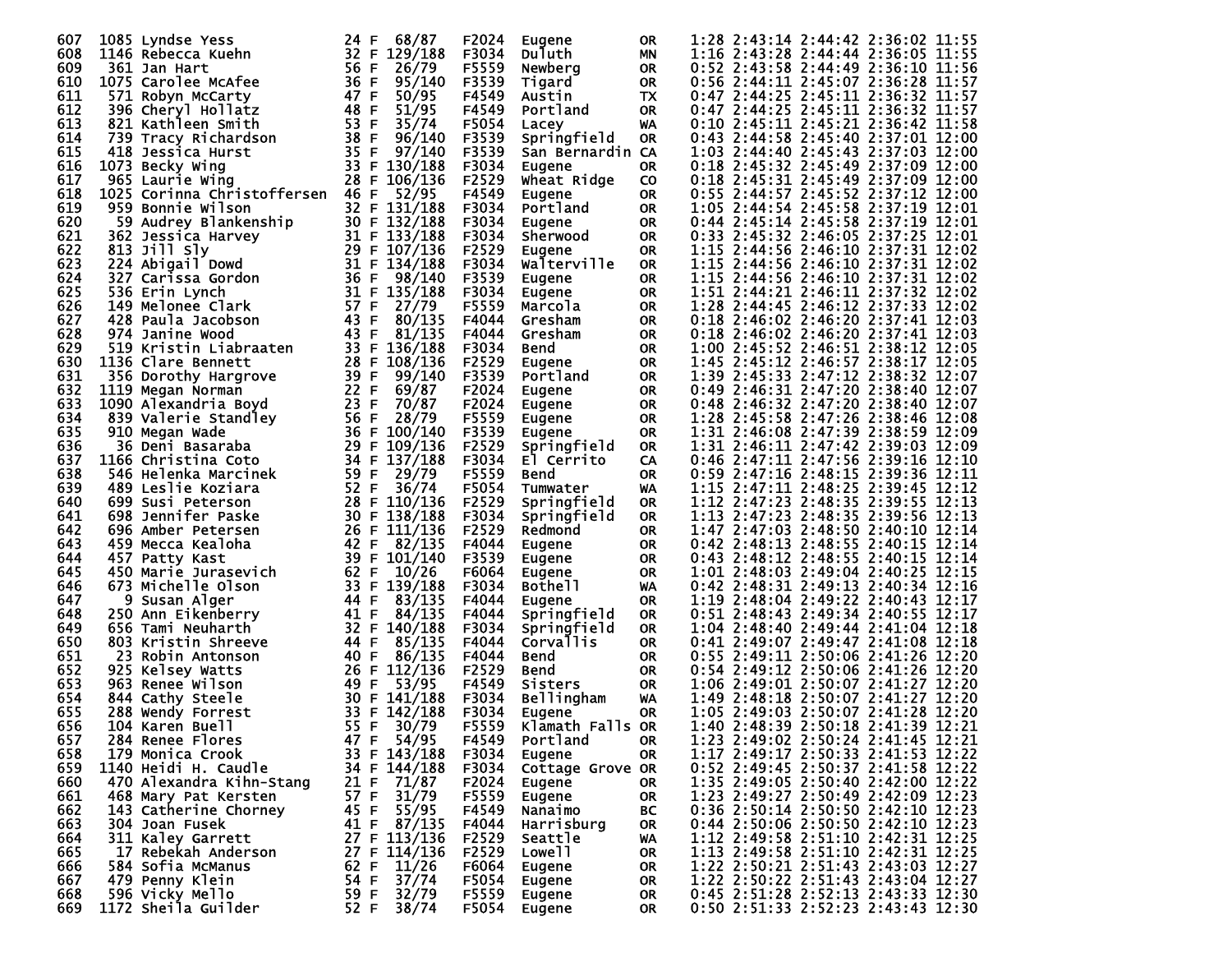| 670 | 1079 Kim Jackson         | 41 F<br>88/135  | F4044 | Salem            | 0R.       | 0:34 2:51:59 2:52:32 2:43:53 12:31    |
|-----|--------------------------|-----------------|-------|------------------|-----------|---------------------------------------|
| 671 | 637 Melinda Mulhorn      | 52 F<br>39/74   | F5054 | Eugene           | OR.       | 0:42 2:51:52 2:52:34 2:43:55 12:31    |
| 672 | 1143 Janis Short         | 45 F<br>56/95   | F4549 | Salem            | OR.       | 1:41 2:50:55 2:52:36 2:43:56 12:31    |
| 673 | 869 Kristen Taylor       | 38 F 102/140    | F3539 | Salem            | <b>OR</b> | 0:35 2:52:08 2:52:43 2:44:03 12:32    |
| 674 | 937 Kandace West         | 33 F<br>145/188 | F3034 | Salem            | 0R        | 0:35 2:52:08 2:52:43 2:44:03 12:32    |
| 675 | 1012 Julie Mohler        | 50 F<br>40/74   | F5054 | Eugene           | OR.       | 1:08 2:51:46 2:52:54 2:44:14 12:33    |
| 676 | 248 Shannon Edwards      | 29 F 115/136    | F2529 | Eugene           | OR.       | 0:40 2:52:29 2:53:09 2:44:29 12:34    |
| 677 |                          |                 |       |                  |           | 1:30 2:51:45 2:53:15 2:44:35 12:34    |
|     | 85 Angela Brewer         | 31 F 146/188    | F3034 | Springfield      | OR.       |                                       |
| 678 | 94 Deanna Brown          | 28 F<br>116/136 | F2529 | Springfield      | <b>OR</b> | 1:30 2:51:45 2:53:15 2:44:35 12:34    |
| 679 | 997 Jennifer Haugen      | 57/95<br>47 F   | F4549 | Eugene           | OR.       | 1:08 2:52:08 2:53:16 2:44:37 12:34    |
| 680 | 714 Laurie Powers        | 49 F<br>58/95   | F4549 | <b>Eugene</b>    | 0R        | 1:09 2:52:08 2:53:16 2:44:37 12:34    |
| 681 | 573 Laura McCoid         | 44 F<br>89/135  | F4044 | Eugene           | 0R        | 1:06 2:52:18 2:53:23 2:44:44 12:35    |
| 682 | 609 Devin Miller         | 30 F 147/188    | F3034 | Bend             | 0R        | 1:19 2:52:09 2:53:27 2:44:48 12:35    |
| 683 | 136 Nicole Charlson      | 36 F 103/140    | F3539 | Salem            | 0R        | 1:26 2:52:08 2:53:33 2:44:54 12:36    |
| 684 | 58 Melissa Blanco        | 37 F<br>104/140 | F3539 | Bonney Lake      | WA        | 0:44 2:52:50 2:53:34 2:44:54 12:36    |
| 685 | 946 Kristin White        | 32 F 148/188    | F3034 | <b>Eugene</b>    | OR.       | 0:44 2:52:50 2:53:34 2:44:54 12:36    |
| 686 | 1097 Janet Rose          | 54 F<br>41/74   | F5054 | Creswell         | <b>OR</b> | 1:16 2:52:37 2:53:52 2:45:13 12:37    |
| 687 | 72 Alita Bowder          | 45 F<br>59/95   | F4549 | Vancouver        | WA        | 1:12 2:52:53 2:54:04 2:45:25 12:38    |
| 688 | 700 Tracy Pfeiffer       | 33 F<br>149/188 | F3034 | East Grand Fo MN |           | 1:33 2:52:39 2:54:12 2:45:32 12:39    |
| 689 | 583 Carolyn McLean       | 3/8<br>65 F     | F6569 | Prattville       | AL        | 0:48 2:53:32 2:54:19 2:45:40 12:39    |
| 690 | 559 Alisha Mascarenas    | 33 F<br>150/188 | F3034 | Bend             | 0R        | 0:42 2:53:38 2:54:20 2:45:40 12:39    |
| 691 | 71 Mary Boucher          | 43 F<br>90/135  | F4044 | Corvallis        | <b>OR</b> | 1:22 2:53:04 2:54:25 2:45:45 12:40    |
| 692 | 973 Elle Wood            | 22 F<br>72/87   | F2024 | Springfield      | 0R        | 0:50 2:53:36 2:54:25 2:45:46 12:40    |
| 693 | 45 Sandy Bell            | 58 F<br>33/79   | F5559 | Lapine           | OR.       | 1:19 2:53:14 2:54:33 2:45:53 12:40    |
| 694 | 723 Kerry Rasmusson      | 42 F<br>91/135  | F4044 | Eugene           | 0R        | 0:42 2:53:57 2:54:38 2:45:59 12:41    |
| 695 | 957 Linda Willis         | 12/26<br>60 F   | F6064 | Eugene           | <b>OR</b> | 0:56 2:53:58 2:54:54 2:46:15 12:42    |
| 696 | 298 Marian French        | 44 F<br>92/135  | F4044 | Springfield      | 0R        | 1:03 2:54:04 2:55:06 2:46:27 12:43    |
| 697 | 909 Heidi Vonortloff     | 35 F<br>105/140 | F3539 | Dexter           | OR.       | 1:17 2:54:06 2:55:23 2:46:43 12:44    |
| 698 | 353 Marsha Hansen        | 57 F<br>34/79   | F5559 | Olympia          | <b>WA</b> | 2:55:24 2:46:45 12:44                 |
| 699 | 1109 Julie Denoble       | 45 F<br>60/95   | F4549 |                  |           | 1:38 2:54:18 2:55:56 2:47:16 12:47    |
| 700 |                          | 24 F<br>73/87   |       | Saint Helens     | 0R        | 1:38 2:54:19 2:55:56 2:47:17 12:47    |
|     | 1118 Tiffany Culbertson  |                 | F2024 | Clatskanie       | <b>OR</b> |                                       |
| 701 | 108 Holly Burlew         | 32 F 151/188    | F3034 | Sutherlin        | 0R        | 0:03 2:56:00 2:56:03 2:47:24 12:47    |
| 702 | 1007 Melissa Christensen | 31 F<br>152/188 | F3034 | Oregon City      | <b>OR</b> | 0:04 2:56:00 2:56:03 2:47:24 12:47    |
| 703 | 1155 Marianna Beres      | 44 F<br>93/135  | F4044 | Eugene           | 0R        | 0:58 2:55:08 2:56:06 2:47:26 12:47    |
| 704 | 275 Jessica Feinman      | 40 F<br>94/135  | F4044 | Portland         | <b>OR</b> | 1:11 2:54:55 2:56:06 2:47:26 12:47    |
| 705 | 1123 Shannon Schmidtke   | 44 F<br>95/135  | F4044 | Salem            | 0R        | 1:42 2:54:29 2:56:11 2:47:32 12:48    |
| 706 | 232 Candace Dulley       | 31 F 153/188    | F3034 | Albany           | 0R        | 1:21 2:55:09 2:56:30 2:47:51 12:49    |
| 707 | 1087 Kirsten Manning     | 35 F 106/140    | F3539 | Salem            | 0R        | 1:29 2:55:36 2:57:04 2:48:25 12:52    |
| 708 | 612 Kristina Miller      | 41 F<br>96/135  | F4044 | Bend             | <b>OR</b> | 1:10 2:55:59 2:57:09 2:48:29 12:52    |
| 709 | 902 Heather Vanordstrand | 30 F 154/188    | F3034 | Springfield      | <b>OR</b> | 1:13 2:56:03 2:57:16 2:48:36 12:53    |
| 710 | 257 Joyce Eltz           | 66 F<br>4/8     | F6569 | Eugene           | <b>OR</b> | 1:23 2:56:03 2:57:26 2:48:46 12:53    |
| 711 | 592 Wendy Melcher        | 51 F<br>42/74   | F5054 | Fort Bragg       | CA        | 1:02 2:56:41 2:57:42 2:49:02 12:55    |
| 712 | 815 Julia Smiley         | 52 F<br>43/74   | F5054 | Tigard           | <b>OR</b> | 1:03 2:56:39 2:57:42 2:49:03 12:55    |
| 713 | 867 Elizabeth Taylor     | 32 F 155/188    | F3034 | Creswell         | <b>OR</b> | 1:35 2:56:17 2:57:51 2:49:11 12:55    |
| 714 | 865 Vicki Takata         | 51 F<br>44/74   | F5054 | <b>Beaverton</b> | OR        | 1:13 2:56:38 2:57:51 2:49:12 12:55    |
| 715 | 733 Torrie Reese         | 31 F 156/188    | F3034 | Halsey           | 0R        | 0:26 2:58:12 2:58:37 2:49:58 12:59    |
| 716 | 68 Kristy Bond           | 31 F<br>157/188 | F3034 | Salem            | <b>OR</b> | 0:26 2:58:12 2:58:37 2:49:58<br>12:59 |
| 717 | 1031 Michelle Harvey     | 29 F 117/136    | F2529 | Portland         | <b>OR</b> | 1:38 2:57:01 2:58:39 2:49:59 12:59    |
| 718 | 1032 Susan Harvey        | 55 F<br>35/79   | F5559 | Salem            | <b>OR</b> | 1:38 2:57:01 2:58:39 2:50:00 12:59    |
| 719 | 1069 Jamie Barrett       | 30 F 158/188    | F3034 | Tigard           | <b>OR</b> | $0:40$ 2:58:14 2:58:54 2:50:15 13:00  |
| 720 | 924 Cathy Watkins        | 36/79<br>58 F   | F5559 | Turock           | CA        | 1:24 2:57:34 2:58:57 2:50:18 13:00    |
| 721 | 241 Charlotte Dutra      | 37/79<br>58 F   | F5559 | Turlock          | CA        | 1:23 2:57:35 2:58:58 2:50:18 13:00    |
| 722 | 613 Lisa Miller          | 45/74<br>51 F   | F5054 | Roseburg         | <b>OR</b> | 1:01 2:58:05 2:59:06 2:50:26 13:01    |
| 723 | 62 Leigh Blubaum         | 61/95<br>46 F   | F4549 | Gresham          | 0R.       | 0:17 2:59:09 2:59:26 2:50:46 13:03    |
| 724 | 686 Lynne Pecot          | 46/74<br>53 F   | F5054 | Atascadero       | CA        | 0:57 2:58:30 2:59:27 2:50:48 13:03    |
| 725 | 999 Monica Albaugh       | 30 F 159/188    | F3034 | <b>Beaverton</b> | 0R.       | 0:57 2:59:11 3:00:07 2:51:27 13:06    |
| 726 | 16 Mary Anderson         | 47/74<br>51 F   | F5054 | Eugene           | 0R.       | 1:10 2:58:59 3:00:09 2:51:29 13:06    |
| 727 | 598 Karen Melvin         | 52 F<br>48/74   | F5054 | <b>Bend</b>      | 0R.       | 1:11 2:59:05 3:00:15 2:51:36 13:06    |
| 728 | 689 Celia Perkins        | 52 F<br>49/74   | F5054 | <b>Beaverton</b> | 0R        | 0:38 2:59:51 3:00:29 2:51:49 13:07    |
| 729 | 31 Renee Bailey          | 34 F 160/188    | F3034 | Eugene           | OR.       | 1:22 2:59:13 3:00:34 2:51:55 13:08    |
| 730 | 381 Michelle Herron      | 62/95<br>47 F   | F4549 | Bend             | 0R        | 0:58 2:59:47 3:00:44 2:52:05 13:09    |
| 731 | 380 Elise Herron         | 15/18<br>16 F   | F0119 |                  | OR.       | 0:58 2:59:47 3:00:44 2:52:05 13:09    |
| 732 |                          |                 |       | Bend             |           |                                       |
|     | 558 Debbie Martinez      | 58 F<br>38/79   | F5559 | Bend             | OR.       | 0:56 2:59:52 3:00:47 2:52:08 13:09    |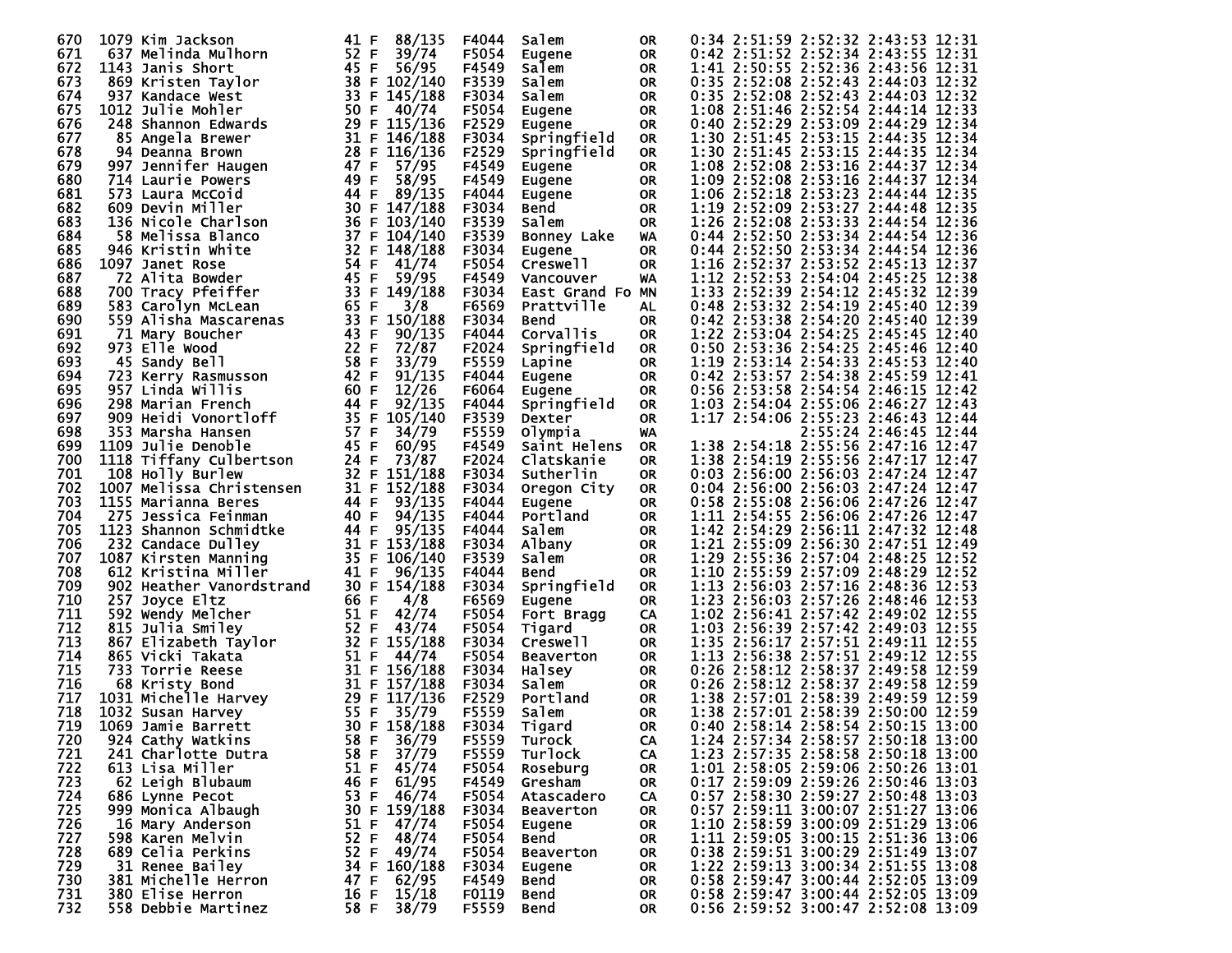| 733 | 124 Hannah Carrier      | 23 F<br>74/87   | F2024 | Newport Beach CA   |           | 0:50 2:59:58 3:00:47 2:52:08 13:09 |
|-----|-------------------------|-----------------|-------|--------------------|-----------|------------------------------------|
| 734 | 475 Stacey Kiser        | 42 F<br>97/135  | F4044 | Eugene             | <b>OR</b> | 1:23 2:59:53 3:01:15 2:52:36 13:11 |
| 735 | 367 Maria Hays          | 47 F<br>63/95   | F4549 | Gig Harbor         | WA        | 1:11 3:00:05 3:01:16 2:52:36 13:11 |
| 736 | 75 Gerry Bowles         | 60 F<br>13/26   | F6064 | <b>Beaverton</b>   | <b>OR</b> | 0:15 3:01:09 3:01:23 2:52:44 13:12 |
| 737 | 870 Sonja Taylor        | 43 F<br>98/135  | F4044 | Eugene             | <b>OR</b> | 0:33 3:01:15 3:01:47 2:53:07 13:13 |
| 738 | 416 Ally Hunter         | 32 F<br>161/188 | F3034 | Portland           | <b>OR</b> | 1:48 3:00:14 3:02:01 2:53:22 13:14 |
| 739 | 294 Tracy Fredrickson   | 48 F<br>64/95   | F4549 | Grants Pass        | <b>OR</b> | 1:46 3:00:25 3:02:10 2:53:31 13:15 |
| 740 | 504 Debi Laurance       | 59 F<br>39/79   | F5559 | Roseburg           | <b>OR</b> | 1:02 3:01:09 3:02:11 2:53:31 13:15 |
| 741 | 141 Tara Chirrick       | 35 F<br>107/140 | F3539 | Roseburg           | <b>OR</b> | 1:01 3:01:10 3:02:11 2:53:31 13:15 |
| 742 | 998 Pamela Schallau     | 49 F<br>65/95   | F4549 | Portland           | <b>OR</b> | 1:26 3:00:51 3:02:16 2:53:37 13:16 |
| 743 | 96 Nell Brown           | 31 F<br>162/188 | F3034 | Eugene             | <b>OR</b> | 1:05 3:01:19 3:02:24 2:53:45 13:16 |
| 744 | 95 Mary Brown           | 21 F<br>75/87   | F2024 | Eugene             | <b>OR</b> | 1:06 3:01:19 3:02:24 2:53:45 13:16 |
| 745 | 806 Darcy Sigl          | 25 F<br>118/136 | F2529 | Hood River         | <b>OR</b> | 1:44 3:00:44 3:02:27 2:53:48 13:16 |
| 746 | 201 Dani Dehaven        | 29 F 119/136    | F2529 | Hood River         | <b>OR</b> | 1:44 3:00:44 3:02:27 2:53:48 13:16 |
| 747 | 798 Kassandra Shepherd  | 37 F<br>108/140 | F3539 | Coos Bay           | <b>OR</b> | 1:35 3:00:58 3:02:33 2:53:54 13:17 |
| 748 | 729 Ellen Reardon       | 65 F<br>5/8     | F6569 | Portland           | <b>OR</b> | 0:19 3:02:29 3:02:48 2:54:09 13:18 |
| 749 | 121 Ceara Carder        | 34 F<br>163/188 | F3034 | Portland           | <b>OR</b> | 0:19 3:02:30 3:02:49 2:54:09 13:18 |
| 750 | 756 Andrea Rose         | 23 F<br>76/87   | F2024 | <b>Elkton</b>      | <b>OR</b> | 1:19 3:01:35 3:02:53 2:54:14 13:18 |
| 751 | 525 Deirdre Lloyd       | 42 F<br>99/135  | F4044 | Puyallup           | WA        | 0:54 3:02:06 3:03:00 2:54:21 13:19 |
| 752 | 505 Elaine Lavington    | 53 F<br>50/74   | F5054 | Roseburg           | <b>OR</b> | 1:03 3:02:15 3:03:17 2:54:38 13:20 |
| 753 | 140 Karen Ching         | 52 F<br>51/74   | F5054 | Eugene             | <b>OR</b> | 0:47 3:02:43 3:03:29 2:54:50 13:21 |
| 754 | 775 Tina Saxe           | 41 F<br>100/135 | F4044 | <b>Brownsville</b> | <b>OR</b> | 1:10 3:02:45 3:03:55 2:55:16 13:23 |
| 755 | 35 Charlotte Barley     | 54 F<br>52/74   | F5054 | Springfield        | <b>OR</b> | 0:47 3:03:35 3:04:22 2:55:42 13:25 |
| 756 | 824 Veronica Smith      | 55 F<br>40/79   | F5559 | Glide              | <b>OR</b> | 0:48 3:03:35 3:04:22 2:55:43 13:25 |
| 757 | 120 Jeanette Carbaugh   | 36 F 109/140    | F3539 | Marcola            | <b>OR</b> | 0:42 3:03:48 3:04:30 2:55:51 13:26 |
| 758 | 187 Jessie Daher        | 26 F 120/136    | F2529 | Eugene             | <b>OR</b> | 1:43 3:02:48 3:04:31 2:55:51 13:26 |
| 759 | 587 Michelle McPeters   | 39 F 110/140    | F3539 | McMinnville        | <b>OR</b> | 0:59 3:03:32 3:04:31 2:55:52 13:26 |
| 760 | 748 Cristy Robinson     | 42 F 101/135    | F4044 | Eugene             | <b>OR</b> | 0:30 3:04:02 3:04:31 2:55:52 13:26 |
| 761 | 314 Emily Gholson       | 21 F<br>77/87   | F2024 | Eugene             | OR        | 0:47 3:03:46 3:04:32 2:55:53 13:26 |
| 762 | 220 Dorothy Domrude     | 40 F 102/135    | F4044 | Monmouth           | <b>OR</b> | 0:27 3:04:07 3:04:34 2:55:54 13:26 |
| 763 | 1048 Gayl Ritz          | 52 F<br>53/74   | F5054 | Monroe             | <b>OR</b> | 1:42 3:02:55 3:04:36 2:55:57 13:26 |
| 764 | 11 Kendra Allen         | 35 F 111/140    | F3539 | Roseburg           | <b>OR</b> | 0:48 3:04:06 3:04:54 2:56:14 13:28 |
| 765 | 981 Catherine Yoakum    | 41 F<br>103/135 | F4044 | Eugene             | <b>OR</b> | 0:26 3:04:56 3:05:21 2:56:42 13:30 |
| 766 | 1181 Jessica Roselli    | 34 F 164/188    | F3034 | Alvadore           | <b>OR</b> | 0:26 3:04:56 3:05:22 2:56:42 13:30 |
| 767 | 163 Cindy Cooper        | 41 F<br>104/135 | F4044 | Harrisburg         | <b>OR</b> | 1:03 3:04:35 3:05:38 2:56:58 13:31 |
| 768 | 920 Ronda Ward          | 55 F 41/79      | F5559 | Springfield        | <b>OR</b> | 1:20 3:04:24 3:05:43 2:57:04 13:31 |
| 769 | 1013 Jammie Allen       | 33 F<br>165/188 | F3034 | Eugene             | <b>OR</b> | 1:39 3:04:08 3:05:47 2:57:07 13:32 |
| 770 | 989 Julie Zetterberg    | 57 F<br>42/79   | F5559 | Sherwood           | <b>OR</b> | 0:53 3:05:24 3:06:17 2:57:37 13:34 |
| 771 | 161 Diane Coon          | 55 F<br>43/79   | F5559 | Redmond            | <b>OR</b> | 1:17 3:05:08 3:06:25 2:57:45 13:35 |
| 772 | 930 Ginny Weil          | 55 F<br>44/79   | F5559 | Eugene             | <b>OR</b> | 0:42 3:05:47 3:06:29 2:57:49 13:35 |
| 773 | 2 Cora Accipiter        | 52 F<br>54/74   | F5054 | Nanaimo            | BC        | 0:36 3:06:55 3:07:31 2:58:52 13:40 |
| 774 | 101 Sandra Buch         | 64 F<br>14/26   | F6064 | Florence           | <b>OR</b> | 1:52 3:05:52 3:07:43 2:59:04 13:41 |
| 775 | 213 Jennifer Dingeldein | 26 F<br>121/136 | F2529 | Walnut Creek       | <b>CA</b> | 0:47 3:06:59 3:07:45 2:59:06 13:41 |
| 776 | 836 Kimberly Spriggs    | 122/136<br>28 F | F2529 | Portland           | <b>OR</b> | 0:47 3:06:59 3:07:45 2:59:06 13:41 |
| 777 | 335 Debbie Gregory      | 56 F<br>45/79   | F5559 | Portland           | <b>OR</b> | 1:17 3:07:36 3:08:53 3:00:13 13:46 |
| 778 | 994 Misty Auel          | 31 F<br>166/188 | F3034 | Portland           | <b>OR</b> | 1:33 3:07:24 3:08:57 3:00:18 13:46 |
| 779 | 29 Kristen Awmiller     | 43 F<br>105/135 | F4044 | <b>Eugene</b>      | <b>OR</b> | 1:03 3:08:02 3:09:05 3:00:25 13:47 |
| 780 | 979 Theresa Yancey      | 42 F 106/135    | F4044 | Salem              | <b>OR</b> | 1:29 3:07:46 3:09:14 3:00:35 13:48 |
| 781 | 936 Ceresse Wesel       | 46 F<br>66/95   | F4549 | Springfield        | <b>OR</b> | 0:16 3:09:06 3:09:22 3:00:42 13:48 |
| 782 | 707 Patrice Plummer     | 54 F<br>55/74   | F5054 | Eugene             | <b>OR</b> | 1:23 3:08:04 3:09:26 3:00:47 13:48 |
| 783 | 705 Susan Piekarski     | 53 F 56/74      | F5054 | Roseburg           | <b>OR</b> | 1:10 3:08:18 3:09:28 3:00:48 13:49 |
| 784 | 411 Rachael Hubbard     | 28 F 123/136    | F2529 | Cottage Grove OR   |           | 0:52 3:08:45 3:09:36 3:00:57 13:49 |
| 785 | 916 Kristin Walrod      | F 112/140<br>37 | F3539 | Hood River         | OR.       | 3:09:46 3:01:07 13:50              |
| 786 | 150 Quincannon Clarkson | 41 F 107/135    | F4044 | Mosier             | 0R        | 3:09:47 3:01:07 13:50              |
| 787 | 899 Leanne Van Horn     | 45 F<br>67/95   | F4549 | Portland           | 0R        | 1:31 3:08:38 3:10:08 3:01:28 13:52 |
| 788 | 1132 June Bremmer       | 68/95<br>48 F   | F4549 | Portland           | 0R        | 1:30 3:08:38 3:10:08 3:01:29 13:52 |
| 789 | 1046 Debbie Geddes      | 57 F<br>46/79   | F5559 | Graham             | WA        | 1:45 3:09:30 3:11:14 3:02:35 13:57 |
| 790 | 1062 Kris Christensen   | 57/74<br>53 F   | F5054 | Springfield        | OR.       | 1:34 3:10:07 3:11:40 3:03:01 13:59 |
| 791 | 934 Theresa Wenska      | 31 F 167/188    | F3034 | Eugene             | OR.       | 0:58 3:10:47 3:11:45 3:03:05 13:59 |
| 792 | 491 Melanie Krebs       | 36 F 113/140    | F3539 | Eugene             | 0R        | 0:58 3:10:48 3:11:45 3:03:06 13:59 |
| 793 | 402 Ginny Horn          | 55 F<br>47/79   | F5559 | Springfield        | <b>OR</b> | 1:33 3:10:13 3:11:46 3:03:07 13:59 |
| 794 | 988 Elycia Zempel       | 22 F<br>78/87   | F2024 | Medford            | 0R        | 0:45 3:11:28 3:12:13 3:03:33 14:01 |
| 795 | 987 Amanda Zempel       | 21 F<br>79/87   | F2024 | Eugene             | OR        | 0:46 3:11:28 3:12:13 3:03:33 14:01 |
|     |                         |                 |       |                    |           |                                    |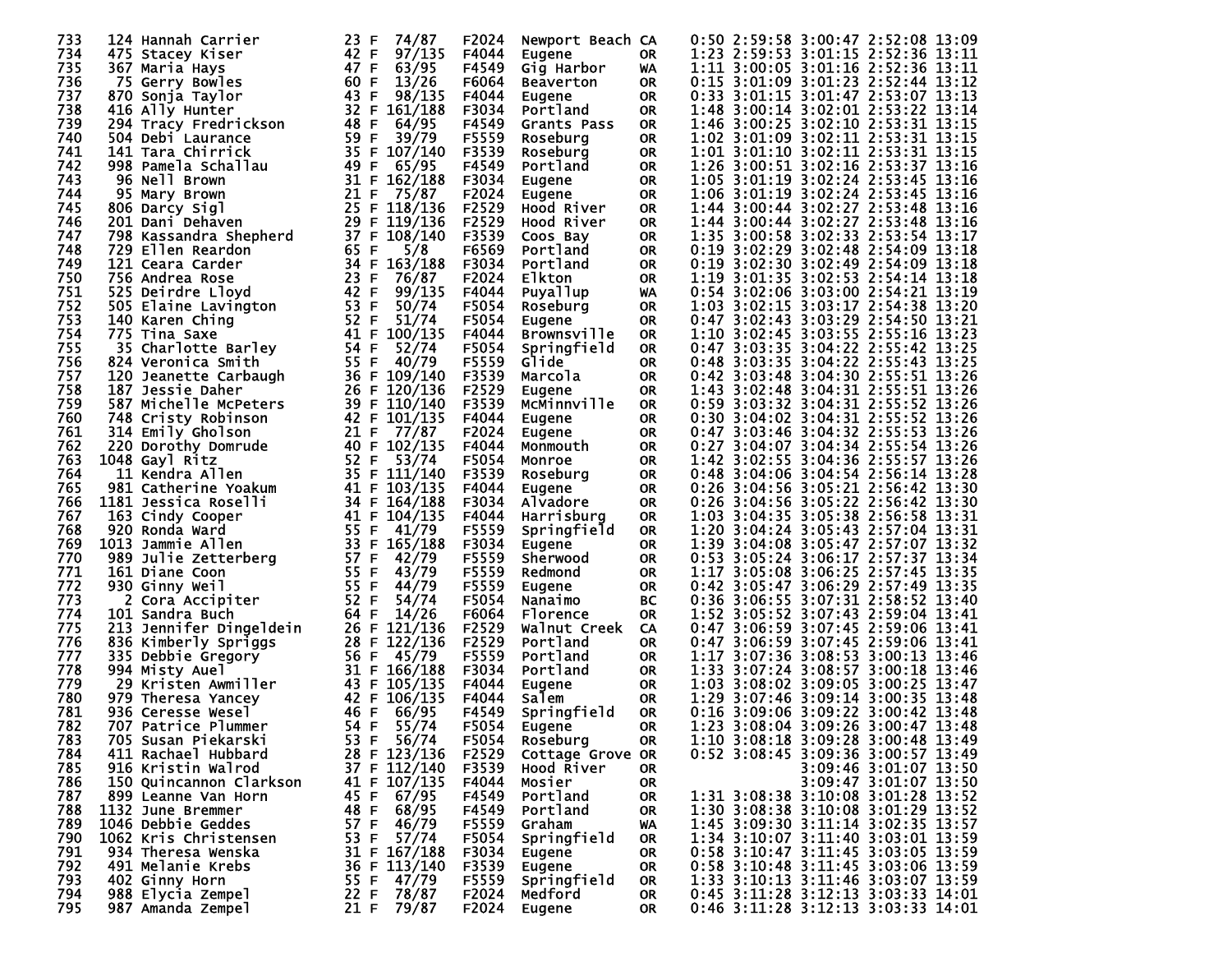| 796 | 593 Ann Melchiorsen                   | 59 F<br>48/79               | F5559 | Albany               | <b>OR</b>       | 1:07 3:11:42 3:12:48 3:04:09 14:04                                 |                       |       |
|-----|---------------------------------------|-----------------------------|-------|----------------------|-----------------|--------------------------------------------------------------------|-----------------------|-------|
| 797 | 985 Sharla Younger                    | 57 F<br>49/79               | F5559 | Tangent              | <b>OR</b>       | 1:08 3:11:40 3:12:48 3:04:09 14:04                                 |                       |       |
| 798 | 86 Terri Bridenbeck                   | 55 F<br>50/79               | F5559 | Albany               | <b>OR</b>       | 1:08 3:11:41 3:12:49 3:04:09 14:04                                 |                       |       |
| 799 | 779 Lucy Schmidgall                   | 15/26<br>61 F               | F6064 | Silverton            | <b>OR</b>       | 1:45 3:11:17 3:13:02 3:04:22 14:05                                 |                       |       |
| 800 | 512 Tracey Lehman                     | 45 F<br>69/95               | F4549 | Klamath Falls OR     |                 | 1:48 3:11:36 3:13:24 3:04:44 14:07                                 |                       |       |
| 801 | 264 Sherie Etges                      | 70/95<br>47 F               | F4549 | Eugene               | 0R              | 1:48 3:11:42 3:13:30 3:04:51 14:07                                 |                       |       |
| 802 | 764 Rebecca Rude                      | 41 F<br>108/135             | F4044 | Battle Ground WA     |                 | 1:48 3:11:43 3:13:30 3:04:51 14:07                                 |                       |       |
| 803 | 252 Beth Eiva                         | 36 F<br>114/140             | F3539 | Eugene               | <b>OR</b>       | 1:37 3:12:13 3:13:50 3:05:10 14:09                                 |                       |       |
| 804 | 295 Michelle Freed                    | 32 F<br>168/188             | F3034 | Portland             | <b>OR</b>       | 1:37 3:12:14 3:13:50 3:05:10 14:09                                 |                       |       |
| 805 | 426 Lindsey Jackson                   | 28 F 124/136                | F2529 | Spanaway             | WA              | 1:30 3:12:21 3:13:50 3:05:11 14:09                                 |                       |       |
| 806 | 552 Emily Marr                        | 31 F<br>169/188             | F3034 | Auburn               | WA              | 1:29 3:12:22 3:13:51 3:05:12 14:09                                 |                       |       |
| 807 | 102 Debra Buckallew                   | 49 F<br>71/95               | F4549 | Tigard               | <b>OR</b>       | 1:32 3:12:43 3:14:14 3:05:35 14:10                                 |                       |       |
| 808 | 877 Teresa Thomas                     | 53 F<br>58/74               | F5054 | Albany               | <b>OR</b>       | 1:24 3:12:55 3:14:19 3:05:39                                       |                       | 14:11 |
| 809 | 3 Christine Acker                     | 39 F 115/140                | F3539 | Albany               | <b>OR</b>       | 1:25 3:12:54 3:14:19 3:05:39 14:11                                 |                       |       |
| 810 | 336 Karen Grenz                       | 50 F<br>59/74               | F5054 | Albany               | <b>OR</b>       | 1:25 3:12:55 3:14:19 3:05:40                                       |                       | 14:11 |
| 811 | 1178 Carla Bass                       | 48 F<br>72/95               | F4549 | El Cerrito           | CA              | 0:46 3:14:02 3:14:47 3:06:08 14:13                                 |                       |       |
| 812 | 541 Ali Mageehon                      | 35 F<br>116/140             | F3539 | Roseburg             | <b>OR</b>       | 1:20 3:13:43 3:15:02 3:06:23 14:14                                 |                       |       |
| 813 | <b>7 Jill Ahrens</b>                  | 34 F<br>170/188             | F3034 | Glendale             | <b>AZ</b>       | 0:56 3:14:10 3:15:06 3:06:27 14:14                                 |                       |       |
| 814 | 1080 Brenda Poland                    | 57 F<br>51/79               | F5559 | Roseburg             | <b>OR</b>       | 1:01 3:14:10 3:15:10 3:06:30 14:15                                 |                       |       |
| 815 | 951 Theresa Wieshaupt                 | 60 F<br>16/26               | F6064 | Eugene               | <b>OR</b>       | 1:23 3:13:48 3:15:11 3:06:31 14:15                                 |                       |       |
| 816 | 24 Joy Appel                          | 28 F<br>125/136             | F2529 | Oregon City          | <b>OR</b>       | 1:06 3:14:10 3:15:15 3:06:36 14:15                                 |                       |       |
| 817 | 1051 Peggy Goracke                    | 52/79<br>56 F               | F5559 | Monroe               | <b>OR</b>       | 1:11 3:14:15 3:15:25 3:06:46 14:16                                 |                       |       |
| 818 | 498 Judy Kulluson                     | 58 F<br>53/79               | F5559 | Roseburg             | <b>OR</b>       | 1:34 3:13:57 3:15:31 3:06:51 14:16                                 |                       |       |
| 819 | 1054 Yvette Nelson                    | 39 F<br>117/140             | F3539 | Dallas               | <b>OR</b>       | 1:33 3:14:01 3:15:34 3:06:54 14:16                                 |                       |       |
| 820 | 195 Donna Davis                       | 45 F<br>73/95               | F4549 | <b>Dallas</b>        | <b>OR</b>       | 1:31 3:14:03 3:15:34 3:06:54 14:17                                 |                       |       |
| 821 | 636 Carol Mosman                      | 55 F<br>54/79               | F5559 | Eugene               | <b>OR</b>       | 0:51 3:14:47 3:15:38 3:06:58 14:17                                 |                       |       |
| 822 | 913 Errin Walker                      | 35 F<br>118/140             | F3539 | Klamath Falls OR     |                 | 0:52 3:14:48 3:15:40 3:07:01 14:17                                 |                       |       |
| 823 | 181 Kathy Crowe                       | 56 F<br>55/79               | F5559 | Corvallis            | <b>OR</b>       | 1:11 3:14:31 3:15:42 3:07:02 14:17                                 |                       |       |
| 824 | 724 Dori Ratzlaff                     | 56 F<br>56/79               | F5559 | Corvallis            | <b>OR</b>       | 1:11 3:14:31 3:15:42 3:07:03 14:17                                 |                       |       |
| 825 | 882 Raina Tils                        | 33 F 171/188                | F3034 | <b>Beaverton</b>     | <b>OR</b>       | 1:33 3:14:16 3:15:48 3:07:09 14:18                                 |                       |       |
| 826 | 449 Monique Judkins                   | 51 F<br>60/74               | F5054 | Orofino              | ID              | 1:17 3:14:34 3:15:51 3:07:12 14:18                                 |                       |       |
| 827 | 1127 Christie Schlesinger             | 44 F<br>109/135             | F4044 |                      | <b>OR</b>       | 1:17 3:14:34 3:15:51 3:07:12 14:18                                 |                       |       |
| 828 | 1150 Sandi Paul                       | 49 F<br>74/95               | F4549 | Eugene<br>Veneta     | 0R              | 1:06 3:14:59 3:16:04 3:07:25 14:19                                 |                       |       |
| 829 | 732 Jamie Reese                       | 41 F 110/135                | F4044 | Veneta               | <b>OR</b>       | 1:06 3:14:59 3:16:05 3:07:25 14:19                                 |                       |       |
| 830 |                                       | 20 F<br>80/87               | F2024 | Salem                | <b>OR</b>       | 0:14 3:16:03 3:16:17 3:07:37 14:20                                 |                       |       |
| 831 | 508 Saydie Leach<br>1163 Emilie Leach | 17 F<br>16/18               | F0119 | Salem                |                 | 0:13 3:16:04 3:16:17 3:07:37 14:20                                 |                       |       |
| 832 | 397 Kira Homo                         | 34 F<br>172/188             | F3034 |                      | 0R<br><b>OR</b> | 0:56 3:15:47 3:16:42 3:08:03 14:22                                 |                       |       |
| 833 | 615 Terri Miller                      | 43 F<br>111/135             | F4044 | Eugen<br>Springfield | <b>OR</b>       | 1:58 3:15:04 3:17:01 3:08:22 14:23                                 |                       |       |
| 834 |                                       | 46 F                        |       |                      |                 |                                                                    |                       |       |
| 835 | 203<br>Jacqueline Delgado             | 75/95<br>58 F<br>57/79      | F4549 | Vancouver            | <b>WA</b>       | 1:05 3:16:00 3:17:05 3:08:26<br>1:06 3:15:59 3:17:05 3:08:26 14:23 |                       | 14:23 |
| 836 | 623 Sue Moir                          | 55                          | F5559 | Portland             | <b>OR</b>       |                                                                    |                       |       |
|     | 476 Linda Kiyokawa                    | 58/79<br>-F<br>37 F 119/140 | F5559 | Portland             | <b>OR</b>       | 1:04 3:16:01 3:17:05 3:08:26                                       |                       | 14:23 |
| 837 | 861 Jennifer Streger                  |                             | F3539 | Tualatin             | <b>OR</b>       | 1:50 3:15:29 3:17:18 3:08:39 14:25                                 |                       |       |
| 838 | 907 Melissa Voci                      | 34<br>173/188<br>F          | F3034 | Pleasant Hill OR     |                 | 1:35 3:15:56 3:17:30 3:08:51 14:25                                 |                       |       |
| 839 | 18 Leanne Andrepont                   | 43 F<br>112/135             | F4044 | New York             | <b>NY</b>       | 1:30 3:16:25 3:17:54 3:09:15 14:27                                 |                       |       |
| 840 | 952 Elizabeth Wigham                  | 46 F<br>76/95               | F4549 | Eugene               | <b>OR</b>       | 0:53 3:17:16 3:18:08 3:09:29                                       |                       | 14:28 |
| 841 | 960 Cynthia Wilson                    | 54 F<br>61/74               | F5054 | Silverton            | <b>OR</b>       | 1:45 3:16:25 3:18:10 3:09:30 14:28                                 |                       |       |
| 842 | 881 Laura Thurston                    | 63 F<br>17/26               | F6064 | Eugene               | <b>OR</b>       | 0:53 3:17:39 3:18:32 3:09:52                                       |                       | 14:30 |
| 843 | 389 Sue Ann Hinman                    | 56 F<br>59/79               | F5559 | Eugene               | <b>OR</b>       | 0:53 3:17:39 3:18:32 3:09:52 14:30                                 |                       |       |
| 844 | 601 Sara Mesler                       | 32 F<br>174/188             | F3034 | Salem                | <b>OR</b>       | 1:19 3:17:31 3:18:50 3:10:10                                       |                       | 14:31 |
| 845 | 79 Libby Boyes                        | 23 F 81/87                  | F2024 | Newberg              | <b>OR</b>       | 0:52 3:17:59 3:18:50 3:10:10 14:31                                 |                       |       |
| 846 | 879 Nancy Thompson                    | 60 F 18/26                  | F6064 | Salem                | OR.             | 1:20 3:17:31 3:18:50 3:10:11 14:32                                 |                       |       |
| 847 | 628 Luanna Moore                      | 33 F 175/188                | F3034 | Florence             | OR.             | 1:20 3:17:31 3:18:51 3:10:11 14:32                                 |                       |       |
| 848 | 550 Emily Markus                      | 56 F<br>60/79               | F5559 | Salem                | OR.             | 1:15 3:17:49 3:19:04 3:10:24 14:33                                 |                       |       |
| 849 | 107 Margaret Burden                   | 56 F 61/79                  | F5559 | Salem                | 0R              | 1:15 3:17:49 3:19:04 3:10:24 14:33                                 |                       |       |
| 850 | 548 Heidi Markham                     | 30 F 176/188                | F3034 | Eugene               | OR              | 1:07 3:18:06 3:19:13 3:10:34 14:33                                 |                       |       |
| 851 | 614 Shelly Miller                     | 41 F 113/135                | F4044 | Springfield          | 0R              |                                                                    | 3:19:40 3:11:00 14:35 |       |
| 852 | 432 Jan Jamieson                      | 40 F 114/135                | F4044 | Eugene               | 0R              | 1:09 3:18:31 3:19:40 3:11:01 14:35                                 |                       |       |
| 853 | 1059 Maura Bouillot                   | 6/8<br>66 F                 | F6569 | <b>Broken Arrow</b>  | OK              | 1:31 3:18:27 3:19:57 3:11:18 14:37                                 |                       |       |
| 854 | 697 Abigail Peterson                  | 32 F 177/188                | F3034 | Suquamish            | WA              | 1:40 3:18:29 3:20:08 3:11:29 14:37                                 |                       |       |
| 855 | 1126 Jessica Melton                   | 33 F 178/188                | F3034 | Philomath            | OR.             | 1:21 3:19:22 3:20:42 3:12:03 14:40                                 |                       |       |
| 856 | 631 Emma Morgan                       | 35 F 120/140                | F3539 | Adair Village OR     |                 | 1:20 3:19:22 3:20:42 3:12:03 14:40                                 |                       |       |
| 857 | 661 Leanne Nokell                     | 36 F 121/140                | F3539 | Bend                 | OR.             | 1:31 3:19:16 3:20:46 3:12:07 14:40                                 |                       |       |
| 858 | 507 Matney Lea                        | 36 F 122/140                | F3539 | Eugene               | OR.             | 0:49 3:20:01 3:20:49 3:12:10 14:41                                 |                       |       |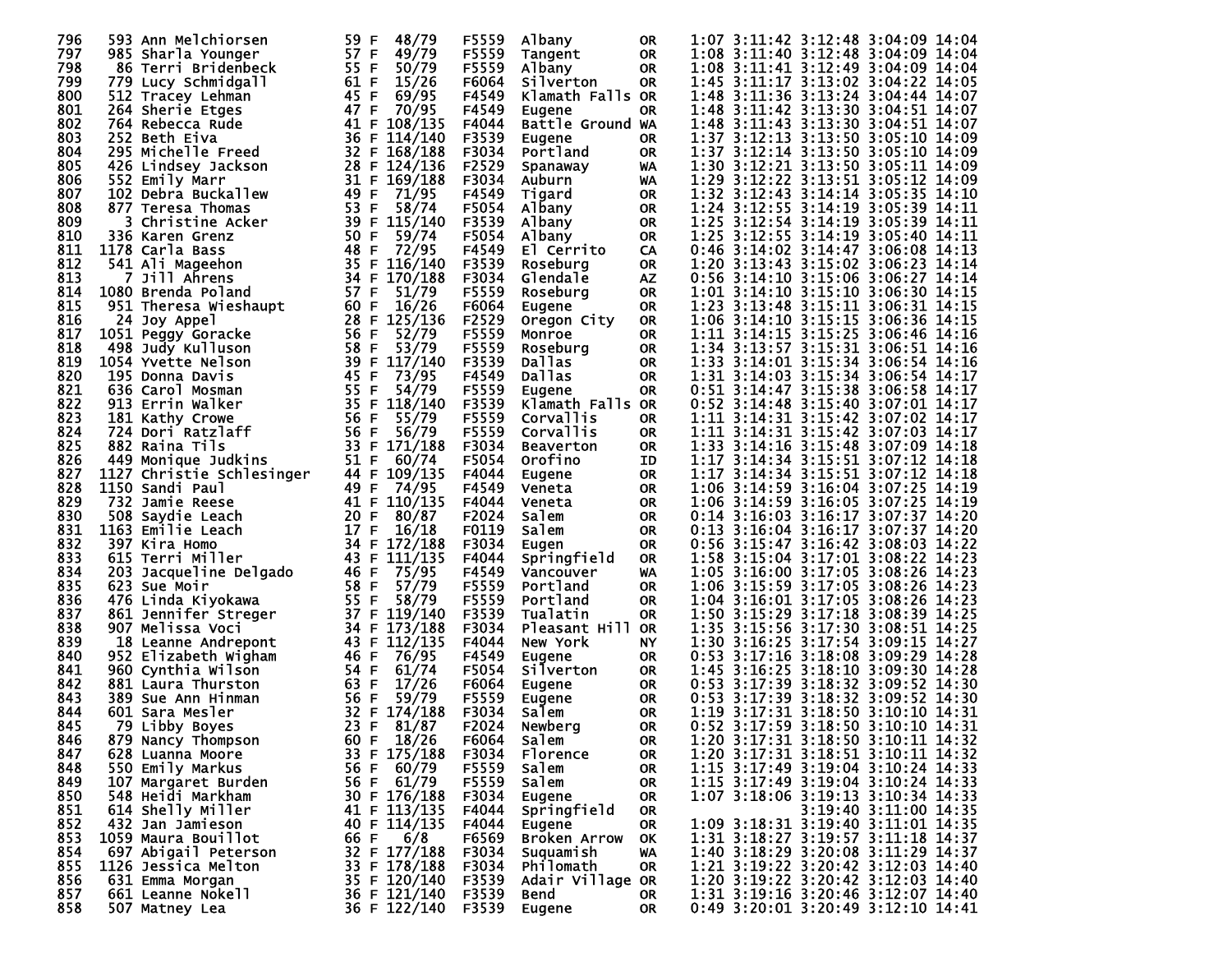| 859        | 620 Linda Mitchem          | 56 F<br>62/79   | F5559 | Eugene            | <b>OR</b> | 1:30 3:19:56 3:21:25 3:12:46 14:43 |       |
|------------|----------------------------|-----------------|-------|-------------------|-----------|------------------------------------|-------|
| 860        | 398 Kelly Honyak           | 43 F 115/135    | F4044 | Sublimity         | <b>OR</b> | 1:07 3:20:21 3:21:28 3:12:48 14:44 |       |
| 861        | 622 Sarah Mohr             | 37 F<br>123/140 | F3539 | Eugene            | <b>OR</b> | 0:20 3:21:11 3:21:31 3:12:51 14:44 |       |
| 862        | 280 Andrea Finley          | 49 F 77/95      | F4549 | Eugene            | <b>OR</b> | 1:40 3:20:29 3:22:09 3:13:29 14:47 |       |
| 863        | 308 Carmen Gale            | 41 F 116/135    | F4044 | Suquamish         | WA        | 1:39 3:20:48 3:22:27 3:13:47 14:48 |       |
| 864        | 618 Jennifer Miner         | 34 F 179/188    | F3034 | Eugene            | <b>OR</b> | 1:52 3:20:38 3:22:29 3:13:50 14:48 |       |
| 865        | 204 Cheryl Demoss          | 45 F<br>78/95   | F4549 | Montesano         | WA        | 1:36 3:21:03 3:22:39 3:14:00 14:49 |       |
| 866        | 900 Cathy Van Voorhis      | 39 F 124/140    | F3539 | Mansfield         | <b>TX</b> | 0:46 3:21:54 3:22:39 3:14:00 14:49 |       |
| 867        | 978 Jill Wyatt             | 45 F<br>79/95   | F4549 | Dallas            | <b>OR</b> | 1:32 3:21:12 3:22:43 3:14:04 14:49 |       |
|            |                            |                 | F4549 |                   |           | 1:35 3:21:13 3:22:47 3:14:07 14:50 |       |
| 868        | 70 Kim Boone               | 46 F<br>80/95   |       | <b>Sweet Home</b> | <b>OR</b> |                                    |       |
| 869        | 34 Sherrie Bandy           | 41 F<br>117/135 | F4044 | Eugene            | <b>OR</b> | 1:14 3:21:42 3:22:55 3:14:16 14:50 |       |
| 870        | 1089 Larisa Lilles         | 41 F<br>118/135 | F4044 | Eugene            | <b>OR</b> | 1:14 3:21:42 3:22:55 3:14:16 14:50 |       |
| 871        | 722 Amanda Rasmussen       | 36 F<br>125/140 | F3539 | Hubbard           | <b>OR</b> | 1:16 3:21:49 3:23:05 3:14:25 14:51 |       |
| 872        | 828 Debbie Sorensen        | 57 F<br>63/79   | F5559 | Eugene            | <b>OR</b> | 0:50 3:22:22 3:23:12 3:14:33 14:51 |       |
| 873        | 1045 Chris West            | 61 F<br>19/26   | F6064 | Veneta            | <b>OR</b> | 1:43 3:21:44 3:23:27 3:14:47 14:53 |       |
| 874        | 174 Helen Coy              | 59 F<br>64/79   | F5559 | Veneta            | <b>OR</b> | 1:43 3:22:09 3:23:52 3:15:13 14:55 |       |
| 875        | 223 Elizabeth Dorman       | 31 F<br>180/188 | F3034 | Eugene            | 0R        | 1:27 3:22:38 3:24:05 3:15:25 14:56 |       |
| 876        | 69 Beth Bonnet             | 47 F<br>81/95   | F4549 | Dallas            | <b>OR</b> | 1:32 3:23:01 3:24:33 3:15:53 14:58 |       |
| 877        | 701 Jacque Phillippe       | 59 F<br>65/79   | F5559 | Albany            | <b>OR</b> | 1:09 3:23:29 3:24:37 3:15:58       | 14:58 |
| 878        | 509 Linda Leatham          | 66/79<br>59 F   | F5559 | Lake Oswego       | <b>OR</b> | 1:48 3:23:01 3:24:49 3:16:09 14:59 |       |
| 879        | 110 Jessica Burry          | 35 F<br>126/140 | F3539 | Portland          | <b>OR</b> | 1:48 3:23:01 3:24:49 3:16:09 14:59 |       |
| 880        | 958 Amy Wilson             | 33 F<br>181/188 | F3034 | <b>Hillsboro</b>  | <b>OR</b> | 1:34 3:23:22 3:24:55 3:16:16 14:59 |       |
| 881        | 1184 Julianna Seldon       | 42 F<br>119/135 | F4044 | North Bend        | <b>OR</b> | 1:31 3:23:25 3:24:56 3:16:16 14:59 |       |
| 882        | 1081 Marcia Malstrom       | 54 F<br>62/74   | F5054 | Salem             | <b>OR</b> | 0:56 3:24:21 3:25:16 3:16:37 15:01 |       |
| 883        | 172 Ruthann Couch          | 59 F<br>67/79   | F5559 | Eugene            | <b>OR</b> | 1:16 3:24:11 3:25:26 3:16:47 15:02 |       |
| 884        | 318 Kimmie Gilbert-Allen   | 43 F 120/135    | F4044 | Silverton         | <b>OR</b> | 0:48 3:24:48 3:25:35 3:16:55 15:02 |       |
| 885        | 639 Fran Munkenbeck        | 62 F<br>20/26   | F6064 | <b>Eugene</b>     | <b>OR</b> | 1:48 3:23:49 3:25:37 3:16:57 15:03 |       |
| 886        | 542 Jennifer Maki          | 40 F 121/135    | F4044 | Portland          | <b>OR</b> | 1:28 3:24:10 3:25:38 3:16:59 15:03 |       |
| 887        | 855 Amy Stone              | 37 F<br>127/140 | F3539 | Eugene            | <b>OR</b> | 3:25:54 3:17:14 15:04              |       |
| 888        | 81 Shawna Brancato         | 35 F 128/140    | F3539 | Eugene            | <b>OR</b> | 1:27 3:24:28 3:25:54 3:17:15 15:04 |       |
| 889        | 52 Carol Bentz             | 71 F<br>1/2     | F7099 | Roseburg          | <b>OR</b> | 1:13 3:24:59 3:26:11 3:17:31 15:05 |       |
| 890        | 43 Jenny Bell              | 50 F<br>63/74   | F5054 | Roseburg          | <b>OR</b> | 1:13 3:24:59 3:26:11 3:17:31 15:05 |       |
| 891        | 1023 Heather Bolin         | 41 F<br>122/135 | F4044 |                   |           | 1:12 3:24:59 3:26:11 3:17:32 15:05 |       |
|            |                            | 45 F<br>82/95   |       | Roseburg          | OR        | 1:51 3:24:26 3:26:16 3:17:37 15:06 |       |
| 892<br>893 | 312 Lianne Gaunt           | 33 F            | F4549 | Eugene            | <b>OR</b> |                                    |       |
|            | 469 Amy Kessler            | 182/188         | F3034 | Eugene            | <b>OR</b> | 0:06 3:26:23 3:26:29 3:17:49 15:07 |       |
| 894        | 581 Sarah McKee            | 36 F 129/140    | F3539 | Eugene            | <b>OR</b> | 0:06 3:26:24 3:26:29 3:17:50 15:07 |       |
| 895        | 486 Deanna Knobelspiesse   | 35 F<br>130/140 | F3539 | Eugene            | <b>OR</b> | 1:40 3:24:56 3:26:36 3:17:57 15:07 |       |
| 896        | 917 Jennifer Walsh         | 41 F 123/135    | F4044 | Eugene            | <b>OR</b> | 1:40 3:24:56 3:26:36 3:17:57 15:07 |       |
| 897        | 708 Suzanne Ponsioen       | 39 F<br>131/140 | F3539 | Eugene            | <b>OR</b> | 1:40 3:24:57 3:26:37 3:17:57 15:07 |       |
| 898        | 441 Emily Johnson          | 29 F 126/136    | F2529 | Eugene            | <b>OR</b> | 1:42 3:24:56 3:26:37 3:17:58 15:07 |       |
| 899        | 82 Chelsea Brandenburg     | 33 F<br>183/188 | F3034 | Pleasant Hill OR  |           | 1:41 3:24:57 3:26:37 3:17:58       | 15:07 |
| 900        | 823 Toni Smith             | 33 F 184/188    | F3034 | Springfield       | <b>OR</b> | 1:17 3:26:04 3:27:20 3:18:41 15:10 |       |
| 901        | 529 Tyra Lovato            | 34 F<br>185/188 | F3034 | Portland          | <b>OR</b> | 0:59 3:26:45 3:27:44 3:19:05 15:12 |       |
| 902        | 333 Julie Green            | 43 F 124/135    | F4044 | Aloha             | <b>OR</b> | 1:29 3:26:21 3:27:49 3:19:10 15:13 |       |
| 903        | 334 Olivia Green           | 39 F<br>132/140 | F3539 | Gresham           | <b>OR</b> | 1:28 3:26:23 3:27:51 3:19:11 15:13 |       |
| 904        | 557 Kelli Martin           | 39 F<br>133/140 | F3539 | Pleasant Hill OR  |           | 1:28 3:26:23 3:27:51 3:19:12 15:13 |       |
| 905        | 522 Alecia Lighty          | 22 F<br>82/87   | F2024 | Junction City OR  |           | 0:57 3:27:10 3:28:06 3:19:26       | 15:14 |
| 906        | 811 Jessica Slocum         | 24 F<br>83/87   | F2024 | Junction City OR  |           | 0:57 3:27:10 3:28:06 3:19:27 15:14 |       |
| 907        | 379 Pamela Herrmann        | 53 F<br>64/74   | F5054 | Eugene            | <b>OR</b> | 1:13 3:27:08 3:28:21 3:19:41 15:15 |       |
| 908        | 98 Clary Brunkow           | 57 F<br>68/79   | F5559 | Eugene            | <b>OR</b> | 1:12 3:27:09 3:28:21 3:19:42 15:15 |       |
| 909        | 160 Stacy Cooley           | 28 F 127/136    | F2529 | <b>Corvallis</b>  | 0R        | 0:52 3:27:35 3:28:26 3:19:47 15:15 |       |
| 910        | 668 Monica Nyman           | 39 F 134/140    | F3539 | Woodburn          | OR.       | 1:25 3:27:08 3:28:32 3:19:52 15:16 |       |
| 911        | 200 Taryn Deane            | 25 F 128/136    | F2529 | La Center         | WA        | 3:28:32 3:19:53 15:16              |       |
| 912        | 427 Rachel Jackson         | 41 F 125/135    | F4044 | Milwaukie         | OR        | 1:42 3:26:52 3:28:33 3:19:53 15:16 |       |
| 913        | 771 Linda Sanders          | 63 F<br>21/26   | F6064 | Hood River        | 0R        | 1:26 3:27:18 3:28:43 3:20:04 15:17 |       |
| 914        | 857 Lynn Stott             | 69/79<br>56 F   | F5559 | Dallas            | 0R        | 1:01 3:28:02 3:29:02 3:20:23 15:18 |       |
| 915        | 265 Constance Ettinger     | 22/26<br>61 F   | F6064 | Keizer            | 0R        | 1:00 3:28:11 3:29:10 3:20:31 15:19 |       |
| 916        | 229 Coleen Driscoll        | 39 F 135/140    | F3539 | Portland          | <b>OR</b> | 1:26 3:27:52 3:29:17 3:20:37 15:19 |       |
| 917        | 395 Brandie Hogg           | 39 F 136/140    | F3539 | Troutdale         | 0R        | 1:26 3:27:51 3:29:17 3:20:37 15:19 |       |
| 918        | 710 Kay Porter             | 70 F            | F7099 |                   |           | 1:10 3:28:32 3:29:41 3:21:02 15:21 |       |
| 919        |                            | 2/2<br>70/79    |       | Eugene            | OR.       | 1:39 3:28:04 3:29:43 3:21:04 15:21 |       |
|            | 444 Rebecca Johnson        | 55 F            | F5559 | Eugene            | 0R        |                                    |       |
| 920        | 1063 Raeann Craig          | 83/95<br>48 F   | F4549 | Happy Valley OR   |           | 1:42 3:28:14 3:29:55 3:21:15 15:22 |       |
| 921        | 1168 Cheryl-Ann Gallentine | 45 F<br>84/95   | F4549 | Battle Ground WA  |           | 1:42 3:28:14 3:29:55 3:21:16 15:22 |       |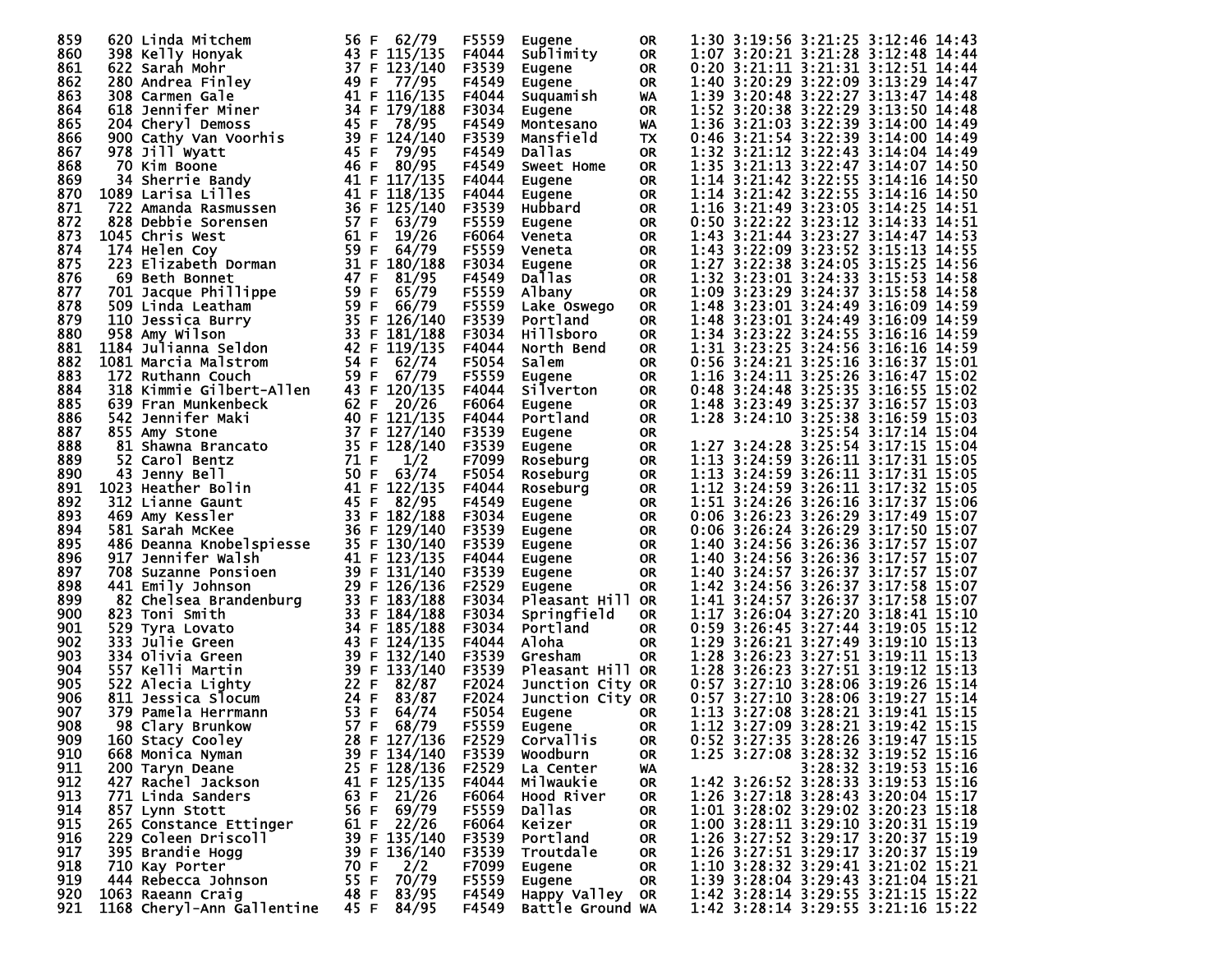| 922 | 626 Annette Moore          | 126/135<br>44 F   | F4044             | Happy Valley        | <b>OR</b>              | 1:42 3:28:14 3:29:56 3:21:16 15:22                                  |  |
|-----|----------------------------|-------------------|-------------------|---------------------|------------------------|---------------------------------------------------------------------|--|
| 923 | 131 Nancy Ceccanese        | 50 F<br>65/74     | F5054             | Eugene              | <b>OR</b>              | 1:17<br>3:29:47 3:31:03 3:22:24 15:27                               |  |
| 924 | 478 Amy Klein              | 27 F 129/136      | F2529             | Seattle             | WA                     | 3:30:24 3:32:07 3:23:27 15:32<br>1:43                               |  |
| 925 | 968 Marcie Winkler         | 27 F<br>130/136   | F2529             | Federal Way         | WA                     | 3:30:24 3:32:07 3:23:27 15:32<br>1:43                               |  |
| 926 | 352 Breanna Hansen         | 27 F<br>131/136   | F2529             | Tacoma              | WA                     | 1:44 3:30:24 3:32:07 3:23:27 15:32                                  |  |
| 927 | 539.<br>Barbara MacNeil    | 50 F<br>66/74     | F5054             | <b>Sweet Home</b>   | 0R                     | 0:50 3:31:26 3:32:15 3:23:35 15:33                                  |  |
| 928 | 350 Stacy Hand             | 40 F 127/135      | F4044             | Eugene              | <b>OR</b>              | 0:58 3:31:56 3:32:54 3:24:14 15:36                                  |  |
| 929 | 555 Dawn Marten            | 38 F<br>137/140   | F3539             | Pleasant Hill OR    |                        | 0:57 3:31:57 3:32:54 3:24:14 15:36                                  |  |
| 930 | 39<br>Jeannette Bausch     | 60 F<br>23/26     | F6064             | Eugene              | 0R                     | 0:47 3:33:35 3:34:22 3:25:43 15:43                                  |  |
| 931 | 276 Candi Ficken           | 58 F<br>71/79     | F5559             | Salem               | <b>OR</b>              | 1:46 3:32:39 3:34:24 3:25:45 15:43                                  |  |
| 932 | 1056 Sue Dobrunick         | 56 F<br>72/79     | F5559             | Battle Ground WA    |                        | 1:17 3:33:22 3:34:38 3:25:59 15:44                                  |  |
| 933 | 864 Sherry Swezey          | 46 F<br>85/95     | F4549             | Eugene              | <b>OR</b>              | 0:49 3:33:51 3:34:40 3:26:01 15:44                                  |  |
| 934 | 652 Debra Nelson           | 55 F<br>73/79     | F5559             | Eugene              | 0R                     | 0:48 3:34:02 3:34:49 3:26:10 15:45                                  |  |
| 935 | 935 Ranee Werder           | 47 F<br>86/95     | F4549             | Junction City OR    |                        | 0:49 3:34:01 3:34:49 3:26:10 15:45                                  |  |
| 936 | 178 Kelly Cromwell         | 36 F<br>138/140   | F3539             | Dallas              | 0R                     | 1:07 3:35:05 3:36:12 3:27:33 15:51                                  |  |
| 937 |                            | 24 F<br>84/87     |                   |                     |                        | 1:18 3:34:56 3:36:14 3:27:34 15:51                                  |  |
| 938 | 1179 Melinda Ingebretson   | 85/87             | F2024             | Eugene              | <b>OR</b><br><b>OR</b> | 1:18<br>3:34:56 3:36:14 3:27:34 15:51                               |  |
| 939 | 677 Jenny Parker           | 24 F<br>29 F      | F2024<br>F2529    | Portland            |                        | 1:39                                                                |  |
|     | 138 Jilynn Cherish         | 132/136           |                   | Eugene              | <b>OR</b>              | 3:34:53 3:36:31 3:27:52 15:52<br>1:39 3:34:52 3:36:31 3:27:52 15:52 |  |
| 940 | 390 Carolee Hirsch         | 7/8<br>66 F       | F6569             | <b>Eugene</b>       | <b>OR</b>              |                                                                     |  |
| 941 | 716 Sharon Purtymun        | 59 F<br>74/79     | F5559             | Scotts Mills OR     |                        | 1:46 3:34:58 3:36:44 3:28:04 15:53                                  |  |
| 942 | 159 Sherry Coodley         | 59 F<br>75/79     | F5559             | Hillsboro           | <b>OR</b>              | 0:51 3:36:21 3:37:12 3:28:33 15:56                                  |  |
| 943 | 51 Brenda Bentley          | 128/135<br>43 F   | F4044             | Portland            | <b>OR</b>              | 1:47 3:35:31 3:37:17 3:28:38 15:56                                  |  |
| 944 | 474 Bev Kiser              | 53 F<br>67/74     | F5054             | <b>Forest Grove</b> | <b>OR</b>              | 0:51 3:36:34 3:37:24 3:28:45 15:57                                  |  |
| 945 | 467 Joan Kerfoot           | 54<br>68/74<br>F  | F5054             | Eugene              | <b>OR</b>              | 1:36 3:36:03 3:37:39 3:29:00 15:58                                  |  |
| 946 | 22 Lindsey Antone          | 33 F<br>186/188   | F3034             | Springfield         | <b>OR</b>              | 1:37 3:36:03 3:37:39 3:29:00 15:58                                  |  |
| 947 | 797 Adelka Shawn           | 53 F<br>69/74     | F5054             | Eugene              | <b>OR</b>              | 1:29 3:36:43 3:38:12 3:29:32 16:00                                  |  |
| 948 | 1104 Sheryl Stassi-Lampman | 24/26<br>63 F     | F6064             | Eugene              | <b>OR</b>              | 1:29 3:36:44 3:38:12 3:29:33 16:00                                  |  |
| 949 | 106 Jennifer Burch         | 30 F<br>187/188   | F3034             | Beaverton           | 0R                     | 3:38:19 3:29:39 16:01                                               |  |
| 950 | 323 Doris Girt             | 59 F<br>76/79     | F5559             | Vancouver           | WA                     | 1:08 3:37:23 3:38:31 3:29:52 16:02                                  |  |
| 951 | 901 Donna Van Wyk          | 64 F<br>25/26     | F6064             | Happy Valley        | <b>OR</b>              | 4:38:22 3:30:10 16:03                                               |  |
| 952 | 1151 Carrie Fry            | 43 F<br>129/135   | F4044             | <b>Eugene</b>       | 0R                     | 1:43 3:38:16 3:39:58 3:31:19 16:08                                  |  |
| 953 | 293 Shantell Fredrickson   | 23 F<br>86/87     | F2024             | Medford             | 0R                     | 1:47 3:38:56 3:40:43 3:32:03 16:12                                  |  |
| 954 | 144 Crystal Christensen    | 28 F<br>133/136   | F2529             | Medford             | <b>OR</b>              | 1:46 3:38:57 3:40:43 3:32:04 16:12                                  |  |
| 955 | 851 Robyn Steuber          | 19 F<br>17/18     | F0119             | Eugene              | <b>OR</b>              | 1:16 3:40:09 3:41:24 3:32:45 16:15                                  |  |
| 956 | 1156 Judy Knox             | 61 F<br>26/26     | F6064             | Roseburg            | <b>OR</b>              | 1:54 3:39:51 3:41:44 3:33:04 16:16                                  |  |
| 957 | 1157 Connie Grady          | 59 F<br>77/79     | F5559             | Roseburg            | <b>OR</b>              | 1:54 3:39:51 3:41:45 3:33:05 16:16                                  |  |
| 958 | 147 Mary Lou Christiansen  | 45 F<br>87/95     | F4549             | Creswell            | <b>OR</b>              | 0:52 3:41:03 3:41:55 3:33:16 16:17                                  |  |
| 959 | 780 Chris Schmidt          | 48 F<br>88/95     | F4549             | Dallas              | <b>OR</b>              | 1:34 3:40:22 3:41:56 3:33:16 16:17                                  |  |
| 960 | 25 Mary Appel              | 66 F<br>8/8       | F6569             | Eugene              | <b>OR</b>              | 1:07 3:41:09 3:42:15 3:33:36 16:19                                  |  |
| 961 | 171 Robin Cothrell-Tubbs   | 50 F<br>70/74     | F5054             | Sandy               | <b>OR</b>              | 0:59 3:42:35 3:43:33 3:34:54 16:25                                  |  |
| 962 | 216 Renee Dodd             | 50 F<br>71/74     | F5054             | Eugene              | <b>OR</b>              | $0:59$ $3:42:35$ $3:43:33$<br>3:34:54 16:25                         |  |
| 963 | 784 Jeanne Seelye          | 48 F<br>89/95     | F4549             | Junction City OR    |                        | $0:56$ 3:42:40 3:43:35<br>3:34:55 16:25                             |  |
| 964 | 850 Brenna Stephenson      | 38 F<br>139/140   | F3539             | Independence        | <b>OR</b>              | 1:27 3:42:22 3:43:49 3:35:09 16:26                                  |  |
| 965 | 417 Allison Hursh          | 45 F<br>90/95     | F4549             | Monmouth            | <b>OR</b>              | 1:27 3:42:23 3:43:49<br>3:35:10 16:26                               |  |
| 966 | 534 Brenda Luty            | 41 F<br>130/135   | F4044             | Monmouth            | <b>OR</b>              | 1:27 3:42:23 3:43:50 3:35:11 16:26                                  |  |
| 967 | 132 Mary Chabreck          | 19<br>18/18<br>-F | F0119             | Tigard              | <b>OR</b>              | 1:04 3:43:53 3:44:56<br>3:36:17 16:31                               |  |
| 968 | 1098 Chellae Barlev        | 47 F<br>91/95     | F4549             | Eugene              | <b>OR</b>              | 1:26 3:56:19 3:57:45 3:49:05 17:30                                  |  |
| 969 | 1049 Kathryn Filetti       | 47 F<br>92/95     | F4549             | <b>Everett</b>      | WA                     | 1:26 3:56:19 3:57:45 3:49:05 17:30                                  |  |
| 970 | 785 Coriana Segnetti       | 26 F<br>134/136   | F <sub>2529</sub> | Springfield         | <b>OR</b>              | 1:15 3:56:58 3:58:13 3:49:33 17:32                                  |  |
| 971 | 63 Lisa Boam               | 54 F<br>72/74     | F5054             | Eugene              | <b>OR</b>              | 0:40 3:57:56 3:58:36 3:49:56 17:34                                  |  |
| 972 | 47 Natalie Beltran         | 23 F<br>87/87     | F2024             | Veneta              | 0R                     | 1:49 3:56:56 3:58:45 3:50:06 17:34                                  |  |
| 973 | 46 Marybell Gi Beltran     | 43 F<br>131/135   | F4044             | Veneta              | <b>OR</b>              | 1:50 3:57:18 3:59:07 3:50:27 17:36                                  |  |
| 974 | 600 September Merickel     | 42 F<br>132/135   | F4044             | Corvallis           | <b>OR</b>              | 1:46 3:57:43 3:59:29<br>3:50:49 17:38                               |  |
| 975 | 194 Debbie Davies          | 45 F<br>93/95     | F4549             | Dallas              | <b>OR</b>              | 1:34 3:59:11 4:00:45 3:52:05 17:43                                  |  |
| 976 | 199 Deborah Dawson         | 57 F<br>78/79     | F5559             | Lebanon             | <b>OR</b>              | 1:46 4:07:42 4:09:27 4:00:47 18:23                                  |  |
| 977 | 480 Sandy Klineburger      | 39 F 140/140      | F3539             | Sammamish           | WA                     | 0:07 4:41:40 4:41:47 4:33:07 20:51                                  |  |
|     |                            |                   |                   |                     |                        |                                                                     |  |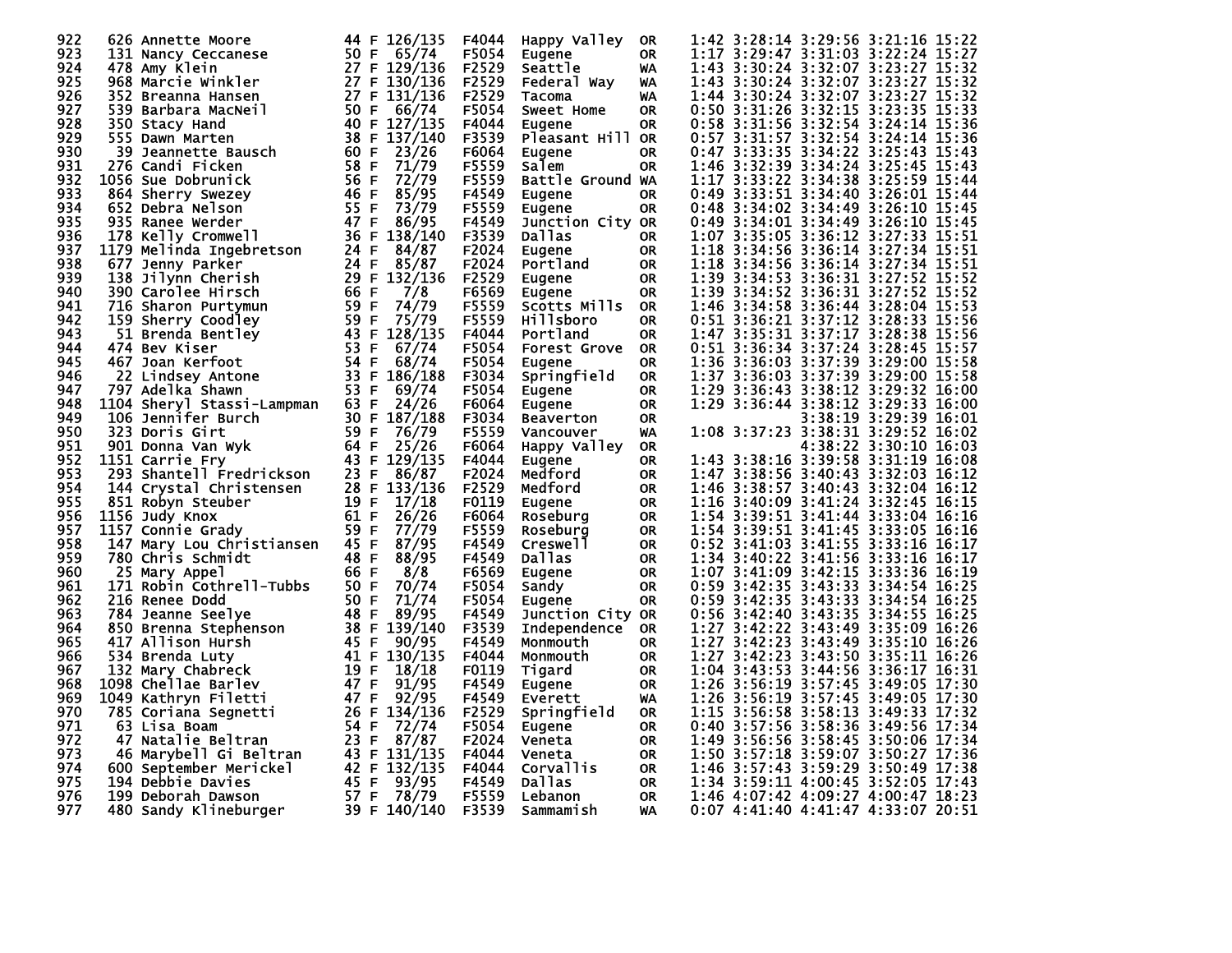**Men's Results** 

| Place No. | Name                   |    | Ag S City         |                  | St Start |                                | Nettime Guntime Adjtime Pace       |      |
|-----------|------------------------|----|-------------------|------------------|----------|--------------------------------|------------------------------------|------|
|           | 562 Masterson Joshua   |    | 33 M Springfield  | $=$<br><b>OR</b> |          | 0:02 1:29:18 1:29:19 1:20:39   |                                    | 6:10 |
|           | 443 Johnson Nick       | 27 | M Eugene          | <b>OR</b>        |          | 0:03 1:38:16 1:38:19 1:29:39   |                                    | 6:51 |
|           | 1139 Wessinger Simeon  |    | 26 M Portland     | <b>OR</b>        |          | 0:06 1:44:08 1:44:13 1:35:34   |                                    | 7:18 |
|           | 198 Davis Mavis        |    | 34 M Eugene       | <b>OR</b>        |          | $0:04$ 1:47:44 1:47:48 1:39:08 |                                    | 7:35 |
|           | 222 Doocy Morgan       | 30 | M Issaquah        | WA               |          | 1:00 1:47:54 1:48:54 1:40:14   |                                    | 7:40 |
| 6         | 1180 Hendricks Nick    | 12 | M Eugene          | <b>OR</b>        |          | 0:10 1:51:11 1:51:21 1:42:41   |                                    | 7:51 |
|           | 1101 Morgan Caleb      | 17 | M Eugene          | <b>OR</b>        |          | 0:03 1:53:42 1:53:44 1:45:05   |                                    | 8:02 |
| 8         | 1094 Debenedictis Nick |    | 51 M Mill Valley  | CA               |          | 1:52 1:52:48 1:54:40 1:46:00   |                                    | 8:06 |
| 9         | 431 James Timothy      | 44 | M Jacksonville    | <b>OR</b>        |          | 0:25 1:58:37 1:59:02 1:50:23   |                                    | 8:26 |
| 10        | 1077 Rauschert Aaron   | 34 | M Eugene          | <b>OR</b>        |          | 0:03 2:04:11 2:04:14 1:55:34   |                                    | 8:50 |
| 11        | 1064 Nyland Dave       |    | 25 M Seattle      | WA               |          | 0:12 2:05:23 2:05:34 1:56:55   |                                    | 8:56 |
| 12        | 28 Atkinson Kevin      |    | 26 M Porltand     | <b>OR</b>        |          | 1:15 2:04:56 2:06:11 1:57:32   |                                    | 8:59 |
| 13        | 602 Michaud Andy       | 52 | M Eugene          | <b>OR</b>        |          | 1:45 2:10:48 2:12:32 2:03:53   |                                    | 9:28 |
| 14        | 747 Robinson Avery     | 28 | M Klamath Falls   | <b>OR</b>        |          | 0:20 2:12:34 2:12:53 2:04:14   |                                    | 9:29 |
| 15        | 60 Blankenship David   |    | 36 M Eugene       | <b>OR</b>        |          | 0:38 2:12:42 2:13:20 2:04:41   |                                    | 9:32 |
| 16        | 1165 Stillwell Megan   | 38 | M Medford         | <b>OR</b>        |          | 0:41 2:15:11 2:15:52 2:07:13   |                                    | 9:43 |
| 17        | 1035 Manning Bill P.   | 48 | M Eugene          | <b>OR</b>        |          | 0:55 2:15:13 2:16:08 2:07:29   |                                    | 9:44 |
| 18        | 83 Branson Joseph      | 29 | M Eugene          | <b>OR</b>        |          |                                | 0:45 2:22:45 2:23:30 2:14:50 10:18 |      |
| 19        | 926 Weaver Dan         | 31 | м ніllsboro       | <b>OR</b>        |          |                                | 2:26:32 2:17:52 10:32              |      |
| 20        | 801 Shih Paul          | 38 | M Corvallis       | <b>OR</b>        |          |                                | 1:55 2:28:25 2:30:20 2:21:40 10:49 |      |
| 21        | 992 Balesteri Manuel   | 62 | M Springfield     | <b>OR</b>        |          |                                | 0:23 2:30:41 2:31:03 2:22:24 10:53 |      |
| 22        | 599 Melvin Michael     | 55 | M Bend            | <b>OR</b>        |          |                                | 1:00 2:35:23 2:36:23 2:27:43 11:17 |      |
| 23        | 954 Williams John      | 52 | M Salt Lake Cit   | <b>UT</b>        |          |                                | 1:35 2:40:02 2:41:37 2:32:58 11:41 |      |
| 24        | 167 Cortez Daniel      | 44 | M Dallas          | <b>OR</b>        |          |                                | 1:53 2:45:08 2:47:00 2:38:20 12:06 |      |
| 25        | 895 Turner Paul        | 57 | M Tumwater        | WA               |          |                                | 2:48:26 2:39:47 12:12              |      |
| 26        | 247 Edwards Matthew    | 31 | M Eugene, Or      | <b>OR</b>        |          |                                | 0:41 2:52:28 2:53:09 2:44:29 12:34 |      |
| 27        | 866 Tanner Craig       | 42 | M Portland        | <b>OR</b>        |          |                                | 1:10 2:54:56 2:56:06 2:47:26 12:47 |      |
| 28        | 100 Buch Jim           |    | 66 M Florence     | <b>OR</b>        |          |                                | 1:51 3:05:52 3:07:43 2:59:04 13:41 |      |
| 29        | 667 Nyman Mark         |    | 46 M Woodburn     | OR               |          |                                | 1:24 3:10:33 3:11:56 3:03:17 14:00 |      |
| 30        | 1058 Bouillot Andre    |    | 66 M Broken Arrow | <b>OK</b>        |          |                                | 1:34 3:13:17 3:14:50 3:06:11 14:13 |      |

Women's Results By Age Group

| 1 Elise Hays               | $17 \; 1:52:52$  | 8:37 | 10 Kailee Dombrowski     | 13 2:24:09 11:01 |
|----------------------------|------------------|------|--------------------------|------------------|
| 2 Tanarae Hopkins          | 17 1:59:49       | 9:09 | 11 Lindsay Goff          | 19 2:32:25 11:39 |
| 3 Mallory Melius           | 18 2:05:10       | 9:34 | 12 Samantha Coblentz     | 17 2:32:55 11:41 |
| 4 Liberty Siegle           | 17 2:05:14       | 9:34 | 13 Arianna Gilbert       | 16 2:38:05 12:04 |
| 5 Lauren Casey             | 13 2:06:49 9:41  |      | 14 Ellie McConville      | 18 2:44:16 12:33 |
| 6 Angela Banks             | 17 2:07:26 9:44  |      | 15 Elise Herron          | 16 3:00:44 13:48 |
| 7 McKinley Patrick         | 15 2:17:53 10:32 |      | <b>16 Emilie Leach</b>   | 17 3:16:17 14:59 |
| 8 Lindsay Powell           | 18 2:20:50 10:45 |      | 17 Robyn Steuber         | 19 3:41:24 16:55 |
| 9 Courtney Chapman         | 19 2:21:02 10:46 |      | 18 Mary Chabreck         | 19 3:44:56 17:11 |
| FEMALE AGE GROUP: 20 TO 24 |                  |      |                          |                  |
| 1 Nicole Chombeau          | 21 1:36:45       | 7:24 | 45 Emily Down            | 23 2:23:23 10:57 |
| 2 Kelly Laustsen           | 22 1:45:52       | 8:05 | 46 Kenzie Larson         | 24 2:23:23 10:57 |
| 3 Karlie Saiki             | 24 1:45:58       | 8:06 | 47 Shanna Rogness        | 24 2:24:55 11:04 |
| 4 Briana Whitehead         | 20 1:48:57       | 8:19 | <b>48 Julie Winfried</b> | 24 2:25:47 11:08 |
| 5 Adriane Marcellus        | 23 1:49:08       | 8:20 | 49 Carly Valentine       | 22 2:27:20 11:15 |
| 6 Mattie Morris            | 23 1:52:06       | 8:34 | 50 Samantha Boehm        | 23 2:28:45 11:22 |
| 7 Meahan Stenzel           | 24 1:54:07       | 8:43 | 51 Savannah Bergguist    | 22 2:31:08 11:33 |
|                            |                  |      |                          |                  |

FEMALE AGE GROUP: 01 TO 19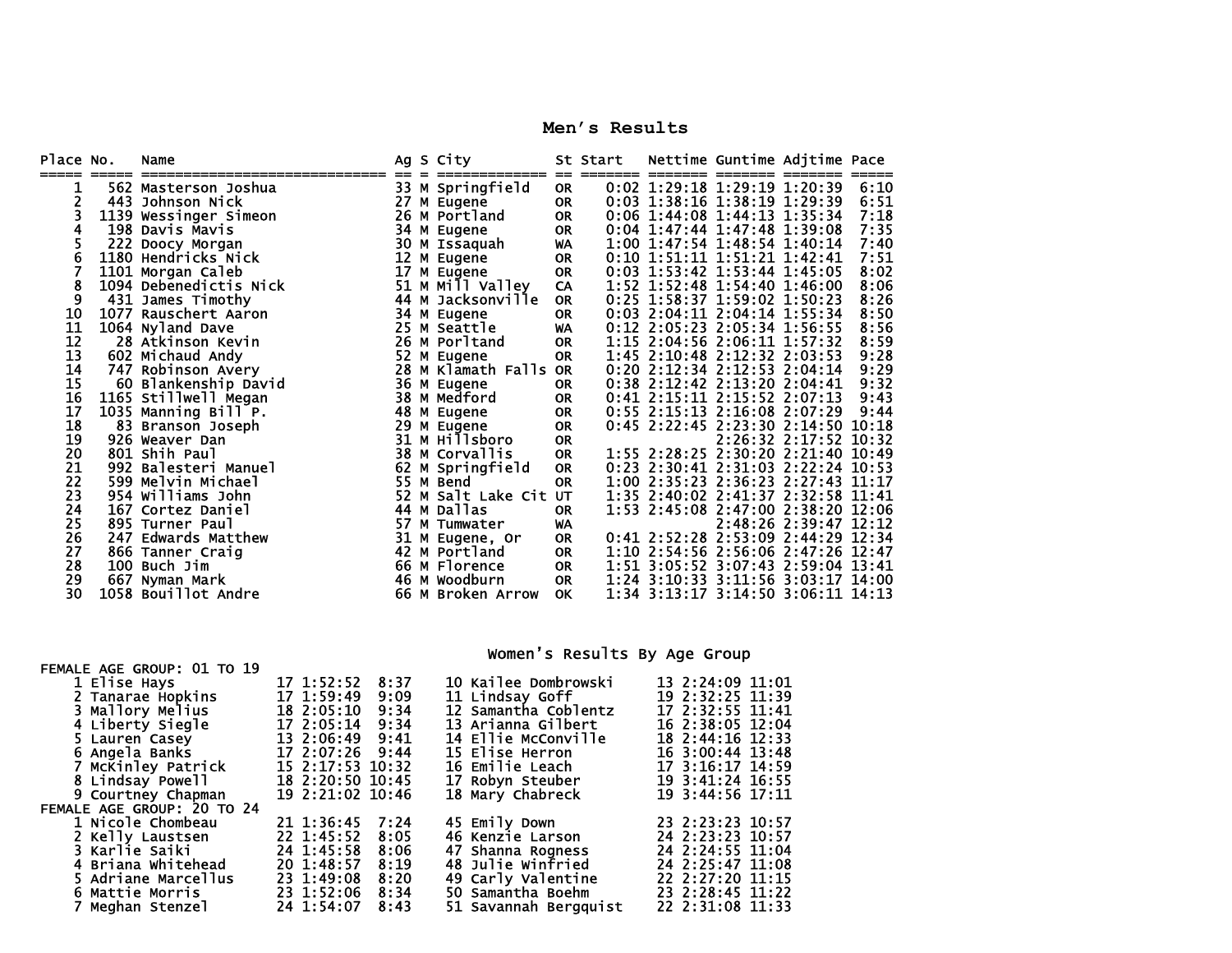| 8 Laurel Mathiesen                                                                                                                                                                                                                                                  | 22 1:55:25       | 8:49         |                                                                                                                                                                                                                                                        |                  |
|---------------------------------------------------------------------------------------------------------------------------------------------------------------------------------------------------------------------------------------------------------------------|------------------|--------------|--------------------------------------------------------------------------------------------------------------------------------------------------------------------------------------------------------------------------------------------------------|------------------|
| 8 Laurel Mathiesen 22 1:55:25 8:49<br>9 Vania Loredo 21 1:57:49 9:00<br>10 Annie Houlihan 24 2:00:00 9:10<br>11 Tabitha Hooten 20 2:02:54 9:23                                                                                                                      |                  |              | 52 Jasmine Hatch 22 2:31:09 11:33<br>53 Amber Newman 24 2:33:46 11:45<br>54 Georgia Porter 23 2:33:46 11:45<br>55 Marisela Rodriguez 23 2:33:53 11:45<br>56 Amanda Persall 23 2:33:53 11:45<br>57 Whitney Lawrence 22 2:35:09 11:51<br>58              |                  |
|                                                                                                                                                                                                                                                                     |                  |              |                                                                                                                                                                                                                                                        |                  |
|                                                                                                                                                                                                                                                                     |                  |              |                                                                                                                                                                                                                                                        |                  |
| 11 Tabitha Hooten<br>12 Lesley Densmore<br>13 Kayla Whittington<br>13 Kayla Whittington<br>24 2:04:40 9:31<br>14 Kate Feddersen<br>22 2:05:39 9:37<br>15 M Gruneisen<br>24 2:05:37 9:37<br>15 Teresa Spires<br>24 2:05:37 9:48<br>17 Ericka Sohlberg                |                  |              |                                                                                                                                                                                                                                                        |                  |
|                                                                                                                                                                                                                                                                     |                  |              |                                                                                                                                                                                                                                                        |                  |
|                                                                                                                                                                                                                                                                     |                  |              |                                                                                                                                                                                                                                                        |                  |
|                                                                                                                                                                                                                                                                     |                  |              |                                                                                                                                                                                                                                                        |                  |
|                                                                                                                                                                                                                                                                     |                  |              |                                                                                                                                                                                                                                                        |                  |
|                                                                                                                                                                                                                                                                     |                  |              |                                                                                                                                                                                                                                                        |                  |
|                                                                                                                                                                                                                                                                     |                  |              |                                                                                                                                                                                                                                                        |                  |
|                                                                                                                                                                                                                                                                     |                  |              |                                                                                                                                                                                                                                                        |                  |
|                                                                                                                                                                                                                                                                     |                  |              |                                                                                                                                                                                                                                                        |                  |
|                                                                                                                                                                                                                                                                     |                  |              |                                                                                                                                                                                                                                                        |                  |
|                                                                                                                                                                                                                                                                     |                  |              |                                                                                                                                                                                                                                                        |                  |
|                                                                                                                                                                                                                                                                     |                  |              |                                                                                                                                                                                                                                                        |                  |
|                                                                                                                                                                                                                                                                     |                  |              |                                                                                                                                                                                                                                                        |                  |
|                                                                                                                                                                                                                                                                     |                  |              |                                                                                                                                                                                                                                                        |                  |
|                                                                                                                                                                                                                                                                     |                  |              |                                                                                                                                                                                                                                                        |                  |
|                                                                                                                                                                                                                                                                     |                  |              |                                                                                                                                                                                                                                                        |                  |
|                                                                                                                                                                                                                                                                     |                  |              |                                                                                                                                                                                                                                                        |                  |
|                                                                                                                                                                                                                                                                     |                  |              |                                                                                                                                                                                                                                                        |                  |
|                                                                                                                                                                                                                                                                     |                  |              | 71 Alexandra Kihn-Stang 21 2:50:40 13:02                                                                                                                                                                                                               |                  |
|                                                                                                                                                                                                                                                                     |                  |              |                                                                                                                                                                                                                                                        |                  |
|                                                                                                                                                                                                                                                                     |                  |              | 72 Elle Wood                                                                                                                                                                                                                                           | 22 2:54:25 13:19 |
|                                                                                                                                                                                                                                                                     |                  |              |                                                                                                                                                                                                                                                        |                  |
|                                                                                                                                                                                                                                                                     |                  |              |                                                                                                                                                                                                                                                        |                  |
|                                                                                                                                                                                                                                                                     |                  |              |                                                                                                                                                                                                                                                        |                  |
|                                                                                                                                                                                                                                                                     |                  |              |                                                                                                                                                                                                                                                        |                  |
|                                                                                                                                                                                                                                                                     |                  |              |                                                                                                                                                                                                                                                        |                  |
|                                                                                                                                                                                                                                                                     |                  |              |                                                                                                                                                                                                                                                        |                  |
|                                                                                                                                                                                                                                                                     |                  |              |                                                                                                                                                                                                                                                        |                  |
|                                                                                                                                                                                                                                                                     |                  |              |                                                                                                                                                                                                                                                        |                  |
|                                                                                                                                                                                                                                                                     |                  |              |                                                                                                                                                                                                                                                        |                  |
|                                                                                                                                                                                                                                                                     |                  |              |                                                                                                                                                                                                                                                        |                  |
|                                                                                                                                                                                                                                                                     |                  |              | 72 Elle Wood<br>73 Tiffany Culbertson<br>73 Tiffany Culbertson<br>74 Hannah Carrier<br>74 Hannah Carrier<br>75 Mary Brown<br>75 Mary Brown<br>75 Mary Brown<br>75 Mary Brown<br>75 Mary Brown<br>75 Emily Gholson<br>76 Elycia Zempel<br>77 Emily Ghol |                  |
|                                                                                                                                                                                                                                                                     |                  |              |                                                                                                                                                                                                                                                        |                  |
|                                                                                                                                                                                                                                                                     |                  |              |                                                                                                                                                                                                                                                        |                  |
|                                                                                                                                                                                                                                                                     |                  |              |                                                                                                                                                                                                                                                        |                  |
|                                                                                                                                                                                                                                                                     |                  |              |                                                                                                                                                                                                                                                        |                  |
|                                                                                                                                                                                                                                                                     |                  |              | 86 Shantell Fredrickson 23 3:40:43 16:51                                                                                                                                                                                                               |                  |
|                                                                                                                                                                                                                                                                     |                  |              |                                                                                                                                                                                                                                                        |                  |
|                                                                                                                                                                                                                                                                     |                  |              | 87 Natalie Beltran                                                                                                                                                                                                                                     | 23 3:58:45 18:14 |
| 23 Jennifer Harris 23 2:12:24 10:07<br>24 Jessica Hicks 24 2:12:25 10:07<br>25 Amy Vandenburgh 24 2:12:25 10:07<br>26 Lauren Melp<br>26 Lauren McClain<br>24 2:14:08 10:15<br>27 Lauren McClain<br>24 2:14:08 10:15<br>28 Leigha Krick 20 2:14<br>44 Laura Thompson | 21 2:22:53 10:55 |              |                                                                                                                                                                                                                                                        |                  |
| FEMALE AGE GROUP: 25 TO 29                                                                                                                                                                                                                                          |                  |              |                                                                                                                                                                                                                                                        |                  |
| 1 Kristen Rohde                                                                                                                                                                                                                                                     | 27 1:30:03       | 6:53         |                                                                                                                                                                                                                                                        |                  |
|                                                                                                                                                                                                                                                                     |                  | 6:55         |                                                                                                                                                                                                                                                        |                  |
|                                                                                                                                                                                                                                                                     |                  | 7:50         |                                                                                                                                                                                                                                                        |                  |
|                                                                                                                                                                                                                                                                     |                  |              |                                                                                                                                                                                                                                                        |                  |
|                                                                                                                                                                                                                                                                     |                  | 7:59         |                                                                                                                                                                                                                                                        |                  |
|                                                                                                                                                                                                                                                                     |                  | 8:07         |                                                                                                                                                                                                                                                        |                  |
|                                                                                                                                                                                                                                                                     |                  | 8:26         |                                                                                                                                                                                                                                                        |                  |
| 5 Danielle Walter<br>5 Danielle Walter<br>6 Carly Tu<br>7 Mary Cunningham<br>8 Jennifer Parsons<br>8 Jennifer Parsons<br>8 Autumn Benton<br>27 1:52:38<br>9 Autumn Benton<br>27 1:52:33<br>10 Chelsey Hughes<br>25 1:53:14<br>11 Alexia Gonzalez<br>28 1            |                  | 8:36         | 68 Randi Paull<br>69 Leah Burkhart<br>70 Amanda Leong<br>71 Sheena Miltenberger<br>25 2:25:07 11:05<br>71 Sheena Miltenberger<br>27 2:25:53 11:09<br>72 Chantae Pederson<br>27 2:25:55 11:09<br>73 Niloofar Mirani<br>26 2:26:33 11:12<br>74 Corrinn   |                  |
|                                                                                                                                                                                                                                                                     |                  | 8:36         |                                                                                                                                                                                                                                                        |                  |
|                                                                                                                                                                                                                                                                     |                  |              |                                                                                                                                                                                                                                                        |                  |
|                                                                                                                                                                                                                                                                     |                  | 8:37<br>8:39 |                                                                                                                                                                                                                                                        |                  |
|                                                                                                                                                                                                                                                                     |                  |              |                                                                                                                                                                                                                                                        |                  |
|                                                                                                                                                                                                                                                                     |                  | 8:43         |                                                                                                                                                                                                                                                        |                  |
| 12 Maggie Eliot 28 1:55:28 8:49 79 Brynna Joplin 28 2:30:26 11:29                                                                                                                                                                                                   |                  |              |                                                                                                                                                                                                                                                        |                  |
| 13 Jennifer Smith                                                                                                                                                                                                                                                   | 28 1:57:25       | 8:58         | 80 Amanda Reed                                                                                                                                                                                                                                         | 26 2:30:56 11:32 |
| 14 Shannon Clawson                                                                                                                                                                                                                                                  | 27 1:57:37       | 8:59         | 81 Erica Freitas                                                                                                                                                                                                                                       | 27 2:31:39 11:35 |
|                                                                                                                                                                                                                                                                     |                  |              |                                                                                                                                                                                                                                                        |                  |
| 15 Rebecca Potter                                                                                                                                                                                                                                                   | 25 1:57:59       | 9:01         | 82 Kristin Gulick                                                                                                                                                                                                                                      | 29 2:32:04 11:37 |
| 16 Heather Hyland                                                                                                                                                                                                                                                   | 27 1:59:28       | 9:08         | 83 Lauren Darnell                                                                                                                                                                                                                                      | 29 2:32:27 11:39 |
| 17 Nanda McCormick                                                                                                                                                                                                                                                  | 26 1:59:54       | 9:10         | 84 Stacy Bone                                                                                                                                                                                                                                          | 27 2:33:20 11:43 |
| 18 Brittany Freeman                                                                                                                                                                                                                                                 | 25 2:01:05       | 9:15         | 85 Megan Skipper                                                                                                                                                                                                                                       | 27 2:33:34 11:44 |
| 19 Sarah Kresse                                                                                                                                                                                                                                                     | 28 2:01:07       | 9:15         | 86 Joanna Durrant                                                                                                                                                                                                                                      | 29 2:33:47 11:45 |
| 20 Karin Sessions                                                                                                                                                                                                                                                   | 26 2:01:36       | 9:17         | 87 Marissa Wrataric                                                                                                                                                                                                                                    | 25 2:34:04 11:46 |
|                                                                                                                                                                                                                                                                     |                  |              |                                                                                                                                                                                                                                                        |                  |
| 21 Kristie Hill                                                                                                                                                                                                                                                     | 29 2:01:50       | 9:18         | 88 Sarah Van De Kop                                                                                                                                                                                                                                    | 25 2:35:13 11:51 |
| 22 Alisa Kaseweter                                                                                                                                                                                                                                                  | 29 2:02:12       | 9:20         | 89 Ashley Henry                                                                                                                                                                                                                                        | 25 2:35:49 11:54 |
| 23 Jenni Engdahl                                                                                                                                                                                                                                                    | 29 2:02:49       | 9:23         | 90 Mandi Castle                                                                                                                                                                                                                                        | 28 2:36:01 11:55 |
| 24 Elly Maloney                                                                                                                                                                                                                                                     | 28 2:03:26       | 9:26         | 91 Jillian Furman                                                                                                                                                                                                                                      | 25 2:36:24 11:57 |
| 25 Tracie Nygaard                                                                                                                                                                                                                                                   | 25 2:05:00       | 9:33         | 92 Stacey Hollis                                                                                                                                                                                                                                       | 27 2:36:52 11:59 |
|                                                                                                                                                                                                                                                                     |                  |              |                                                                                                                                                                                                                                                        |                  |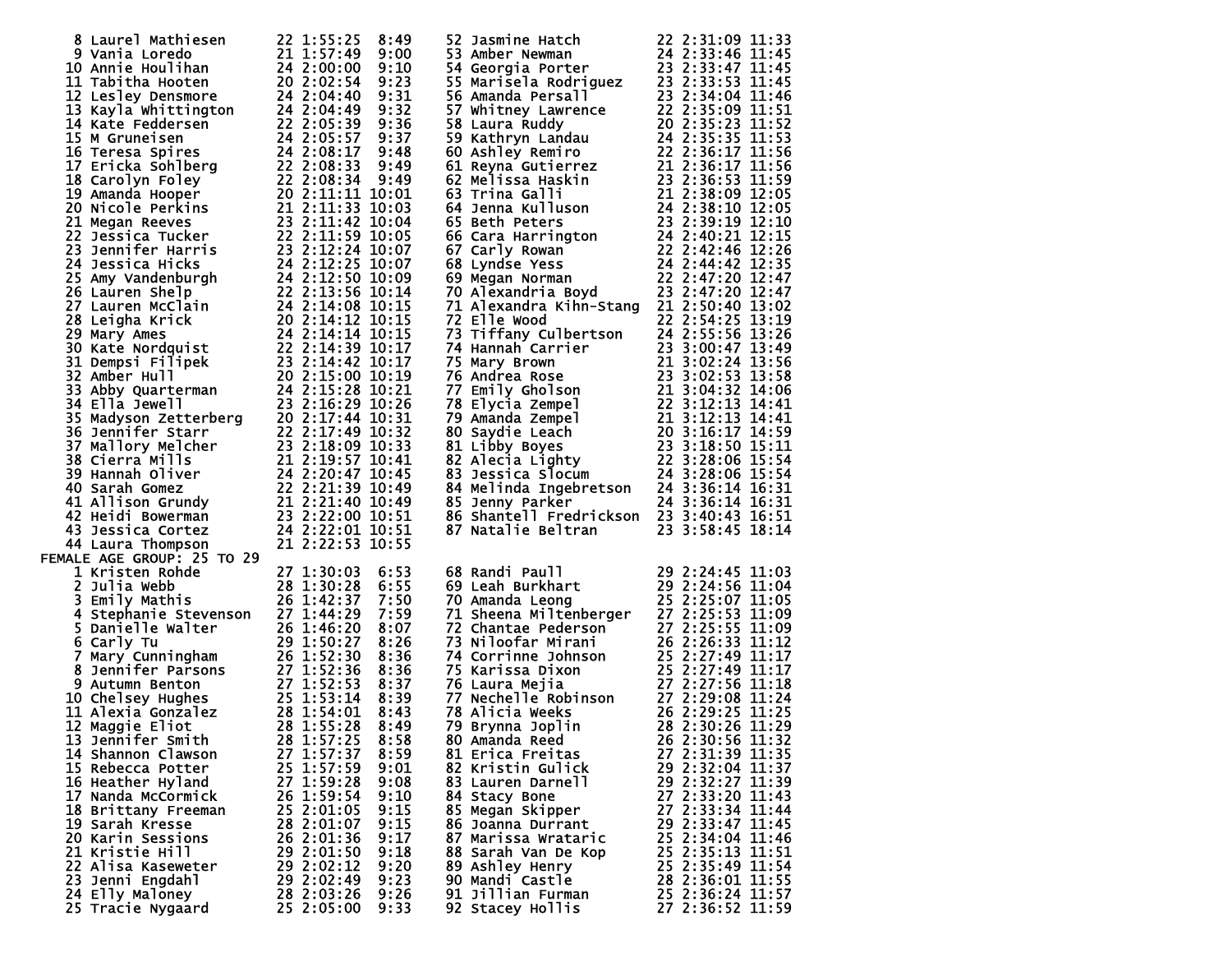| 26 Kirsten Lilleness<br>27 2:05:21 9:35<br>28 Karen Tonsfeldt<br>25 2:05:30 9:35<br>28 Karen Tonsfeldt<br>25 2:06:30 9:35<br>29 Stacy ward<br>27 2:07:08 9:44<br>30 Stephanie Rogers<br>27 2:07:08 9:44<br>31 Rachel Lanning<br>28 2:09:44 9:55<br>32 |            |              |                                                                                                                                                                                                                                                     |                  |
|-------------------------------------------------------------------------------------------------------------------------------------------------------------------------------------------------------------------------------------------------------|------------|--------------|-----------------------------------------------------------------------------------------------------------------------------------------------------------------------------------------------------------------------------------------------------|------------------|
|                                                                                                                                                                                                                                                       |            |              |                                                                                                                                                                                                                                                     |                  |
|                                                                                                                                                                                                                                                       |            | 9:38<br>9:43 |                                                                                                                                                                                                                                                     |                  |
|                                                                                                                                                                                                                                                       |            |              |                                                                                                                                                                                                                                                     |                  |
|                                                                                                                                                                                                                                                       |            |              |                                                                                                                                                                                                                                                     |                  |
|                                                                                                                                                                                                                                                       |            | 9:49<br>9:55 |                                                                                                                                                                                                                                                     |                  |
|                                                                                                                                                                                                                                                       |            |              |                                                                                                                                                                                                                                                     |                  |
|                                                                                                                                                                                                                                                       |            |              |                                                                                                                                                                                                                                                     |                  |
|                                                                                                                                                                                                                                                       |            |              |                                                                                                                                                                                                                                                     |                  |
|                                                                                                                                                                                                                                                       |            |              |                                                                                                                                                                                                                                                     |                  |
|                                                                                                                                                                                                                                                       |            |              |                                                                                                                                                                                                                                                     |                  |
|                                                                                                                                                                                                                                                       |            |              |                                                                                                                                                                                                                                                     |                  |
|                                                                                                                                                                                                                                                       |            |              |                                                                                                                                                                                                                                                     |                  |
|                                                                                                                                                                                                                                                       |            |              |                                                                                                                                                                                                                                                     |                  |
|                                                                                                                                                                                                                                                       |            |              |                                                                                                                                                                                                                                                     |                  |
|                                                                                                                                                                                                                                                       |            |              |                                                                                                                                                                                                                                                     |                  |
|                                                                                                                                                                                                                                                       |            |              |                                                                                                                                                                                                                                                     |                  |
|                                                                                                                                                                                                                                                       |            |              |                                                                                                                                                                                                                                                     |                  |
|                                                                                                                                                                                                                                                       |            |              |                                                                                                                                                                                                                                                     |                  |
|                                                                                                                                                                                                                                                       |            |              |                                                                                                                                                                                                                                                     |                  |
|                                                                                                                                                                                                                                                       |            |              |                                                                                                                                                                                                                                                     |                  |
|                                                                                                                                                                                                                                                       |            |              |                                                                                                                                                                                                                                                     |                  |
|                                                                                                                                                                                                                                                       |            |              |                                                                                                                                                                                                                                                     |                  |
|                                                                                                                                                                                                                                                       |            |              |                                                                                                                                                                                                                                                     |                  |
|                                                                                                                                                                                                                                                       |            |              |                                                                                                                                                                                                                                                     |                  |
|                                                                                                                                                                                                                                                       |            |              |                                                                                                                                                                                                                                                     |                  |
|                                                                                                                                                                                                                                                       |            |              |                                                                                                                                                                                                                                                     |                  |
|                                                                                                                                                                                                                                                       |            |              |                                                                                                                                                                                                                                                     |                  |
|                                                                                                                                                                                                                                                       |            |              |                                                                                                                                                                                                                                                     |                  |
|                                                                                                                                                                                                                                                       |            |              |                                                                                                                                                                                                                                                     |                  |
| 50 Angela Terpin Daniels 29 2:17:58 10:32                                                                                                                                                                                                             |            |              |                                                                                                                                                                                                                                                     |                  |
|                                                                                                                                                                                                                                                       |            |              |                                                                                                                                                                                                                                                     |                  |
|                                                                                                                                                                                                                                                       |            |              |                                                                                                                                                                                                                                                     |                  |
|                                                                                                                                                                                                                                                       |            |              |                                                                                                                                                                                                                                                     |                  |
|                                                                                                                                                                                                                                                       |            |              |                                                                                                                                                                                                                                                     |                  |
|                                                                                                                                                                                                                                                       |            |              |                                                                                                                                                                                                                                                     |                  |
|                                                                                                                                                                                                                                                       |            |              |                                                                                                                                                                                                                                                     |                  |
|                                                                                                                                                                                                                                                       |            |              |                                                                                                                                                                                                                                                     |                  |
|                                                                                                                                                                                                                                                       |            |              |                                                                                                                                                                                                                                                     |                  |
|                                                                                                                                                                                                                                                       |            |              |                                                                                                                                                                                                                                                     |                  |
|                                                                                                                                                                                                                                                       |            |              |                                                                                                                                                                                                                                                     |                  |
|                                                                                                                                                                                                                                                       |            |              |                                                                                                                                                                                                                                                     |                  |
|                                                                                                                                                                                                                                                       |            |              |                                                                                                                                                                                                                                                     |                  |
|                                                                                                                                                                                                                                                       |            |              |                                                                                                                                                                                                                                                     |                  |
|                                                                                                                                                                                                                                                       |            |              |                                                                                                                                                                                                                                                     |                  |
|                                                                                                                                                                                                                                                       |            |              |                                                                                                                                                                                                                                                     |                  |
|                                                                                                                                                                                                                                                       |            |              |                                                                                                                                                                                                                                                     |                  |
|                                                                                                                                                                                                                                                       |            |              |                                                                                                                                                                                                                                                     |                  |
|                                                                                                                                                                                                                                                       |            |              |                                                                                                                                                                                                                                                     |                  |
|                                                                                                                                                                                                                                                       |            |              |                                                                                                                                                                                                                                                     |                  |
|                                                                                                                                                                                                                                                       |            |              |                                                                                                                                                                                                                                                     |                  |
| 50 Angela Terpin Daniels 29 2:17:58 10:32<br>51 Elise Fischbach<br>52 Kayla Franklin 25 2:18:24 10:34<br>52 Kayla Franklin 25 2:18:32 10:35<br>53 Giovanna Coto 27 2:18:34 10:35<br>54 Wendy Rauch<br>52 Lindsay Whitcomb 29 2:18:19 10:37            |            |              |                                                                                                                                                                                                                                                     |                  |
|                                                                                                                                                                                                                                                       |            |              |                                                                                                                                                                                                                                                     |                  |
| FEMALE AGE GROUP: 30 TO 34                                                                                                                                                                                                                            |            |              |                                                                                                                                                                                                                                                     |                  |
|                                                                                                                                                                                                                                                       |            |              |                                                                                                                                                                                                                                                     |                  |
|                                                                                                                                                                                                                                                       |            |              | 93 Shannon Balmer<br>27 2:37:23 12:01<br>95 Darla Phillips<br>27 2:37:23 12:01<br>96 Stach Phillips<br>27 2:38:09 12:05<br>96 Stach Phillips<br>22 2:38:09 12:05<br>96 Stach Phillips<br>22 2:440:33 12:16<br>97 Shalene Caldwell<br>22 2:440:33 12 |                  |
|                                                                                                                                                                                                                                                       |            |              |                                                                                                                                                                                                                                                     |                  |
|                                                                                                                                                                                                                                                       |            |              |                                                                                                                                                                                                                                                     |                  |
|                                                                                                                                                                                                                                                       |            |              |                                                                                                                                                                                                                                                     |                  |
|                                                                                                                                                                                                                                                       |            |              |                                                                                                                                                                                                                                                     |                  |
|                                                                                                                                                                                                                                                       |            |              |                                                                                                                                                                                                                                                     |                  |
|                                                                                                                                                                                                                                                       |            |              |                                                                                                                                                                                                                                                     |                  |
| MALE AGE GROUP: 30 10 34<br>1 Helen Rarick 32 1:38:31 7:32 96 Amy Paul<br>3 Diana Huey 30 1:41:55 7:47 97 Adrienne Kume<br>4 Melissa Bell 30 1:42:34 7:50 98 Sarah Heth 31 2:28:16 11:20<br>5 Maren Elliott 32 1:44:34 7:59 99 Michele                |            |              |                                                                                                                                                                                                                                                     |                  |
| 8 Kathryn Robinson                                                                                                                                                                                                                                    | 33 1:47:30 | 8:13         | 102 Jamie Chartier                                                                                                                                                                                                                                  | 33 2:30:47 11:31 |
| 9 Natalie Hanson                                                                                                                                                                                                                                      | 33 1:49:49 | 8:23         | 103 Amanda Jensen                                                                                                                                                                                                                                   | 31 2:30:51 11:31 |
|                                                                                                                                                                                                                                                       |            |              |                                                                                                                                                                                                                                                     |                  |
| 10 April Anson                                                                                                                                                                                                                                        | 32 1:52:52 | 8:37         | 104 Dana Nelson                                                                                                                                                                                                                                     | 31 2:31:08 11:33 |
| 11 Kira Seiffert                                                                                                                                                                                                                                      | 34 1:53:13 | 8:39         | 105 Jennifer Nichols                                                                                                                                                                                                                                | 31 2:31:08 11:33 |
| 12 Tracy Lenee Bluhm                                                                                                                                                                                                                                  | 32 1:53:54 | 8:42         | 106 Christina Luera                                                                                                                                                                                                                                 | 33 2:31:30 11:34 |
| 13 Kathryn Walker                                                                                                                                                                                                                                     | 32 1:54:43 | 8:46         | 107 Janet Strand                                                                                                                                                                                                                                    | 33 2:31:41 11:35 |
|                                                                                                                                                                                                                                                       |            |              |                                                                                                                                                                                                                                                     |                  |
| 14 Julie Delamarter                                                                                                                                                                                                                                   | 32 1:54:45 | 8:46         | 108 Katrina Randleas                                                                                                                                                                                                                                | 31 2:32:07 11:37 |
| 15 Kala Grotting                                                                                                                                                                                                                                      | 32 1:55:08 | 8:48         | 109 Kori Travis                                                                                                                                                                                                                                     | 34 2:32:08 11:37 |
| 16 Carol Dubbels                                                                                                                                                                                                                                      | 32 1:55:30 | 8:49         | 110 Karissa Grace                                                                                                                                                                                                                                   | 31 2:33:07 11:42 |
| 17 Sarah Grant                                                                                                                                                                                                                                        | 30 1:55:34 | 8:50         | 111 Danele Jeffries                                                                                                                                                                                                                                 | 32 2:33:34 11:44 |
|                                                                                                                                                                                                                                                       |            |              |                                                                                                                                                                                                                                                     |                  |
| 18 Rachel Voight                                                                                                                                                                                                                                      | 31 1:56:19 | 8:53         | 112 Janelle Christensen                                                                                                                                                                                                                             | 32 2:33:47 11:45 |
| 19 Tanja Baker                                                                                                                                                                                                                                        | 30 1:56:41 | 8:55         | 113 Davina Dungy                                                                                                                                                                                                                                    | 31 2:34:06 11:46 |
| 20 Emilie Jones                                                                                                                                                                                                                                       | 31 1:59:17 | 9:07         | 114 Lindsay Turner                                                                                                                                                                                                                                  | 33 2:34:07 11:46 |
|                                                                                                                                                                                                                                                       |            |              |                                                                                                                                                                                                                                                     |                  |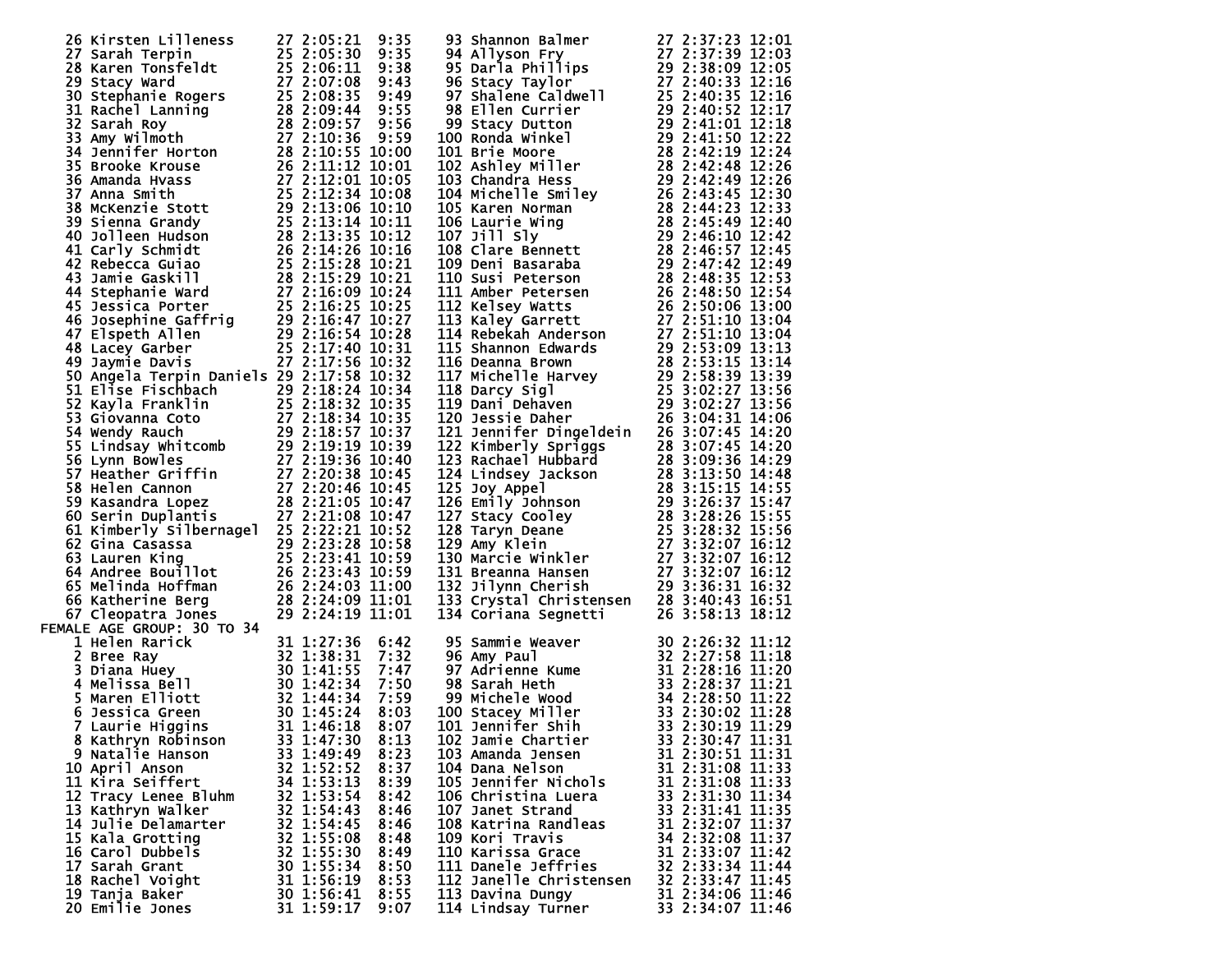| 21 Lisa Hallet 30 1:59:36 9:08<br>22 Natalia Luera 34 1:59:54 9:10<br>23 Breanne Eagles 31 2:00:43 9:13<br>24 Melodee Markovitz-Smi 33 2:00:55 9:14                                                                                               |                  |  | 115 Kendall Dunning<br>116 Courtney Tolmie<br>117 Tara Terry<br>117 Tara Terry<br>118 Shannon Rose<br>118 Shannon Rose<br>118 Shannon Rose<br>118 Shannon Rose                                                                                      |                  |
|---------------------------------------------------------------------------------------------------------------------------------------------------------------------------------------------------------------------------------------------------|------------------|--|-----------------------------------------------------------------------------------------------------------------------------------------------------------------------------------------------------------------------------------------------------|------------------|
|                                                                                                                                                                                                                                                   |                  |  |                                                                                                                                                                                                                                                     |                  |
|                                                                                                                                                                                                                                                   |                  |  |                                                                                                                                                                                                                                                     |                  |
|                                                                                                                                                                                                                                                   |                  |  | 119 Krista Dana Stanfield 34 2:38:09 12:05                                                                                                                                                                                                          |                  |
|                                                                                                                                                                                                                                                   |                  |  |                                                                                                                                                                                                                                                     |                  |
|                                                                                                                                                                                                                                                   |                  |  |                                                                                                                                                                                                                                                     |                  |
|                                                                                                                                                                                                                                                   |                  |  |                                                                                                                                                                                                                                                     |                  |
|                                                                                                                                                                                                                                                   |                  |  |                                                                                                                                                                                                                                                     |                  |
|                                                                                                                                                                                                                                                   |                  |  |                                                                                                                                                                                                                                                     |                  |
|                                                                                                                                                                                                                                                   |                  |  |                                                                                                                                                                                                                                                     |                  |
|                                                                                                                                                                                                                                                   |                  |  |                                                                                                                                                                                                                                                     |                  |
|                                                                                                                                                                                                                                                   |                  |  |                                                                                                                                                                                                                                                     |                  |
|                                                                                                                                                                                                                                                   |                  |  |                                                                                                                                                                                                                                                     |                  |
|                                                                                                                                                                                                                                                   |                  |  |                                                                                                                                                                                                                                                     |                  |
|                                                                                                                                                                                                                                                   |                  |  |                                                                                                                                                                                                                                                     |                  |
|                                                                                                                                                                                                                                                   |                  |  |                                                                                                                                                                                                                                                     |                  |
|                                                                                                                                                                                                                                                   |                  |  |                                                                                                                                                                                                                                                     |                  |
|                                                                                                                                                                                                                                                   |                  |  |                                                                                                                                                                                                                                                     |                  |
|                                                                                                                                                                                                                                                   |                  |  |                                                                                                                                                                                                                                                     |                  |
|                                                                                                                                                                                                                                                   |                  |  |                                                                                                                                                                                                                                                     |                  |
|                                                                                                                                                                                                                                                   |                  |  |                                                                                                                                                                                                                                                     |                  |
|                                                                                                                                                                                                                                                   |                  |  |                                                                                                                                                                                                                                                     |                  |
|                                                                                                                                                                                                                                                   |                  |  |                                                                                                                                                                                                                                                     |                  |
|                                                                                                                                                                                                                                                   |                  |  |                                                                                                                                                                                                                                                     |                  |
|                                                                                                                                                                                                                                                   |                  |  |                                                                                                                                                                                                                                                     |                  |
|                                                                                                                                                                                                                                                   |                  |  |                                                                                                                                                                                                                                                     |                  |
|                                                                                                                                                                                                                                                   |                  |  |                                                                                                                                                                                                                                                     |                  |
|                                                                                                                                                                                                                                                   |                  |  |                                                                                                                                                                                                                                                     |                  |
|                                                                                                                                                                                                                                                   |                  |  |                                                                                                                                                                                                                                                     |                  |
|                                                                                                                                                                                                                                                   |                  |  |                                                                                                                                                                                                                                                     |                  |
|                                                                                                                                                                                                                                                   |                  |  |                                                                                                                                                                                                                                                     |                  |
|                                                                                                                                                                                                                                                   |                  |  |                                                                                                                                                                                                                                                     |                  |
|                                                                                                                                                                                                                                                   |                  |  |                                                                                                                                                                                                                                                     |                  |
|                                                                                                                                                                                                                                                   |                  |  |                                                                                                                                                                                                                                                     |                  |
|                                                                                                                                                                                                                                                   |                  |  |                                                                                                                                                                                                                                                     |                  |
|                                                                                                                                                                                                                                                   |                  |  |                                                                                                                                                                                                                                                     |                  |
|                                                                                                                                                                                                                                                   |                  |  |                                                                                                                                                                                                                                                     |                  |
|                                                                                                                                                                                                                                                   |                  |  |                                                                                                                                                                                                                                                     |                  |
|                                                                                                                                                                                                                                                   |                  |  |                                                                                                                                                                                                                                                     |                  |
|                                                                                                                                                                                                                                                   |                  |  |                                                                                                                                                                                                                                                     |                  |
|                                                                                                                                                                                                                                                   |                  |  |                                                                                                                                                                                                                                                     |                  |
|                                                                                                                                                                                                                                                   |                  |  |                                                                                                                                                                                                                                                     |                  |
|                                                                                                                                                                                                                                                   |                  |  |                                                                                                                                                                                                                                                     |                  |
|                                                                                                                                                                                                                                                   |                  |  |                                                                                                                                                                                                                                                     |                  |
|                                                                                                                                                                                                                                                   |                  |  |                                                                                                                                                                                                                                                     |                  |
|                                                                                                                                                                                                                                                   |                  |  |                                                                                                                                                                                                                                                     |                  |
|                                                                                                                                                                                                                                                   |                  |  |                                                                                                                                                                                                                                                     |                  |
|                                                                                                                                                                                                                                                   |                  |  |                                                                                                                                                                                                                                                     |                  |
|                                                                                                                                                                                                                                                   |                  |  |                                                                                                                                                                                                                                                     |                  |
|                                                                                                                                                                                                                                                   |                  |  |                                                                                                                                                                                                                                                     |                  |
|                                                                                                                                                                                                                                                   |                  |  |                                                                                                                                                                                                                                                     |                  |
|                                                                                                                                                                                                                                                   |                  |  |                                                                                                                                                                                                                                                     |                  |
|                                                                                                                                                                                                                                                   |                  |  |                                                                                                                                                                                                                                                     |                  |
|                                                                                                                                                                                                                                                   |                  |  |                                                                                                                                                                                                                                                     |                  |
|                                                                                                                                                                                                                                                   |                  |  |                                                                                                                                                                                                                                                     |                  |
|                                                                                                                                                                                                                                                   |                  |  |                                                                                                                                                                                                                                                     |                  |
|                                                                                                                                                                                                                                                   |                  |  |                                                                                                                                                                                                                                                     |                  |
| 22 Natalia Luera<br>23 Breanne Eagles<br>13 21:00:43 91:13<br>24 Melode Markovitz-5mi 33 2:00:53 9:14<br>25 Erricka Neighbors<br>25 Erricka Neighbors<br>26 Ricki Cook<br>27 Jennifer Keller<br>34 2:03:43 9:27<br>29 Lisa Eiler<br>27 Jennifer K |                  |  | 117 Tara Terry<br>1118 Shannon Rose<br>1118 Shannon Rose<br>1118 Shannon Rose<br>1120 Kendra Bolstad<br>120 Kendra Bolstad<br>120 Kendra Bolstad<br>121 Marci Sullin Smannon<br>122 Sarah Chambers<br>122 Sarah Chambers<br>122 Sarah Chambers<br>1 |                  |
|                                                                                                                                                                                                                                                   |                  |  |                                                                                                                                                                                                                                                     |                  |
|                                                                                                                                                                                                                                                   |                  |  |                                                                                                                                                                                                                                                     |                  |
|                                                                                                                                                                                                                                                   |                  |  |                                                                                                                                                                                                                                                     |                  |
|                                                                                                                                                                                                                                                   |                  |  |                                                                                                                                                                                                                                                     |                  |
|                                                                                                                                                                                                                                                   |                  |  |                                                                                                                                                                                                                                                     |                  |
|                                                                                                                                                                                                                                                   |                  |  |                                                                                                                                                                                                                                                     |                  |
|                                                                                                                                                                                                                                                   |                  |  |                                                                                                                                                                                                                                                     |                  |
|                                                                                                                                                                                                                                                   |                  |  |                                                                                                                                                                                                                                                     |                  |
|                                                                                                                                                                                                                                                   |                  |  |                                                                                                                                                                                                                                                     |                  |
|                                                                                                                                                                                                                                                   |                  |  |                                                                                                                                                                                                                                                     |                  |
| 71 Sarah Schnitzius                                                                                                                                                                                                                               | 33 2:18:37 10:35 |  | 165 Jammie Allen                                                                                                                                                                                                                                    | 33 3:05:47 14:11 |
| 72 Molly Amano                                                                                                                                                                                                                                    | 32 2:19:05 10:37 |  | 166 Misty Auel                                                                                                                                                                                                                                      | 31 3:08:57 14:26 |
|                                                                                                                                                                                                                                                   |                  |  |                                                                                                                                                                                                                                                     |                  |
| 73 Angie Forrester                                                                                                                                                                                                                                | 31 2:19:40 10:40 |  | 167 Theresa Wenska                                                                                                                                                                                                                                  | 31 3:11:45 14:39 |
| 74 Claire McAlpin                                                                                                                                                                                                                                 | 34 2:19:52 10:41 |  | 168 Michelle Freed                                                                                                                                                                                                                                  | 32 3:13:50 14:48 |
|                                                                                                                                                                                                                                                   | 34 2:20:08 10:42 |  |                                                                                                                                                                                                                                                     | 31 3:13:51 14:48 |
| 75 Melody Plews                                                                                                                                                                                                                                   |                  |  | 169 Emily Marr                                                                                                                                                                                                                                      |                  |
| 76 Carrie Kehrein                                                                                                                                                                                                                                 | 33 2:20:13 10:43 |  | 170 Jill Ahrens                                                                                                                                                                                                                                     | 34 3:15:06 14:54 |
| 77 Tami Nelson                                                                                                                                                                                                                                    | 30 2:20:24 10:43 |  | 171 Raina Tils                                                                                                                                                                                                                                      | 33 3:15:48 14:57 |
|                                                                                                                                                                                                                                                   | 30 2:20:40 10:45 |  |                                                                                                                                                                                                                                                     |                  |
| 78 Kara Becerra                                                                                                                                                                                                                                   |                  |  | 172 Kira Homo                                                                                                                                                                                                                                       | 34 3:16:42 15:01 |
| 79 Angie Miller                                                                                                                                                                                                                                   | 32 2:21:11 10:47 |  | 173 Melissa Voci                                                                                                                                                                                                                                    | 34 3:17:30 15:05 |
| 80 Allison Dodge                                                                                                                                                                                                                                  | 31 2:21:13 10:47 |  | 174 Sara Mesler                                                                                                                                                                                                                                     | 32 3:18:50 15:11 |
|                                                                                                                                                                                                                                                   |                  |  |                                                                                                                                                                                                                                                     |                  |
| 81 Antoinette Olivas                                                                                                                                                                                                                              | 33 2:21:19 10:48 |  | 175 Luanna Moore                                                                                                                                                                                                                                    | 33 3:18:51 15:11 |
| 82 Marianne Egan                                                                                                                                                                                                                                  | 31 2:21:27 10:48 |  | 176 Heidi Markham                                                                                                                                                                                                                                   | 30 3:19:13 15:13 |
|                                                                                                                                                                                                                                                   |                  |  |                                                                                                                                                                                                                                                     |                  |
| 83 Jennifer Miller                                                                                                                                                                                                                                | 30 2:22:01 10:51 |  | 177 Abigail Peterson                                                                                                                                                                                                                                | 32 3:20:08 15:17 |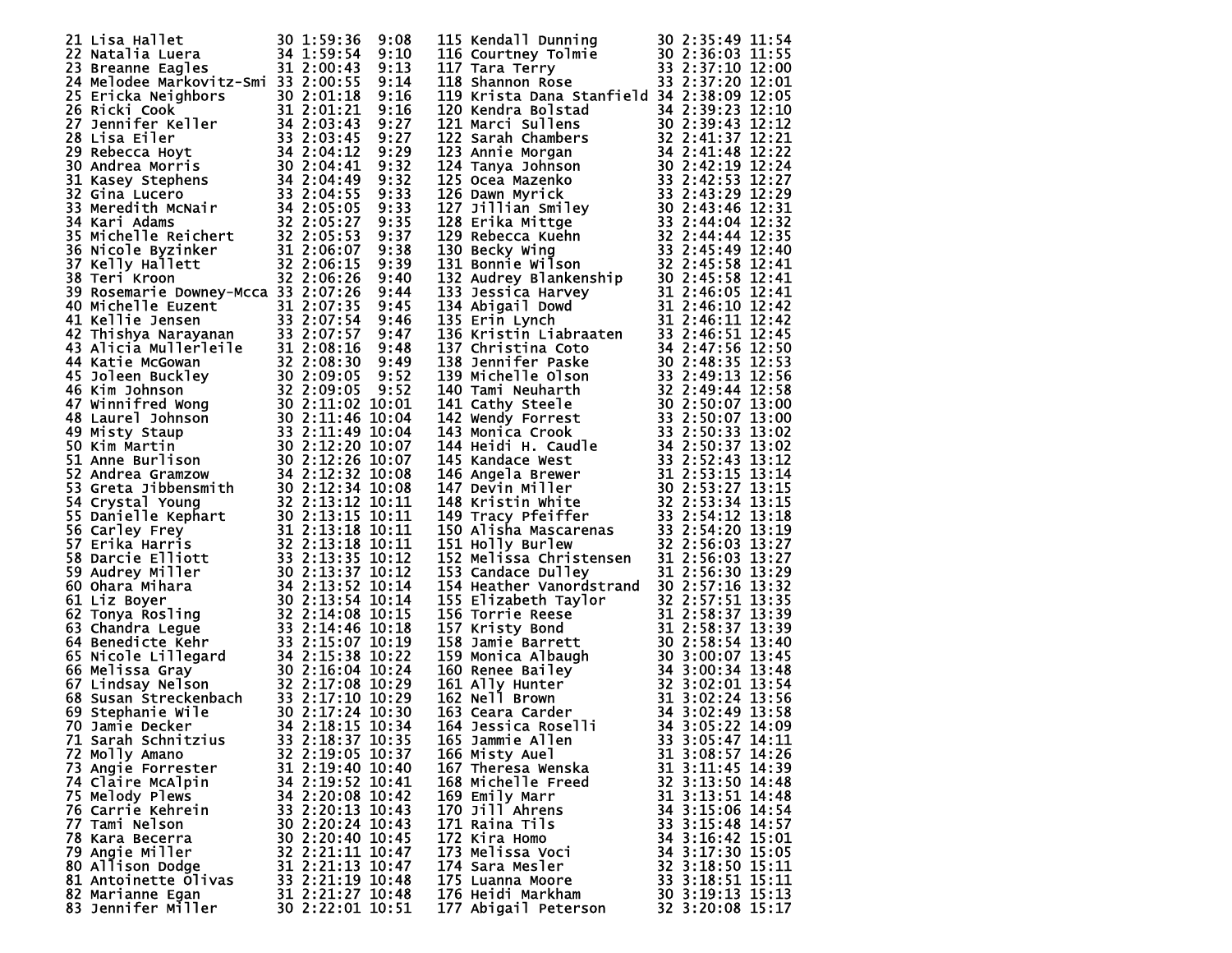| 84 Sara Adams<br>85 Rebekah Dewitz<br>85 Rebekah Dewitz<br>34 2:22:52 10:55<br>86 Nikki Carpenter<br>34 2:22:52 10:55<br>87 Miki Goodall<br>32 2:23:07 10:56<br>88 Melanie Sharpe<br>30 2:23:15 10:57<br>89 Erin Wingfield<br>31 2:23:19 10:57<br>90 A     |                                                          |      | 178 Jessica Melton<br>179 Jennifer Miner<br>180 Elizabeth Dorman<br>181 Amy Wilson<br>182 Amy Kessler<br>183 Chelsea Brandenburg<br>183 Chelsea Brandenburg<br>183 Chelsea Brandenburg<br>183 Chelsea Brandenburg<br>183 3:26:29 15:46<br>183 Chel     |                  |  |
|------------------------------------------------------------------------------------------------------------------------------------------------------------------------------------------------------------------------------------------------------------|----------------------------------------------------------|------|--------------------------------------------------------------------------------------------------------------------------------------------------------------------------------------------------------------------------------------------------------|------------------|--|
|                                                                                                                                                                                                                                                            |                                                          |      |                                                                                                                                                                                                                                                        |                  |  |
|                                                                                                                                                                                                                                                            |                                                          |      |                                                                                                                                                                                                                                                        |                  |  |
|                                                                                                                                                                                                                                                            |                                                          |      |                                                                                                                                                                                                                                                        |                  |  |
|                                                                                                                                                                                                                                                            |                                                          |      |                                                                                                                                                                                                                                                        |                  |  |
|                                                                                                                                                                                                                                                            |                                                          |      |                                                                                                                                                                                                                                                        |                  |  |
|                                                                                                                                                                                                                                                            | 30 2:24:17 11:01<br>31 2:25:35 11:01<br>34 2:25:35 11:07 |      |                                                                                                                                                                                                                                                        |                  |  |
| 91 Brittney McAlmond                                                                                                                                                                                                                                       |                                                          |      | 104 1001 Smith<br>185 Tyra Lovato<br>186 Lindsey Antone<br>186 Lindsey Antone<br>187 Jennifer Burch<br>187 Jennifer Burch<br>187 Jennifer Burch<br>187 30 3:38:19<br>16:40                                                                             |                  |  |
|                                                                                                                                                                                                                                                            |                                                          |      |                                                                                                                                                                                                                                                        |                  |  |
| 92 Sara Crosswhite                                                                                                                                                                                                                                         | 34 2:25:37 11:07                                         |      |                                                                                                                                                                                                                                                        |                  |  |
| 93 Stephanie Webster                                                                                                                                                                                                                                       | 33 2:25:55 11:09                                         |      |                                                                                                                                                                                                                                                        |                  |  |
| 94 Erin Kellstrom                                                                                                                                                                                                                                          | 33 2:25:55 11:09                                         |      |                                                                                                                                                                                                                                                        |                  |  |
| FEMALE AGE GROUP: 35 TO 39                                                                                                                                                                                                                                 |                                                          |      |                                                                                                                                                                                                                                                        |                  |  |
| 1 Danielle Quatrochi                                                                                                                                                                                                                                       | 35 1:28:15                                               | 6:45 | 71 Dena Keeler                                                                                                                                                                                                                                         | 38 2:30:28 11:30 |  |
| 2 Liz James                                                                                                                                                                                                                                                | 35 1:37:16                                               | 7:26 |                                                                                                                                                                                                                                                        |                  |  |
| 3 Courtney Leonard                                                                                                                                                                                                                                         |                                                          | 7:51 |                                                                                                                                                                                                                                                        |                  |  |
|                                                                                                                                                                                                                                                            |                                                          | 7:55 |                                                                                                                                                                                                                                                        |                  |  |
| 3 Courtney Leonaru<br>4 Jill Mestler<br>5 Lauren Worth<br>6 Valerie Hletko<br>7 Teresa Potterf<br>8 Judy Mathison<br>8 Judy Mathison<br>9 Kara Andrus<br>138 1:51:30<br>9 Kara Andrus<br>135 1:44:44<br>135 1:48:47<br>135 1:50:19<br>157 1:57:30          | 36 1:42:45<br>39 1:43:36<br>35 1:44:44                   | 8:00 |                                                                                                                                                                                                                                                        |                  |  |
|                                                                                                                                                                                                                                                            |                                                          | 8:19 |                                                                                                                                                                                                                                                        |                  |  |
|                                                                                                                                                                                                                                                            |                                                          | 8:26 |                                                                                                                                                                                                                                                        |                  |  |
|                                                                                                                                                                                                                                                            |                                                          | 8:31 |                                                                                                                                                                                                                                                        |                  |  |
|                                                                                                                                                                                                                                                            |                                                          | 8:47 |                                                                                                                                                                                                                                                        |                  |  |
|                                                                                                                                                                                                                                                            |                                                          | 8:59 |                                                                                                                                                                                                                                                        |                  |  |
|                                                                                                                                                                                                                                                            |                                                          | 9:02 |                                                                                                                                                                                                                                                        |                  |  |
|                                                                                                                                                                                                                                                            |                                                          | 9:05 |                                                                                                                                                                                                                                                        |                  |  |
|                                                                                                                                                                                                                                                            |                                                          | 9:08 |                                                                                                                                                                                                                                                        |                  |  |
|                                                                                                                                                                                                                                                            |                                                          | 9:16 |                                                                                                                                                                                                                                                        |                  |  |
|                                                                                                                                                                                                                                                            |                                                          | 9:20 |                                                                                                                                                                                                                                                        |                  |  |
|                                                                                                                                                                                                                                                            |                                                          | 9:21 |                                                                                                                                                                                                                                                        |                  |  |
| 9 Kara Andrus<br>10 Tracie Wickham<br>11 Amy Garber<br>11 Amy Garber<br>12 Marcy Glaser<br>13 Rachael Sage<br>14 Rachael Sage<br>14 Rachael Sage<br>14 Sennifer Briggs<br>15 31:58:55<br>15 1:58:15<br>15 1:58:15<br>15 1:58:15<br>15 1:58:15<br>15 1:58:1 |                                                          |      | 71 Dena Keeler<br>72 Dana Sherman<br>73 Sarah Piper<br>73 Sarah Piper<br>74 Kristi Gilbert<br>75 Sarah Piper<br>75 Michelle Bremer<br>37 2:30:58 11:32<br>75 Michelle Bremer<br>37 2:32:32 11:32<br>75 Michelle Bremer<br>37 2:32:32 11:39<br>76 Staci |                  |  |
|                                                                                                                                                                                                                                                            |                                                          | 9:26 |                                                                                                                                                                                                                                                        |                  |  |
|                                                                                                                                                                                                                                                            |                                                          | 9:29 |                                                                                                                                                                                                                                                        |                  |  |
|                                                                                                                                                                                                                                                            |                                                          | 9:33 |                                                                                                                                                                                                                                                        |                  |  |
|                                                                                                                                                                                                                                                            |                                                          | 9:35 | 90 Annie Boggs                                                                                                                                                                                                                                         | 39 2:41:05 12:18 |  |
|                                                                                                                                                                                                                                                            |                                                          | 9:35 | 91 Molly Horning Nelson 36 2:42:55 12:27                                                                                                                                                                                                               |                  |  |
|                                                                                                                                                                                                                                                            |                                                          | 9:37 | 92 Valerie Vinyard                                                                                                                                                                                                                                     | 38 2:44:05 12:32 |  |
| 23 Maryalicia Verdecchia 38 2:06:17                                                                                                                                                                                                                        |                                                          | 9:39 |                                                                                                                                                                                                                                                        | 38 2:44:06 12:32 |  |
| 24 Jennifer Gross                                                                                                                                                                                                                                          |                                                          | 9:40 |                                                                                                                                                                                                                                                        | 35 2:44:41 12:35 |  |
| $\begin{array}{r} 37\,2:06:30\ 36\,2:06:44\ 39\,2:06:45\ 37\,2:08:21\ 41\ 52\,2:08:21\ \end{array}$<br>25 Robyn Hensel                                                                                                                                     |                                                          | 9:41 | 92 Valerie Vinyard<br>93 Missy Fitzsimmons<br>94 Anna McGinnis<br>95 Carolee McAfee<br>96 Tracy Richardson<br>97 Jessica Hurst                                                                                                                         | 36 2:45:07 12:37 |  |
| 26 Dana Giles                                                                                                                                                                                                                                              |                                                          | 9:41 |                                                                                                                                                                                                                                                        | 38 2:45:40 12:39 |  |
|                                                                                                                                                                                                                                                            |                                                          | 9:48 |                                                                                                                                                                                                                                                        | 35 2:45:43 12:39 |  |
|                                                                                                                                                                                                                                                            |                                                          | 9:49 |                                                                                                                                                                                                                                                        |                  |  |
| 27 Amy Duncan<br>28 Jennifer Duringer 35 2:08:30<br>28 Vinctin Ward 37 2:08:33                                                                                                                                                                             |                                                          | 9:49 |                                                                                                                                                                                                                                                        |                  |  |
|                                                                                                                                                                                                                                                            |                                                          |      |                                                                                                                                                                                                                                                        |                  |  |
|                                                                                                                                                                                                                                                            |                                                          |      |                                                                                                                                                                                                                                                        |                  |  |
|                                                                                                                                                                                                                                                            |                                                          |      |                                                                                                                                                                                                                                                        |                  |  |
|                                                                                                                                                                                                                                                            |                                                          |      |                                                                                                                                                                                                                                                        |                  |  |
| 29 Kirstin Ward<br>30 Christie Narkiewicz<br>30 Christie Narkiewicz<br>30 2:08:49 9:50<br>31 Angie Kemp<br>36 2:09:25 9:53<br>33 Renee Currier<br>35 2:09:26 9:53<br>34 Christina Marshall<br>37 2:10:46 9:59<br>35 Heather Romito<br>37 2:12:52 10:       |                                                          |      | 97 Jessica Hurst<br>98 Carissa Gordon<br>98 Carissa Gordon<br>99 Dorothy Hargrove<br>99 Dorothy Hargrove<br>99 Dorothy Hargrove<br>99 2:46:10 12:42<br>99 Dorothy Hargrove<br>93 2:46:10 12:42<br>100 Megan Wade<br>93 2:47:12 12:46<br>99 2:47:12 1   |                  |  |
|                                                                                                                                                                                                                                                            |                                                          |      |                                                                                                                                                                                                                                                        |                  |  |
|                                                                                                                                                                                                                                                            |                                                          |      |                                                                                                                                                                                                                                                        |                  |  |
|                                                                                                                                                                                                                                                            |                                                          |      |                                                                                                                                                                                                                                                        |                  |  |
|                                                                                                                                                                                                                                                            |                                                          |      | 108 Kassandra Shepherd 37 3:02:33 13:57                                                                                                                                                                                                                |                  |  |
| 39 Ellie Picologlou                                                                                                                                                                                                                                        | 35 2:14:12 10:15                                         |      | 109 Jeanette Carbaugh                                                                                                                                                                                                                                  | 36 3:04:30 14:06 |  |
| 40 Nancy Hoffman                                                                                                                                                                                                                                           | 37 2:14:34 10:17                                         |      | 110 Michelle McPeters                                                                                                                                                                                                                                  | 39 3:04:31 14:06 |  |
| 41 Noelle Dass                                                                                                                                                                                                                                             | 37 2:14:52 10:18                                         |      | 111 Kendra Allen                                                                                                                                                                                                                                       | 35 3:04:54 14:07 |  |
| 42 Kim Turner                                                                                                                                                                                                                                              | 38 2:16:27 10:25                                         |      | 112 Kristin Walrod                                                                                                                                                                                                                                     | 37 3:09:46 14:30 |  |
|                                                                                                                                                                                                                                                            | 37 2:16:39 10:26                                         |      | 113 Melanie Krebs                                                                                                                                                                                                                                      | 36 3:11:45 14:39 |  |
| 43 Yara Coblentz                                                                                                                                                                                                                                           |                                                          |      |                                                                                                                                                                                                                                                        |                  |  |
| 44 Carey Blem                                                                                                                                                                                                                                              | 39 2:17:08 10:29                                         |      | 114 Beth Eiva                                                                                                                                                                                                                                          | 36 3:13:50 14:48 |  |
| 45 Edith Baumgart                                                                                                                                                                                                                                          | 38 2:17:19 10:29                                         |      | 115 Christine Acker                                                                                                                                                                                                                                    | 39 3:14:19 14:50 |  |
| 46 Amabelle Kamaru                                                                                                                                                                                                                                         | 38 2:18:42 10:36                                         |      | 116 Ali Mageehon                                                                                                                                                                                                                                       | 35 3:15:02 14:54 |  |
| 47 Pamela Klopfer                                                                                                                                                                                                                                          | 39 2:19:05 10:37                                         |      | 117 Yvette Nelson                                                                                                                                                                                                                                      | 39 3:15:34 14:56 |  |
| 48 Putsata Reang                                                                                                                                                                                                                                           | 37 2:19:30 10:39                                         |      | 118 Errin Walker                                                                                                                                                                                                                                       | 35 3:15:40 14:57 |  |
| 49 Amber Nealy                                                                                                                                                                                                                                             | 36 2:20:24 10:44                                         |      | 119 Jennifer Streger                                                                                                                                                                                                                                   | 37 3:17:18 15:04 |  |
| 50 Renee Pickering                                                                                                                                                                                                                                         | 38 2:20:30 10:44                                         |      | 120 Emma Morgan                                                                                                                                                                                                                                        | 35 3:20:42 15:20 |  |
| 51 Heather Friedman                                                                                                                                                                                                                                        | 38 2:20:45 10:45                                         |      | 121 Leanne Nokell                                                                                                                                                                                                                                      | 36 3:20:46 15:20 |  |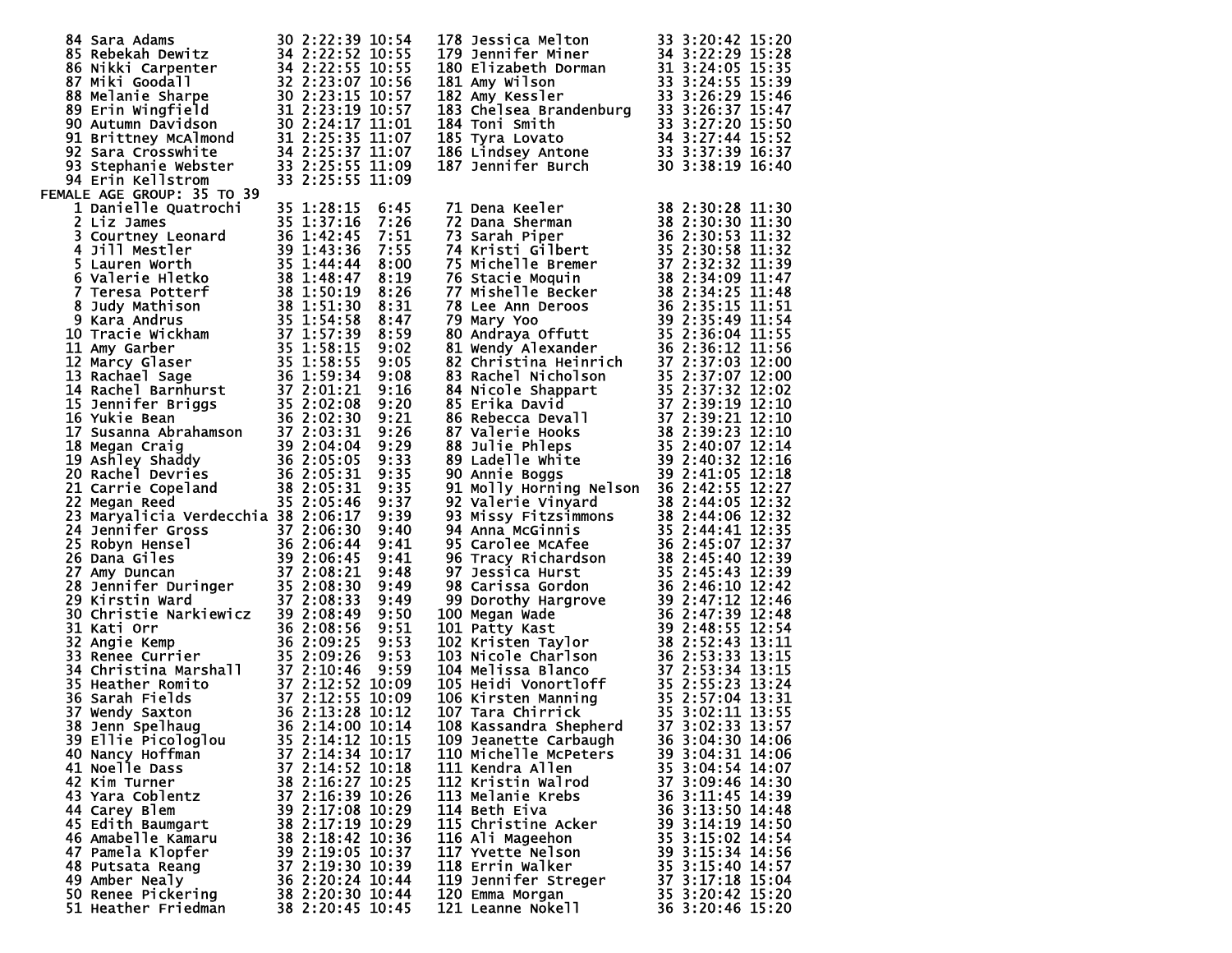| 52 Marejka Shaevitz                                                                                                                                                                                                                                  | 35 2:20:51 10:46 |      |                                                                                                                                                                                                                                                        |                  |
|------------------------------------------------------------------------------------------------------------------------------------------------------------------------------------------------------------------------------------------------------|------------------|------|--------------------------------------------------------------------------------------------------------------------------------------------------------------------------------------------------------------------------------------------------------|------------------|
|                                                                                                                                                                                                                                                      |                  |      | 122 Matney Lea 36 3:20:49 15:20<br>123 Sarah Mohr 37 3:21:31 15:23<br>124 Cathy Van Voorhis 39 3:22:39 15:29<br>125 Amanda Rasmussen 36 3:23:05 15:31<br>126 Jessica Burry 35 3:24:49 15:39<br>127 Amy Stone 37 3:25:54 15:43<br>128 Shawn             |                  |
|                                                                                                                                                                                                                                                      |                  |      |                                                                                                                                                                                                                                                        |                  |
|                                                                                                                                                                                                                                                      |                  |      |                                                                                                                                                                                                                                                        |                  |
|                                                                                                                                                                                                                                                      |                  |      |                                                                                                                                                                                                                                                        |                  |
|                                                                                                                                                                                                                                                      |                  |      |                                                                                                                                                                                                                                                        |                  |
|                                                                                                                                                                                                                                                      |                  |      |                                                                                                                                                                                                                                                        |                  |
|                                                                                                                                                                                                                                                      |                  |      |                                                                                                                                                                                                                                                        |                  |
|                                                                                                                                                                                                                                                      |                  |      |                                                                                                                                                                                                                                                        |                  |
|                                                                                                                                                                                                                                                      |                  |      | 129 Sarah McKee                                                                                                                                                                                                                                        |                  |
|                                                                                                                                                                                                                                                      |                  |      |                                                                                                                                                                                                                                                        |                  |
|                                                                                                                                                                                                                                                      |                  |      |                                                                                                                                                                                                                                                        |                  |
|                                                                                                                                                                                                                                                      |                  |      |                                                                                                                                                                                                                                                        |                  |
|                                                                                                                                                                                                                                                      |                  |      |                                                                                                                                                                                                                                                        |                  |
|                                                                                                                                                                                                                                                      |                  |      |                                                                                                                                                                                                                                                        |                  |
|                                                                                                                                                                                                                                                      |                  |      |                                                                                                                                                                                                                                                        |                  |
| 52 Marejka Shaevitz<br>53 Hoa Lesselroth<br>53 Hoa Lesselroth<br>54 Gina Patterson<br>54 Gina Patterson<br>57 2:22:36 10:54<br>55 Christina Bridge<br>57 2:22:39 10:54<br>55 Christina Bridge<br>57 2:22:39 10:54<br>57 Georgeta Gruescu<br>38 2:22: |                  |      | 129 Sarah McKee 36 3:26:29 15:46<br>130 Deanna Knobelspiesse 35 3:26:36 15:47<br>131 Suzanne Ponsioen 39 3:26:37 15:47<br>132 Olivia Green 39 3:26:37 15:47<br>132 Olivia Green 39 3:26:37 15:47<br>133 Kelli Martin 39 3:27:51 15:52<br>1             |                  |
|                                                                                                                                                                                                                                                      |                  |      |                                                                                                                                                                                                                                                        |                  |
|                                                                                                                                                                                                                                                      |                  |      |                                                                                                                                                                                                                                                        |                  |
|                                                                                                                                                                                                                                                      |                  |      |                                                                                                                                                                                                                                                        |                  |
|                                                                                                                                                                                                                                                      |                  |      |                                                                                                                                                                                                                                                        |                  |
|                                                                                                                                                                                                                                                      |                  |      |                                                                                                                                                                                                                                                        |                  |
|                                                                                                                                                                                                                                                      |                  |      |                                                                                                                                                                                                                                                        |                  |
|                                                                                                                                                                                                                                                      |                  |      |                                                                                                                                                                                                                                                        |                  |
| 70 Karletta Peterson                                                                                                                                                                                                                                 | 37 2:29:26 11:25 |      |                                                                                                                                                                                                                                                        |                  |
| FEMALE AGE GROUP: 40 TO 44                                                                                                                                                                                                                           |                  |      |                                                                                                                                                                                                                                                        |                  |
|                                                                                                                                                                                                                                                      |                  |      |                                                                                                                                                                                                                                                        |                  |
| 1 Darcy Sugai                                                                                                                                                                                                                                        | 40 1:46:16       | 8:07 | 67 Tanya Faley                                                                                                                                                                                                                                         | 41 2:33:37 11:44 |
|                                                                                                                                                                                                                                                      |                  | 8:08 | 68 Jennifer James                                                                                                                                                                                                                                      | 42 2:34:58 11:50 |
|                                                                                                                                                                                                                                                      |                  | 8:15 |                                                                                                                                                                                                                                                        |                  |
|                                                                                                                                                                                                                                                      |                  |      |                                                                                                                                                                                                                                                        |                  |
|                                                                                                                                                                                                                                                      |                  | 8:18 |                                                                                                                                                                                                                                                        |                  |
|                                                                                                                                                                                                                                                      |                  | 8:24 |                                                                                                                                                                                                                                                        |                  |
|                                                                                                                                                                                                                                                      |                  | 8:37 |                                                                                                                                                                                                                                                        |                  |
|                                                                                                                                                                                                                                                      |                  |      |                                                                                                                                                                                                                                                        |                  |
|                                                                                                                                                                                                                                                      |                  | 8:43 |                                                                                                                                                                                                                                                        |                  |
|                                                                                                                                                                                                                                                      |                  | 8:47 |                                                                                                                                                                                                                                                        |                  |
|                                                                                                                                                                                                                                                      |                  | 8:53 |                                                                                                                                                                                                                                                        |                  |
|                                                                                                                                                                                                                                                      |                  |      |                                                                                                                                                                                                                                                        |                  |
|                                                                                                                                                                                                                                                      |                  | 9:00 |                                                                                                                                                                                                                                                        |                  |
|                                                                                                                                                                                                                                                      |                  | 9:06 |                                                                                                                                                                                                                                                        |                  |
|                                                                                                                                                                                                                                                      |                  | 9:08 |                                                                                                                                                                                                                                                        |                  |
|                                                                                                                                                                                                                                                      |                  |      |                                                                                                                                                                                                                                                        |                  |
|                                                                                                                                                                                                                                                      |                  | 9:09 |                                                                                                                                                                                                                                                        |                  |
|                                                                                                                                                                                                                                                      |                  | 9:11 |                                                                                                                                                                                                                                                        |                  |
|                                                                                                                                                                                                                                                      |                  | 9:15 |                                                                                                                                                                                                                                                        |                  |
|                                                                                                                                                                                                                                                      |                  |      |                                                                                                                                                                                                                                                        |                  |
|                                                                                                                                                                                                                                                      |                  | 9:16 |                                                                                                                                                                                                                                                        |                  |
|                                                                                                                                                                                                                                                      |                  | 9:16 |                                                                                                                                                                                                                                                        |                  |
|                                                                                                                                                                                                                                                      |                  | 9:17 |                                                                                                                                                                                                                                                        |                  |
|                                                                                                                                                                                                                                                      |                  |      |                                                                                                                                                                                                                                                        |                  |
|                                                                                                                                                                                                                                                      |                  | 9:18 |                                                                                                                                                                                                                                                        |                  |
|                                                                                                                                                                                                                                                      |                  | 9:22 |                                                                                                                                                                                                                                                        |                  |
|                                                                                                                                                                                                                                                      |                  | 9:24 |                                                                                                                                                                                                                                                        |                  |
|                                                                                                                                                                                                                                                      |                  |      |                                                                                                                                                                                                                                                        |                  |
|                                                                                                                                                                                                                                                      |                  | 9:25 |                                                                                                                                                                                                                                                        |                  |
|                                                                                                                                                                                                                                                      |                  | 9:25 |                                                                                                                                                                                                                                                        |                  |
|                                                                                                                                                                                                                                                      |                  | 9:27 |                                                                                                                                                                                                                                                        |                  |
| 1 Darcy Sugai 40 1:46:16 to 2011<br>2 Colleen wedin 41 1:46:24 8<br>3 Shannon Micheel 40 1:47:53 8<br>5 Teresa Fobert 43 1:49:53 8<br>6 Amy Smoker 44 1:48:39 8<br>6 Amy Smoker 44 1:52:50 1<br>7 Terri Libert 40 1:52:50 1<br>7 Terri Liber         |                  | 9:28 | 67 Tanya Faley<br>41 2:33:37 11:44<br>69 Christina Steffy<br>42 2:34:58 11:50<br>70 Kelly Narrison<br>43 2:37:52 12:04<br>71 Eve Mason<br>71 Neissner<br>42 2:37:52 12:04<br>72 April Meissner<br>42 2:38:28 12:06<br>73 Joey Running<br>42 2:38:28 12 |                  |
|                                                                                                                                                                                                                                                      |                  |      |                                                                                                                                                                                                                                                        |                  |
|                                                                                                                                                                                                                                                      |                  | 9:31 |                                                                                                                                                                                                                                                        |                  |
|                                                                                                                                                                                                                                                      |                  | 9:34 |                                                                                                                                                                                                                                                        |                  |
|                                                                                                                                                                                                                                                      |                  | 9:37 |                                                                                                                                                                                                                                                        |                  |
|                                                                                                                                                                                                                                                      |                  |      |                                                                                                                                                                                                                                                        |                  |
|                                                                                                                                                                                                                                                      |                  | 9:41 |                                                                                                                                                                                                                                                        |                  |
|                                                                                                                                                                                                                                                      |                  | 9:43 |                                                                                                                                                                                                                                                        |                  |
| 31 Tracy Giltner                                                                                                                                                                                                                                     | 42 2:07:56       | 9:46 | 97 Stacey Kiser                                                                                                                                                                                                                                        | 42 3:01:15 13:51 |
|                                                                                                                                                                                                                                                      |                  |      |                                                                                                                                                                                                                                                        |                  |
| 32 Marcia Beard                                                                                                                                                                                                                                      | 43 2:08:53       | 9:51 | 98 Sonja Taylor                                                                                                                                                                                                                                        | 43 3:01:47 13:53 |
| 33 Donna Ellickson                                                                                                                                                                                                                                   | 44 2:09:33       | 9:54 | 99 Deirdre Lloyd                                                                                                                                                                                                                                       | 42 3:03:00 13:59 |
| 34 Rita Feldmanis-Clev                                                                                                                                                                                                                               | 40 2:10:05       | 9:56 | 100 Tina Saxe                                                                                                                                                                                                                                          | 41 3:03:55 14:03 |
|                                                                                                                                                                                                                                                      |                  |      |                                                                                                                                                                                                                                                        |                  |
| 35 April Haberman                                                                                                                                                                                                                                    | 42 2:10:18       | 9:57 | 101 Cristy Robinson                                                                                                                                                                                                                                    | 42 3:04:31 14:06 |
| 36 Molly Bell                                                                                                                                                                                                                                        | 40 2:10:36       | 9:59 | 102 Dorothy Domrude                                                                                                                                                                                                                                    | 40 3:04:34 14:06 |
| 37 Kim Reed                                                                                                                                                                                                                                          | 41 2:11:25 10:02 |      | 103 Catherine Yoakum                                                                                                                                                                                                                                   | 41 3:05:21 14:09 |
|                                                                                                                                                                                                                                                      |                  |      |                                                                                                                                                                                                                                                        | 41 3:05:38 14:11 |
| 38 Anne Hernandez                                                                                                                                                                                                                                    | 42 2:12:12 10:06 |      | 104 Cindy Cooper                                                                                                                                                                                                                                       |                  |
| 39 Tricia Duncan                                                                                                                                                                                                                                     | 41 2:12:13 10:06 |      | 105 Kristen Awmiller                                                                                                                                                                                                                                   | 43 3:09:05 14:26 |
| 40 Carol Lampert                                                                                                                                                                                                                                     | 42 2:12:18 10:06 |      | 106 Theresa Yancey                                                                                                                                                                                                                                     | 42 3:09:14 14:27 |
| 41 Laurie Melendy                                                                                                                                                                                                                                    | 40 2:12:50 10:09 |      | 107 Quincannon Clarkson                                                                                                                                                                                                                                | 41 3:09:47 14:30 |
|                                                                                                                                                                                                                                                      |                  |      |                                                                                                                                                                                                                                                        |                  |
| 42 Lisa Sickler                                                                                                                                                                                                                                      | 44 2:13:01 10:10 |      | 108 Rebecca Rude                                                                                                                                                                                                                                       | 41 3:13:30 14:47 |
| 43 Stacy Skrip                                                                                                                                                                                                                                       | 40 2:13:57 10:14 |      | 109 Christie Schlesinger 44 3:15:51 14:58                                                                                                                                                                                                              |                  |
|                                                                                                                                                                                                                                                      |                  |      |                                                                                                                                                                                                                                                        |                  |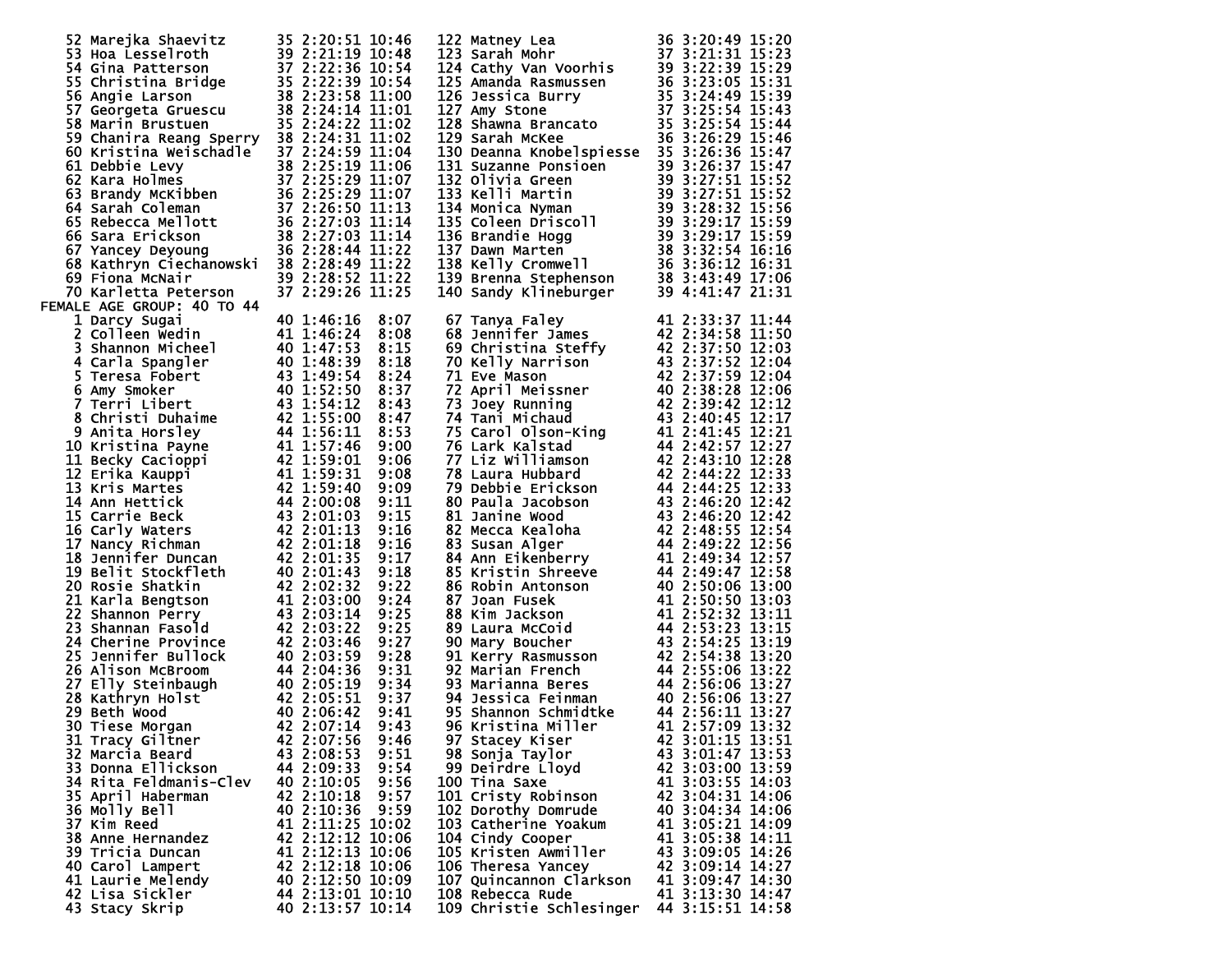| 44 Robin Seiler                                                                                                                                                                                                                                            | 40 2:14:00 10:14                     |      |                                                                                                                                                                                                                                                       |                                      |
|------------------------------------------------------------------------------------------------------------------------------------------------------------------------------------------------------------------------------------------------------------|--------------------------------------|------|-------------------------------------------------------------------------------------------------------------------------------------------------------------------------------------------------------------------------------------------------------|--------------------------------------|
|                                                                                                                                                                                                                                                            |                                      |      |                                                                                                                                                                                                                                                       |                                      |
|                                                                                                                                                                                                                                                            |                                      |      |                                                                                                                                                                                                                                                       |                                      |
|                                                                                                                                                                                                                                                            |                                      |      |                                                                                                                                                                                                                                                       |                                      |
|                                                                                                                                                                                                                                                            |                                      |      |                                                                                                                                                                                                                                                       |                                      |
|                                                                                                                                                                                                                                                            |                                      |      |                                                                                                                                                                                                                                                       |                                      |
|                                                                                                                                                                                                                                                            |                                      |      |                                                                                                                                                                                                                                                       |                                      |
|                                                                                                                                                                                                                                                            |                                      |      |                                                                                                                                                                                                                                                       |                                      |
|                                                                                                                                                                                                                                                            |                                      |      |                                                                                                                                                                                                                                                       |                                      |
|                                                                                                                                                                                                                                                            |                                      |      |                                                                                                                                                                                                                                                       |                                      |
|                                                                                                                                                                                                                                                            |                                      |      |                                                                                                                                                                                                                                                       |                                      |
|                                                                                                                                                                                                                                                            |                                      |      |                                                                                                                                                                                                                                                       |                                      |
|                                                                                                                                                                                                                                                            |                                      |      |                                                                                                                                                                                                                                                       |                                      |
|                                                                                                                                                                                                                                                            |                                      |      | 110 Jamie Reese<br>111 Terri Miller<br>12 Leanne Andrepont<br>13 Shelly Miller<br>14 Jan Jamieson<br>43 3:17:54 15:07<br>113 Shelly Miller<br>14 3:19:40 15:15<br>114 Jan Jamieson<br>40 3:19:40 15:15<br>115 Kelly Honyak<br>43 3:21:28 15:23<br>116 |                                      |
|                                                                                                                                                                                                                                                            |                                      |      |                                                                                                                                                                                                                                                       |                                      |
|                                                                                                                                                                                                                                                            |                                      |      | 120 Kimmie Gilbert-Allen 43 3:25:35 15:42                                                                                                                                                                                                             |                                      |
|                                                                                                                                                                                                                                                            |                                      |      | 121 Jennifer Maki                                                                                                                                                                                                                                     | 40 3:25:38 15:42                     |
| 44 Robin Seiler<br>40 2:14:00 10:14<br>45 Jodi Husband<br>40 2:14:34 10:17<br>46 Janna Storm<br>43 2:14:37 10:17<br>47 Heather Brizendine<br>41 2:14:39 10:17<br>48 Lisa West<br>40 2:16:18 10:25<br>49 Ros Lee<br>43 2:18:51 10:36<br>50 Jody House<br>   |                                      |      |                                                                                                                                                                                                                                                       |                                      |
|                                                                                                                                                                                                                                                            |                                      |      |                                                                                                                                                                                                                                                       |                                      |
|                                                                                                                                                                                                                                                            |                                      |      |                                                                                                                                                                                                                                                       |                                      |
|                                                                                                                                                                                                                                                            |                                      |      |                                                                                                                                                                                                                                                       |                                      |
|                                                                                                                                                                                                                                                            |                                      |      |                                                                                                                                                                                                                                                       |                                      |
|                                                                                                                                                                                                                                                            |                                      |      |                                                                                                                                                                                                                                                       |                                      |
|                                                                                                                                                                                                                                                            |                                      |      |                                                                                                                                                                                                                                                       |                                      |
|                                                                                                                                                                                                                                                            |                                      |      |                                                                                                                                                                                                                                                       |                                      |
|                                                                                                                                                                                                                                                            |                                      |      |                                                                                                                                                                                                                                                       |                                      |
|                                                                                                                                                                                                                                                            |                                      |      |                                                                                                                                                                                                                                                       |                                      |
|                                                                                                                                                                                                                                                            |                                      |      |                                                                                                                                                                                                                                                       |                                      |
| 35 EITZapeth Broadnead<br>56 Tina Hertz<br>57 Gayle Larsen<br>57 Bennifer Ewert<br>42 2:25:29 11:07<br>58 Jennifer Ewert<br>42 2:25:20 11:15<br>59 Tonya Spangler<br>40 2:28:10 11:15<br>60 Janelle Poe<br>40 2:28:12 11:19<br>60 Janelle Poe<br>40 2:     |                                      |      | 121 Jennifer Maki 40 3:25:38 15:42<br>122 Heather Bolin 41 3:26:11 15:45<br>123 Jennifer Walsh 41 3:26:11 15:45<br>123 Jennifer Walsh 41 3:26:36 15:47<br>124 Julie Green 43 3:27:49 15:52<br>125 Rachel Jackson 41 3:28:33 15:56<br>126 A            |                                      |
|                                                                                                                                                                                                                                                            |                                      |      |                                                                                                                                                                                                                                                       |                                      |
|                                                                                                                                                                                                                                                            |                                      |      |                                                                                                                                                                                                                                                       |                                      |
|                                                                                                                                                                                                                                                            |                                      |      |                                                                                                                                                                                                                                                       |                                      |
| 66 Leslie Cortez                                                                                                                                                                                                                                           | 44 2:32:46 11:40                     |      |                                                                                                                                                                                                                                                       | 42 3:59:29 18:17                     |
|                                                                                                                                                                                                                                                            |                                      |      | 132 September Merickel                                                                                                                                                                                                                                |                                      |
| FEMALE AGE GROUP: 45 TO 49                                                                                                                                                                                                                                 |                                      |      |                                                                                                                                                                                                                                                       |                                      |
| 1 Kate MacTavish                                                                                                                                                                                                                                           | 48 1:36:23                           | 7:22 | 49 2:41:07 12:18<br>49 Jennifer Maloney<br>50 Robyn McCarty<br>51 Cheryl Hollatz<br>52 Corinnal Cartial (1994)<br>52 Corinnal Cartial (1994)<br>52 Corinnal Cartial (1994)<br>52 Corinnal Cartial (1994)<br>53 Corinnal Cartial (1994)                |                                      |
|                                                                                                                                                                                                                                                            |                                      |      |                                                                                                                                                                                                                                                       |                                      |
|                                                                                                                                                                                                                                                            |                                      | 8:21 |                                                                                                                                                                                                                                                       |                                      |
|                                                                                                                                                                                                                                                            |                                      | 8:29 |                                                                                                                                                                                                                                                       |                                      |
|                                                                                                                                                                                                                                                            |                                      | 8:31 |                                                                                                                                                                                                                                                       |                                      |
|                                                                                                                                                                                                                                                            |                                      |      |                                                                                                                                                                                                                                                       |                                      |
|                                                                                                                                                                                                                                                            |                                      | 9:00 | 52 Corinna Christofferse 46 2:45:52 12:40                                                                                                                                                                                                             |                                      |
|                                                                                                                                                                                                                                                            |                                      | 9:03 |                                                                                                                                                                                                                                                       |                                      |
|                                                                                                                                                                                                                                                            |                                      |      |                                                                                                                                                                                                                                                       |                                      |
|                                                                                                                                                                                                                                                            |                                      | 9:03 |                                                                                                                                                                                                                                                       |                                      |
|                                                                                                                                                                                                                                                            |                                      | 9:13 |                                                                                                                                                                                                                                                       |                                      |
|                                                                                                                                                                                                                                                            |                                      | 9:27 |                                                                                                                                                                                                                                                       |                                      |
|                                                                                                                                                                                                                                                            |                                      |      |                                                                                                                                                                                                                                                       |                                      |
|                                                                                                                                                                                                                                                            |                                      | 9:40 |                                                                                                                                                                                                                                                       |                                      |
| 1 Kate MacTavish 48 1:36:23<br>2 Karen Louis White 48 1:49:23<br>3 Sharon Serra 47 1:51:04<br>4 Gloria Marlowe 47 1:51:30<br>5 Kris Ibrao 45 1:57:49<br>6 Shannon Schiavone 45 1:58:28<br>7 Melissa Doherty 49 1:58:30<br>8 Billie Moser 46                |                                      | 9:46 |                                                                                                                                                                                                                                                       |                                      |
|                                                                                                                                                                                                                                                            |                                      |      |                                                                                                                                                                                                                                                       |                                      |
|                                                                                                                                                                                                                                                            |                                      |      |                                                                                                                                                                                                                                                       |                                      |
|                                                                                                                                                                                                                                                            |                                      |      |                                                                                                                                                                                                                                                       |                                      |
|                                                                                                                                                                                                                                                            |                                      |      |                                                                                                                                                                                                                                                       |                                      |
|                                                                                                                                                                                                                                                            |                                      |      |                                                                                                                                                                                                                                                       |                                      |
|                                                                                                                                                                                                                                                            |                                      |      |                                                                                                                                                                                                                                                       |                                      |
|                                                                                                                                                                                                                                                            |                                      |      |                                                                                                                                                                                                                                                       |                                      |
|                                                                                                                                                                                                                                                            |                                      |      |                                                                                                                                                                                                                                                       |                                      |
|                                                                                                                                                                                                                                                            |                                      |      |                                                                                                                                                                                                                                                       |                                      |
|                                                                                                                                                                                                                                                            |                                      |      |                                                                                                                                                                                                                                                       |                                      |
|                                                                                                                                                                                                                                                            |                                      |      |                                                                                                                                                                                                                                                       |                                      |
|                                                                                                                                                                                                                                                            |                                      |      |                                                                                                                                                                                                                                                       |                                      |
|                                                                                                                                                                                                                                                            |                                      |      |                                                                                                                                                                                                                                                       |                                      |
|                                                                                                                                                                                                                                                            |                                      |      | 32 Corinna Christofferse 46 2:45:52 12:40<br>53 Renee Wilson<br>49 2:50:07 13:00<br>54 Renee Flores<br>47 2:50:24 13:01<br>55 Catherine Chorney<br>56 Janis Short<br>56 Janis Short<br>57 Jennifer Haugen<br>47 2:52:36 13:11<br>57 Jennifer Hauge    |                                      |
|                                                                                                                                                                                                                                                            |                                      |      |                                                                                                                                                                                                                                                       |                                      |
|                                                                                                                                                                                                                                                            |                                      |      |                                                                                                                                                                                                                                                       |                                      |
|                                                                                                                                                                                                                                                            |                                      |      |                                                                                                                                                                                                                                                       |                                      |
|                                                                                                                                                                                                                                                            |                                      |      |                                                                                                                                                                                                                                                       |                                      |
|                                                                                                                                                                                                                                                            |                                      |      |                                                                                                                                                                                                                                                       |                                      |
|                                                                                                                                                                                                                                                            |                                      |      |                                                                                                                                                                                                                                                       |                                      |
|                                                                                                                                                                                                                                                            |                                      |      | 73 Donna Davis                                                                                                                                                                                                                                        | 45 3:15:34 14:56                     |
|                                                                                                                                                                                                                                                            |                                      |      |                                                                                                                                                                                                                                                       |                                      |
|                                                                                                                                                                                                                                                            |                                      |      |                                                                                                                                                                                                                                                       |                                      |
| 11 Jacque Tortlemire-Deg 46 2:07:51 9:46<br>12 Lillian Knauss 47 2:08:05 9:47<br>13 Wendy Laing 45 2:09:28 9:53<br>14 Cheryl Younger 49 2:09:28 9:56<br>15 Polly Kohl 48 2:10:38 9:59<br>16 Krista Grinstead 46 2:10:38 9:59<br>16 Krista<br>27 Kathy Lein | 47 2:23:32 10:58                     |      | 74 Sandi Paul                                                                                                                                                                                                                                         | 49 3:16:04 14:59                     |
|                                                                                                                                                                                                                                                            |                                      |      |                                                                                                                                                                                                                                                       |                                      |
| 28 Deborah Rubel                                                                                                                                                                                                                                           | 47 2:23:48 10:59                     |      | 75 Jacqueline Delgado                                                                                                                                                                                                                                 | 46 3:17:05 15:03                     |
| 29 Malisa Kroeger                                                                                                                                                                                                                                          | 45 2:24:56 11:04                     |      | 76 Elizabeth Wigham                                                                                                                                                                                                                                   | 46 3:18:08 15:08                     |
| 30 Valerie Dreher                                                                                                                                                                                                                                          |                                      |      |                                                                                                                                                                                                                                                       |                                      |
|                                                                                                                                                                                                                                                            | 47 2:25:21 11:06                     |      | 77 Andrea Finley                                                                                                                                                                                                                                      | 49 3:22:09 15:26                     |
| 31 Dana Maria                                                                                                                                                                                                                                              | 48 2:25:21 11:06                     |      | 78 Cheryl Demoss                                                                                                                                                                                                                                      | 45 3:22:39 15:29                     |
| 32 Melissa Miller                                                                                                                                                                                                                                          | 49 2:27:20 11:15                     |      | 79 Jill Wyatt                                                                                                                                                                                                                                         | 45 3:22:43 15:29                     |
|                                                                                                                                                                                                                                                            |                                      |      |                                                                                                                                                                                                                                                       |                                      |
| 33 Cheryl Shockey                                                                                                                                                                                                                                          | 49 2:27:49 11:17                     |      | 80 Kim Boone                                                                                                                                                                                                                                          | 46 3:22:47 15:29                     |
| 34 Angie Ruzicka                                                                                                                                                                                                                                           | 49 2:28:06 11:19                     |      | 81 Beth Bonnet                                                                                                                                                                                                                                        | 47 3:24:33 15:37                     |
|                                                                                                                                                                                                                                                            |                                      |      | 82 Lianne Gaunt                                                                                                                                                                                                                                       |                                      |
| 35 Lesley Hayden                                                                                                                                                                                                                                           | 46 2:29:29 11:25                     |      |                                                                                                                                                                                                                                                       | 45 3:26:16 15:45                     |
| 36 Gail Greaney                                                                                                                                                                                                                                            | 45 2:29:56 11:27                     |      | 83 Raeann Craig                                                                                                                                                                                                                                       | 48 3:29:55 16:02                     |
| 37 Julie Anderson                                                                                                                                                                                                                                          | 45 2:31:31 11:34                     |      | 84 Cheryl-Ann Gallentine 45 3:29:55 16:02                                                                                                                                                                                                             |                                      |
|                                                                                                                                                                                                                                                            |                                      |      |                                                                                                                                                                                                                                                       |                                      |
| 38 Stacey Currier<br>39 Ruth Chabreck                                                                                                                                                                                                                      | 45 2:31:46 11:36<br>46 2:31:54 11:36 |      | 85 Sherry Swezey<br>86 Ranee Werder                                                                                                                                                                                                                   | 46 3:34:40 16:24<br>47 3:34:49 16:24 |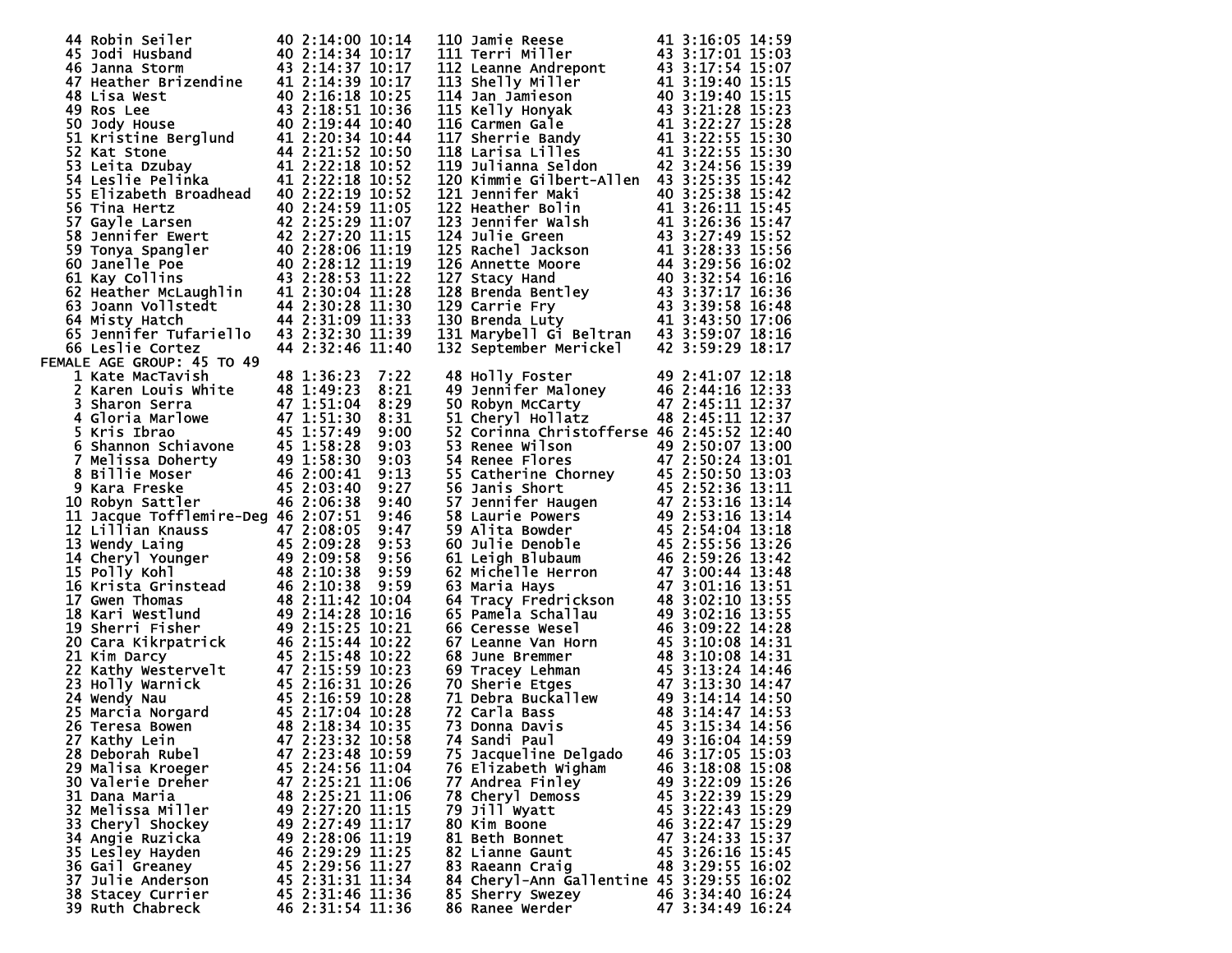| 40 Renee Rey<br>41 Sarah Gillem<br>45 2:32:32 11:39<br>42 Peggy Mc Quaid<br>49 2:35:04 11:51<br>43 Michelle Robinson<br>45 2:36:13 11:56<br>44 Cindy Young<br>47 2:36:36 11:58<br>45 Wendy Williams<br>46 2:37:14 12:01<br>46 Rachel Ganzon<br>47 2:39<br>47 Amy Hurt<br>FEMALE AGE GROUP: 50 TO 54 | 47 2:39:24 12:11                                                                                                                                                                                     | 87 Mary Lou Christiansen 45 3:41:55 16:57<br>88 Chris Schmidt<br>89 Jeanne Seelye<br>89 Jeanne Seelye<br>90 Allison Hursh<br>91 Chilae Barley<br>92 Kathryn Filetti<br>92 Kathryn Filetti<br>93 Debbie Davies<br>93 Debbie Davies<br>94 3:57:45 18:09<br>93 Debbie Davies<br>45 4:00:45 18:23 |                                                                                                                                                                                                      |
|-----------------------------------------------------------------------------------------------------------------------------------------------------------------------------------------------------------------------------------------------------------------------------------------------------|------------------------------------------------------------------------------------------------------------------------------------------------------------------------------------------------------|-----------------------------------------------------------------------------------------------------------------------------------------------------------------------------------------------------------------------------------------------------------------------------------------------|------------------------------------------------------------------------------------------------------------------------------------------------------------------------------------------------------|
| 47 Amy Hurt<br>1 AGE GROUP: 50 TO 54<br>1 2 Amy Hurt<br>1 AGE GROUP: 50 TO 54<br>1 2 39:24 12:11<br>1 Tirsha Kluge<br>2 Mary Luera<br>2 3 3:38 9:38<br>2 Amy Luera<br>47 2:39:38 9:30<br>4 Patical S5 2:01:30 9:17<br>4 Patical S5 2:01:30 9:17<br>4 P                                              |                                                                                                                                                                                                      | 37 Sheila Guilder<br>138 Melinda Mulhorn<br>152 2:52:23 13:10<br>139 Julie Mohler<br>160 Janet Rose<br>160 Janet Rose<br>160 Succes 154 2:53:52 13:12<br>40 Janet Rose<br>14 Vendy Melcher<br>16 Succes 154 2:53:42 13:34<br>42 Julia Smiley<br>16 S                                          |                                                                                                                                                                                                      |
|                                                                                                                                                                                                                                                                                                     |                                                                                                                                                                                                      |                                                                                                                                                                                                                                                                                               |                                                                                                                                                                                                      |
|                                                                                                                                                                                                                                                                                                     |                                                                                                                                                                                                      |                                                                                                                                                                                                                                                                                               |                                                                                                                                                                                                      |
|                                                                                                                                                                                                                                                                                                     |                                                                                                                                                                                                      |                                                                                                                                                                                                                                                                                               |                                                                                                                                                                                                      |
| FEMALE AGE GROUP: 55 TO 59                                                                                                                                                                                                                                                                          |                                                                                                                                                                                                      | 70 Robin Cothrell-Tubbs 50 3:43:33 17:04<br>71 Renee Dodd 50 3:43:33 17:04<br>72 Lisa Boam 54 3:58:36 18:13                                                                                                                                                                                   |                                                                                                                                                                                                      |
| 1 Suzanne Ray<br>1 Suzanne Ray<br>2 Pattie Post<br>3 Liz Fancher<br>4 Roxanne Ramseyer<br>5 2:01:10<br>4 Roxanne Ramseyer<br>5 2:05:54<br>5 Denise Boehle<br>6 Jeanette Welker<br>7 Wendy Funkhouser                                                                                                | 9:37<br>58 2:11:36 10:03<br>55 2:14:45 10:18<br>55 2:18:57 10:37                                                                                                                                     | 40 Veronica Smith<br>41 Ronda Ward<br>42 Julie Zetterberg<br>43 Diane Coon<br>43 Diane Coon<br>55 3:06:25 14:14<br>7:55    40 Veronica Sm<br>8:47    41 Ronda Ward<br>9:15    42 Julie Zette<br>44 Ginny Weil<br>45 Debbie Gregory<br>46 Debbie Geddes                                        | 55 3:06:29 14:15<br>56 3:08:53 14:26<br>57 3:11:14 14:36                                                                                                                                             |
| 8 Laura Donnelley<br>9 Lora Nordquist<br>10 Debbie Spresser<br>11 Intaba Liff-Anderson<br>12 Marcella Theeman<br>13 Evelyn Swank<br>14 Linda Rifkin<br>15 Ri Pearson<br>16 Stephanie Edsall<br>17 Betsy Nelson                                                                                      | 55 2:20:47 10:45<br>55 2:24:45 11:03<br>58 2:25:47 11:08<br>55 2:25:56 11:09<br>59 2:26:06 11:10<br>57 2:26:52 11:13<br>56 2:27:04 11:14<br>55 2:27:17 11:15<br>59 2:28:41 11:21<br>57 2:31:08 11:33 | 47 Ginny Horn<br>48 Ann Melchiorsen<br>49 Sharla Younger<br>50 Terri Bridenbeck<br>51 Brenda Poland<br>52 Peggy Goracke<br>53 Judy Kulluson<br>54 Carol Mosman<br>55 Kathy Crowe<br>56 Dori Ratzlaff                                                                                          | 55 3:11:46 14:39<br>59 3:12:48 14:44<br>57 3:12:48 14:44<br>55 3:12:49 14:44<br>57 3:15:10 14:54<br>56 3:15:25 14:56<br>58 3:15:31 14:56<br>55 3:15:38 14:56<br>56 3:15:42 14:57<br>56 3:15:42 14:57 |